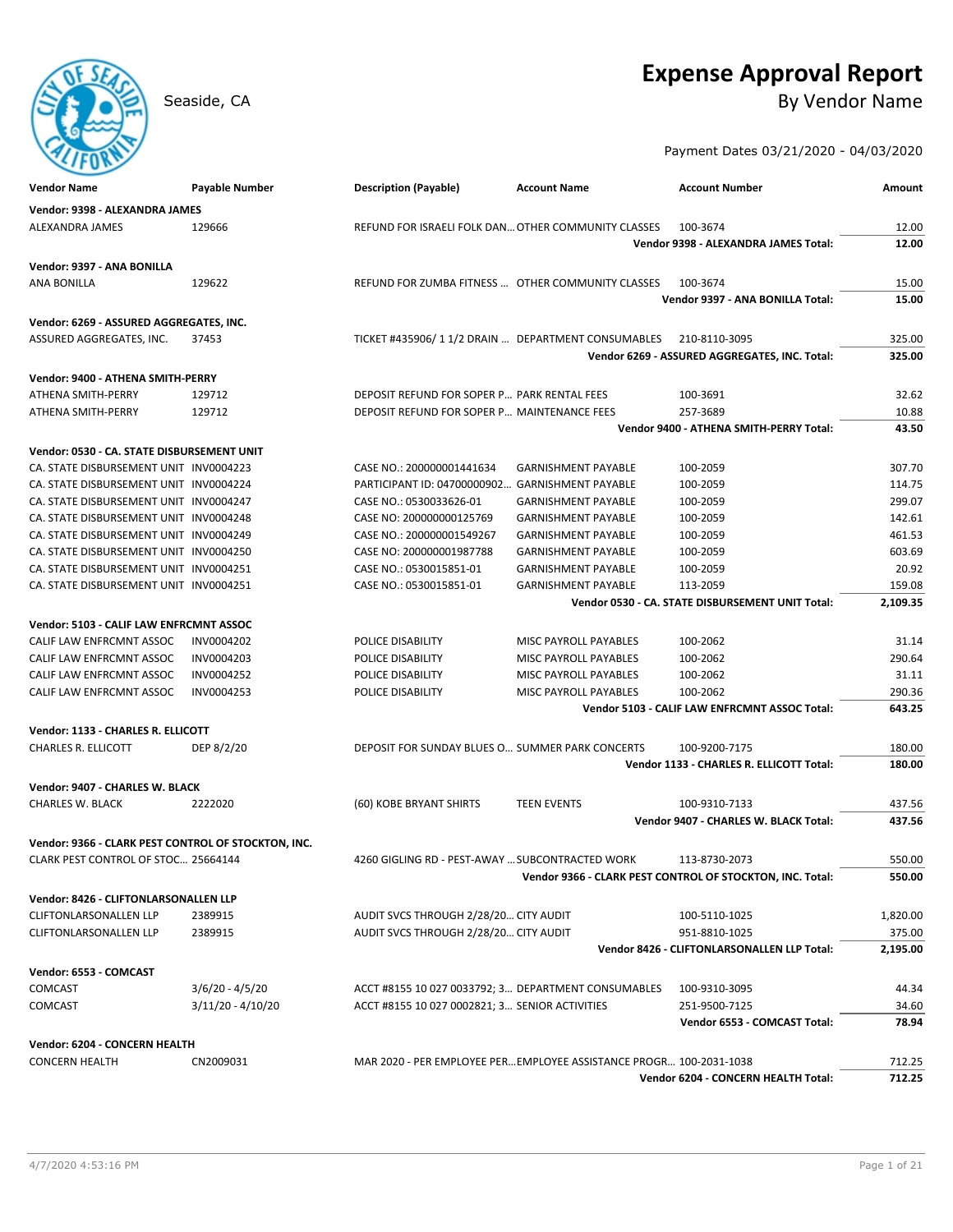| <b>Expense Approval Report</b>                        |                |                                                                      |                                                                      | Payment Dates: 03/21/2020 - 04/03/2020                      |                  |
|-------------------------------------------------------|----------------|----------------------------------------------------------------------|----------------------------------------------------------------------|-------------------------------------------------------------|------------------|
| <b>Vendor Name</b>                                    | Payable Number | <b>Description (Payable)</b>                                         | <b>Account Name</b>                                                  | <b>Account Number</b>                                       | Amount           |
| Vendor: 4560 - CONTE'S GENERATOR SERVICE              |                |                                                                      |                                                                      |                                                             |                  |
| <b>CONTE'S GENERATOR SERVICE</b>                      | 83151          | <b>EMERGENCY SVC CALL - GENER SUBCONTRACTED WORK</b>                 |                                                                      | 100-8310-2073                                               | 579.00           |
| <b>CONTE'S GENERATOR SERVICE</b>                      | 83075          | FUEL DELIVERY TO BLDG 4240                                           | SUBCONTRACTED WORK                                                   | 113-8730-2073                                               | 252.09           |
| <b>CONTE'S GENERATOR SERVICE</b>                      | 83150          | BLDG 4463 - SVC CALL ON EME SUBCONTRACTED WORK                       |                                                                      | 113-8730-2073                                               | 759.08           |
| <b>CONTE'S GENERATOR SERVICE</b>                      | 83161          | BLDG #4463 - SVC CALL ON EM SUBCONTRACTED WORK                       |                                                                      | 113-8730-2073                                               | 1,208.52         |
| <b>CONTE'S GENERATOR SERVICE</b>                      | 83315          | MONTHLY SVC ON (5) EMERGE SUBCONTRACTED WORK                         |                                                                      | 113-8730-2073                                               | 1,200.00         |
|                                                       |                |                                                                      |                                                                      | Vendor 4560 - CONTE'S GENERATOR SERVICE Total:              | 3,998.69         |
| <b>Vendor: 0898 - CRYSTAL SPRINGS WATER</b>           |                |                                                                      |                                                                      |                                                             |                  |
| <b>CRYSTAL SPRINGS WATER</b>                          | 0000300482     | 440 HARCOURT - ENGINEERING DEPARTMENT CONSUMABLES                    |                                                                      | 100-8310-3095                                               | 16.75            |
| <b>CRYSTAL SPRINGS WATER</b>                          | 0000300483     | 440 HARCOURT AVE - RMS 2/3/ DEPARTMENT CONSUMABLES                   |                                                                      | 100-8310-3095                                               | 40.50            |
| <b>CRYSTAL SPRINGS WATER</b>                          | 0000312181     | 656 BROADWAY AVE 2/18/20                                             | DEPARTMENT CONSUMABLES                                               | 100-8310-3095                                               | 9.50             |
| <b>CRYSTAL SPRINGS WATER</b>                          | 0000316208     | 440 HARCOURT - ENGINEERING  DEPARTMENT CONSUMABLES                   |                                                                      | 100-8310-3095                                               | 14.25            |
| <b>CRYSTAL SPRINGS WATER</b>                          | 0000316209     | 440 HARCOURT AVE - RMS 2/2 DEPARTMENT CONSUMABLES                    |                                                                      | 100-8310-3095                                               | 32.00            |
| <b>CRYSTAL SPRINGS WATER</b>                          | 0000320309     | 440 HARCOURT - ENGINEERING  DEPARTMENT CONSUMABLES                   |                                                                      | 100-8310-3095                                               | 5.00             |
| <b>CRYSTAL SPRINGS WATER</b>                          | 0000320310     | 440 HARCOURT AVE - RMS 2/2 DEPARTMENT CONSUMABLES                    |                                                                      | 100-8310-3095                                               | 5.00             |
| <b>CRYSTAL SPRINGS WATER</b>                          | 0000320311     | 656 BROADWAY AVE 2/29/20 DEPARTMENT CONSUMABLES                      |                                                                      | 100-8310-3095                                               | 5.00             |
|                                                       |                |                                                                      |                                                                      | <b>Vendor 0898 - CRYSTAL SPRINGS WATER Total:</b>           | 128.00           |
| Vendor: 0954 - DAVID L. GAMBETTA                      |                |                                                                      |                                                                      |                                                             |                  |
| DAVID L. GAMBETTA                                     | 31133          | (1) MORRISON FILL CAP                                                | <b>VEHICLE PARTS</b>                                                 | 501-8520-6144                                               | 156.10           |
|                                                       |                |                                                                      |                                                                      | Vendor 0954 - DAVID L. GAMBETTA Total:                      | 156.10           |
|                                                       |                |                                                                      |                                                                      |                                                             |                  |
| Vendor: 6818 - DE LAGE LANDEN<br>DE LAGE LANDEN       |                | MAR 2020 - LEASE FOR SHARP COPIER SERVICES                           |                                                                      | 100-5110-2044                                               |                  |
|                                                       | 67218833       |                                                                      |                                                                      | Vendor 6818 - DE LAGE LANDEN Total:                         | 518.35<br>518.35 |
|                                                       |                |                                                                      |                                                                      |                                                             |                  |
| Vendor: 0981 - DEL MAR FRENCH LAUNDRY, INC.           |                |                                                                      |                                                                      |                                                             |                  |
| DEL MAR FRENCH LAUNDRY, IN 2/14/2020                  |                | RECREATION DEPT - 24 TABLE C TEMPORARY CONTRACT SERVIC 100-9100-2043 |                                                                      |                                                             | 156.00           |
| DEL MAR FRENCH LAUNDRY, IN 2/24/2020                  |                | RECREATION DEPT - 8 TABLE CL TEMPORARY CONTRACT SERVIC100-9100-2043  |                                                                      |                                                             | 52.00            |
| DEL MAR FRENCH LAUNDRY, IN 2/3/2020                   |                |                                                                      | RECREATION DEPT - 4 TABLE CL TEMPORARY CONTRACT SERVIC 100-9100-2043 |                                                             | 26.00            |
|                                                       |                |                                                                      |                                                                      | Vendor 0981 - DEL MAR FRENCH LAUNDRY, INC. Total:           | 234.00           |
| Vendor: 0988 - DEL REY CAR WASH                       |                |                                                                      |                                                                      |                                                             |                  |
| DEL REY CAR WASH                                      | 1086           | (3) FULL SERVICE CAR WASH - P OTHER EXPENSE                          |                                                                      | 501-8510-2078                                               | 54.00            |
|                                                       |                |                                                                      |                                                                      | Vendor 0988 - DEL REY CAR WASH Total:                       | 54.00            |
| Vendor: 2932 - DISASTER KLEENUP SPECIALISTS           |                |                                                                      |                                                                      |                                                             |                  |
| DISASTER KLEENUP SPECIALISTS 19-22849CLN-A1           |                | HOMELESS ENCAMPMENT CLE SUBCONTRACTED WORK                           |                                                                      | 100-8430-2073                                               | 4,727.29         |
|                                                       |                |                                                                      |                                                                      | Vendor 2932 - DISASTER KLEENUP SPECIALISTS Total:           | 4,727.29         |
| Vendor: 8622 - EDWARDS TRUCK CENTER, INC.             |                |                                                                      |                                                                      |                                                             |                  |
| EDWARDS TRUCK CENTER, INC. 67061                      |                | REPAIR WORK TO SWEEPER #6 OUTSIDE REPAIRS                            |                                                                      | 501-8520-6148                                               | 801.37           |
|                                                       |                |                                                                      |                                                                      | Vendor 8622 - EDWARDS TRUCK CENTER, INC. Total:             | 801.37           |
| Vendor: 9396 - EMBER BOSSARD                          |                |                                                                      |                                                                      |                                                             |                  |
| <b>EMBER BOSSARD</b>                                  | 129595         | FACILITY REFUND - SEASIDE C CENTER RENTAL                            |                                                                      | 100-3672                                                    | 232.00           |
| <b>EMBER BOSSARD</b>                                  | 129595         | FACILITY REFUND - SEASIDE C CENTER RENTAL DEPOSITS                   |                                                                      | 255-2345                                                    | 314.00           |
|                                                       |                |                                                                      |                                                                      | Vendor 9396 - EMBER BOSSARD Total:                          | 546.00           |
| Vendor: 8979 - ERROL L. MONTGOMERY & ASSOCIATES, INC. |                |                                                                      |                                                                      |                                                             |                  |
| ERROL L. MONTGOMERY & ASS 9150-20-1                   |                | FEB 2020 - GEN. HYDROGEOLOGCONSULTING COSTS                          |                                                                      | 670-2130-1030                                               | 1,902.50         |
|                                                       |                |                                                                      |                                                                      | Vendor 8979 - ERROL L. MONTGOMERY & ASSOCIATES, INC. Total: | 1,902.50         |
|                                                       |                |                                                                      |                                                                      |                                                             |                  |
| Vendor: 1188 - FERGUSON ENTERPRISES INC #686          |                |                                                                      |                                                                      |                                                             |                  |
| FERGUSON ENTERPRISES INC # 8363438                    |                | MISC SUPPLIES FOR FT ORD FIRE. DEPARTMENT CONSUMABLES                |                                                                      | 113-8730-3095                                               | 59.26            |
| FERGUSON ENTERPRISES INC # 8365330                    |                | MISC SUPPLIES FOR FT ORD FIRE. DEPARTMENT CONSUMABLES                |                                                                      | 113-8730-3095                                               | 42.67            |
|                                                       |                |                                                                      |                                                                      | Vendor 1188 - FERGUSON ENTERPRISES INC #686 Total:          | 101.93           |
| Vendor: 1224 - FIRST ALARM                            |                |                                                                      |                                                                      |                                                             |                  |
| FIRST ALARM                                           | 533551         | 4/1/20-6/30/20 - 220 COE AVE ALARM SERVICE                           |                                                                      | 100-9200-2070                                               | 542.01           |
| <b>FIRST ALARM</b>                                    | 533721         | 4/1/20-6/30/20 - 1136 WHEELE ALARM SERVICE                           |                                                                      | 100-9200-2070                                               | 191.61           |
|                                                       |                |                                                                      |                                                                      | Vendor 1224 - FIRST ALARM Total:                            | 733.62           |
| Vendor: 9395 - FRANCES McCALLUM                       |                |                                                                      |                                                                      |                                                             |                  |
| <b>FRANCES McCALLUM</b>                               | 129596         | DEPOSIT REFUND-OLDEMEYER  CENTER RENTAL                              |                                                                      | 100-3672                                                    | 657.50           |
| <b>FRANCES McCALLUM</b>                               | 129596         | DEPOSIT REFUND-OLDEMEYER  CENTER RENTAL DEPOSITS                     |                                                                      | 252-2345                                                    | 147.81           |

Vendor 9395 - FRANCES McCALLUM Total: 805.31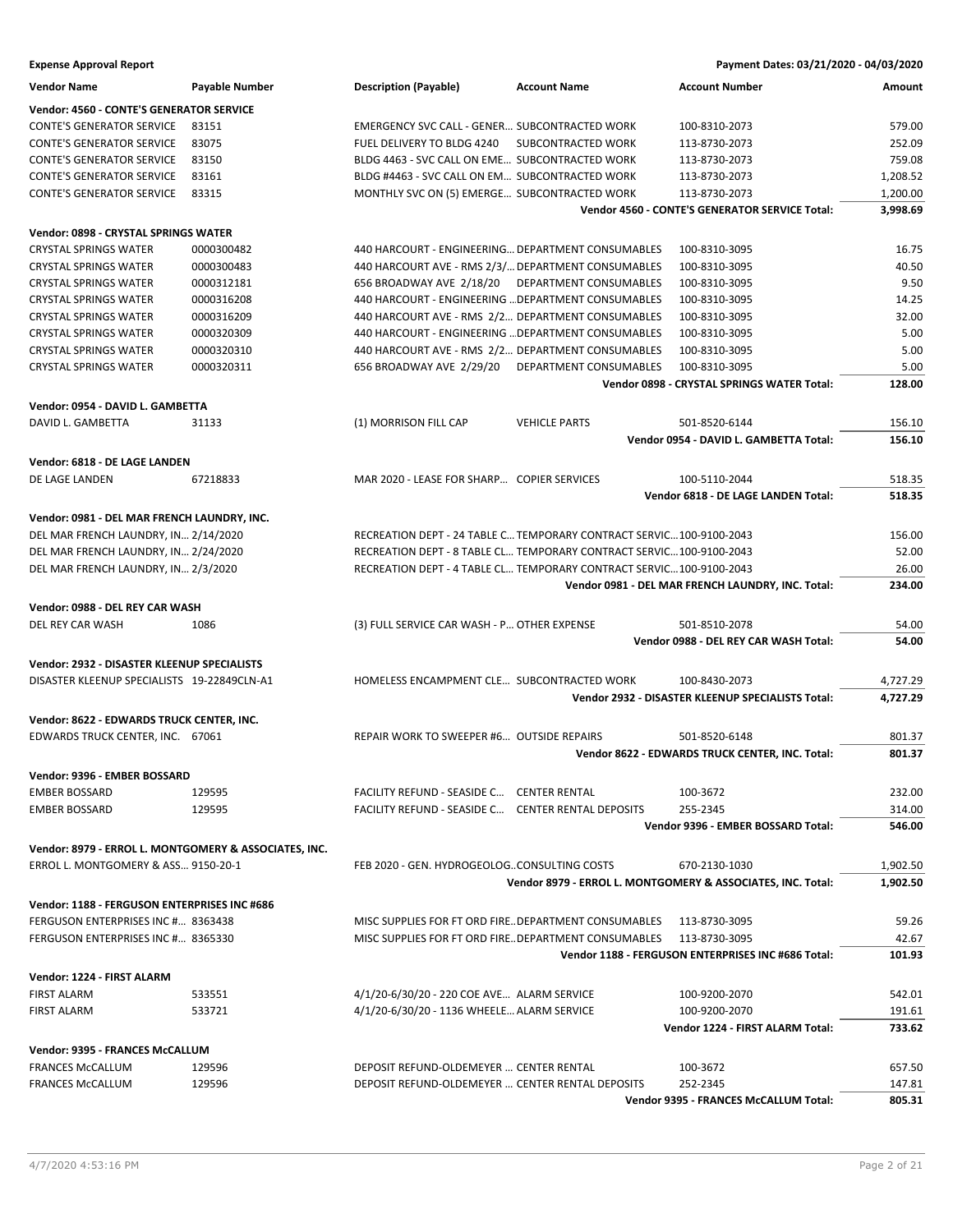| <b>Expense Approval Report</b>                     |                       |                                                       |                                                                       | Payment Dates: 03/21/2020 - 04/03/2020                   |                      |
|----------------------------------------------------|-----------------------|-------------------------------------------------------|-----------------------------------------------------------------------|----------------------------------------------------------|----------------------|
| <b>Vendor Name</b>                                 | <b>Payable Number</b> | <b>Description (Payable)</b>                          | <b>Account Name</b>                                                   | <b>Account Number</b>                                    | Amount               |
| Vendor: 9393 - FRANK DeANGELIS                     |                       |                                                       |                                                                       |                                                          |                      |
|                                                    | <b>CITATIONS</b>      | REFUND FOR CITATION #'S 013 ADMINISTRATIVE CITATION   |                                                                       |                                                          |                      |
| <b>FRANK DeANGELIS</b>                             |                       |                                                       |                                                                       | 100-3350<br><b>Vendor 9393 - FRANK DeANGELIS Total:</b>  | 900.00<br>900.00     |
|                                                    |                       |                                                       |                                                                       |                                                          |                      |
| Vendor: 7217 - FRANK J. CHRISTIE                   |                       |                                                       |                                                                       |                                                          |                      |
| FRANK J. CHRISTIE                                  | 246713                |                                                       | (1) NEW VINYL LETTERING ON S DEPARTMENT CONSUMABLES                   | 210-8110-3095                                            | 100.00               |
|                                                    |                       |                                                       |                                                                       | Vendor 7217 - FRANK J. CHRISTIE Total:                   | 100.00               |
| Vendor: 6306 - GAVILAN PEST CONTROL                |                       |                                                       |                                                                       |                                                          |                      |
| <b>GAVILAN PEST CONTROL</b>                        | 0129045               | 220 COE AVE - RODENT CONTR PEST CONTROL               |                                                                       | 100-8310-2057                                            | 75.00                |
| <b>GAVILAN PEST CONTROL</b>                        | 0129509               |                                                       | 986 HILBY AVE - GENERAL PEST TEMPORARY CONTRACT SERVIC100-9200-2043   |                                                          | 87.00                |
|                                                    |                       |                                                       |                                                                       | Vendor 6306 - GAVILAN PEST CONTROL Total:                | 162.00               |
|                                                    |                       |                                                       |                                                                       |                                                          |                      |
| Vendor: 1385 - GOVT FINANCE OFFICERS ASSOCIATION   |                       |                                                       |                                                                       |                                                          |                      |
| GOVT FINANCE OFFICERS ASSOC192323003               |                       | APPL FOR CERT. OF ACHIEVEM CITY AUDIT                 |                                                                       | 100-5110-1025                                            | 530.00               |
|                                                    |                       |                                                       |                                                                       | Vendor 1385 - GOVT FINANCE OFFICERS ASSOCIATION Total:   | 530.00               |
| <b>Vendor: 1391 - GRANITE CONSTRUCTION COMPANY</b> |                       |                                                       |                                                                       |                                                          |                      |
| <b>GRANITE CONSTRUCTION COM 1757368</b>            |                       |                                                       | TICKET #15595093 / 1.93 TNS 1 DEPARTMENT CONSUMABLES                  | 210-8110-3095                                            | 177.12               |
| <b>GRANITE CONSTRUCTION COM 1759655</b>            |                       |                                                       | TICKET #15595228 / 1.79 TNS 1 DEPARTMENT CONSUMABLES                  | 210-8110-3095                                            | 164.27               |
| <b>GRANITE CONSTRUCTION COM 1759911</b>            |                       |                                                       | TICKET #15595262 / 1.51 TNS 1 DEPARTMENT CONSUMABLES                  | 210-8110-3095                                            | 138.57               |
|                                                    |                       |                                                       |                                                                       | <b>Vendor 1391 - GRANITE CONSTRUCTION COMPANY Total:</b> | 479.96               |
| Vendor: 1392 - GRANITE ROCK COMPANY                |                       |                                                       |                                                                       |                                                          |                      |
| <b>GRANITE ROCK COMPANY</b>                        | 1225312               |                                                       | TICKET #697319 / (1) WOLFPEA DEPARTMENT CONSUMABLES                   | 210-8110-3095                                            | 35.23                |
| <b>GRANITE ROCK COMPANY</b>                        | 1225220               |                                                       | TICKET #697861 / 2.43 TNS CO DEPARTMENT CONSUMABLES                   | 951-8820-3095                                            | 144.69               |
|                                                    |                       |                                                       |                                                                       | <b>Vendor 1392 - GRANITE ROCK COMPANY Total:</b>         | 179.92               |
|                                                    |                       |                                                       |                                                                       |                                                          |                      |
| Vendor: 8154 - GREEN VALLEY LANDSCAPE, INC.        |                       |                                                       |                                                                       |                                                          |                      |
| GREEN VALLEY LANDSCAPE, INC. 13813                 |                       |                                                       | (5) CHAIN ADJUSTERS (PARKS D DEPARTMENT CONSUMABLES                   | 100-8420-3095                                            | 81.88                |
|                                                    |                       |                                                       |                                                                       | Vendor 8154 - GREEN VALLEY LANDSCAPE, INC. Total:        | 81.88                |
| Vendor: 7763 - GREENWASTE RECOVERY, INC.           |                       |                                                       |                                                                       |                                                          |                      |
| GREENWASTE RECOVERY, INC.                          | 0004616437            | SITE 181128-0001 / DISPOSAL  REFUSE DISPOSAL          |                                                                       | 100-8420-2068                                            | 254.56               |
|                                                    |                       |                                                       |                                                                       | Vendor 7763 - GREENWASTE RECOVERY, INC. Total:           | 254.56               |
| Vendor: 5476 - GUARDIAN                            |                       |                                                       |                                                                       |                                                          |                      |
| <b>GUARDIAN</b>                                    | INV0004269            | FEBRUARY 2020 ADMIN FEES                              | DENTAL PAYABLE                                                        | 100-2066                                                 | 2,931.60             |
| <b>GUARDIAN</b>                                    | INV0004270            | MARCH 2020 ADMIN FEES                                 | <b>DENTAL PAYABLE</b>                                                 | 100-2066                                                 |                      |
| <b>GUARDIAN</b>                                    |                       | APRIL 2020 ADMIN FEES                                 | <b>DENTAL PAYABLE</b>                                                 |                                                          | 2,914.15<br>2,838.53 |
|                                                    | INV0004271            |                                                       |                                                                       | 100-2066                                                 |                      |
|                                                    |                       |                                                       |                                                                       | Vendor 5476 - GUARDIAN Total:                            | 8,684.28             |
| Vendor: 4222 - HARRIS & ASSOCIATES, INC.           |                       |                                                       |                                                                       |                                                          |                      |
| HARRIS & ASSOCIATES, INC.                          | 44006                 | 1/26/20-2/22/20 - LIFT STATION LIFT STATION UPGRADES  |                                                                       | 953-8820-9204                                            | 14,650.00            |
| HARRIS & ASSOCIATES, INC.                          | 44014                 |                                                       | 1/26/20 - 2/22/20 - CIP MGMT  DEL MONTE SWR MAIN REPLAC 953-8820-9214 |                                                          | 6,005.00             |
| HARRIS & ASSOCIATES, INC.                          | 44014                 | 1/26/20 - 2/22/20 - CIP MGMT  SEWER LINE REPLACEMENTS |                                                                       | 953-8820-9218                                            | 2,050.04             |
|                                                    |                       |                                                       |                                                                       | Vendor 4222 - HARRIS & ASSOCIATES, INC. Total:           | 22,705.04            |
| Vendor: 4920 - ICMA RETIREMENT TRUST-457           |                       |                                                       |                                                                       |                                                          |                      |
| ICMA RETIREMENT TRUST-457                          | CM0000377             | J. MARTINEZ CONT ADJ: ADD TO DEFERRED COMP PAYABLE    |                                                                       | 100-2060                                                 | $-50.00$             |
| ICMA RETIREMENT TRUST-457                          | INV0004225            | ICMA LOAN 11                                          | DEFERRED COMP PAYABLE                                                 | 100-2060                                                 | 682.18               |
| ICMA RETIREMENT TRUST-457                          | INV0004227            | <b>CONTRIBUTIONS</b>                                  | DEFERRED COMP PAYABLE                                                 | 100-2060                                                 | 205.03               |
| ICMA RETIREMENT TRUST-457                          | INV0004257            | <b>CONTRIBUTIONS</b>                                  | DEFERRED COMP PAYABLE                                                 | 100-2060                                                 | 1,036.17             |
| ICMA RETIREMENT TRUST-457                          | INV0004257            | <b>CONTRIBUTIONS</b>                                  | DEFERRED COMP PAYABLE                                                 | 100-2060                                                 | 577.74               |
| ICMA RETIREMENT TRUST-457                          | INV0004257            | <b>CONTRIBUTIONS</b>                                  | DEFERRED COMP PAYABLE                                                 | 100-2060                                                 | 809.67               |
| ICMA RETIREMENT TRUST-457                          | INV0004257            | <b>CONTRIBUTIONS</b>                                  | DEFERRED COMP PAYABLE                                                 | 100-2060                                                 | 198.90               |
| ICMA RETIREMENT TRUST-457                          | INV0004257            | <b>CONTRIBUTIONS</b>                                  | DEFERRED COMP PAYABLE                                                 | 100-2060                                                 | 232.91               |
| ICMA RETIREMENT TRUST-457                          | INV0004257            | <b>CONTRIBUTIONS</b>                                  | DEFERRED COMP PAYABLE                                                 | 100-2060                                                 | 959.26               |
|                                                    |                       |                                                       |                                                                       |                                                          |                      |
| ICMA RETIREMENT TRUST-457                          | INV0004257            | <b>CONTRIBUTIONS</b>                                  | DEFERRED COMP PAYABLE                                                 | 100-2060                                                 | 334.40               |
| ICMA RETIREMENT TRUST-457                          | INV0004257            | <b>CONTRIBUTIONS</b>                                  | DEFERRED COMP PAYABLE                                                 | 100-2060                                                 | 3,628.58             |
| ICMA RETIREMENT TRUST-457                          | INV0004257            | <b>CONTRIBUTIONS</b>                                  | DEFERRED COMP PAYABLE                                                 | 100-2060                                                 | 106.38               |
| ICMA RETIREMENT TRUST-457                          | INV0004257            | <b>CONTRIBUTIONS</b>                                  | DEFERRED COMP PAYABLE                                                 | 100-2060                                                 | 8,432.15             |
| ICMA RETIREMENT TRUST-457                          | INV0004257            | <b>CONTRIBUTIONS</b>                                  | DEFERRED COMP PAYABLE                                                 | 100-2060                                                 | 474.66               |
| ICMA RETIREMENT TRUST-457                          | INV0004257            | <b>CONTRIBUTIONS</b>                                  | DEFERRED COMP PAYABLE                                                 | 100-2060                                                 | 13,535.85            |
| ICMA RETIREMENT TRUST-457                          | INV0004257            | <b>CONTRIBUTIONS</b>                                  | DEFERRED COMP PAYABLE                                                 | 103-2060                                                 | 2.98                 |
| ICMA RETIREMENT TRUST-457                          | INV0004257            | <b>CONTRIBUTIONS</b>                                  | DEFERRED COMP PAYABLE                                                 | 103-2060                                                 | 8.08                 |
| ICMA RETIREMENT TRUST-457                          | INV0004257            | <b>CONTRIBUTIONS</b>                                  | DEFERRED COMP PAYABLE                                                 | 103-2060                                                 | 32.32                |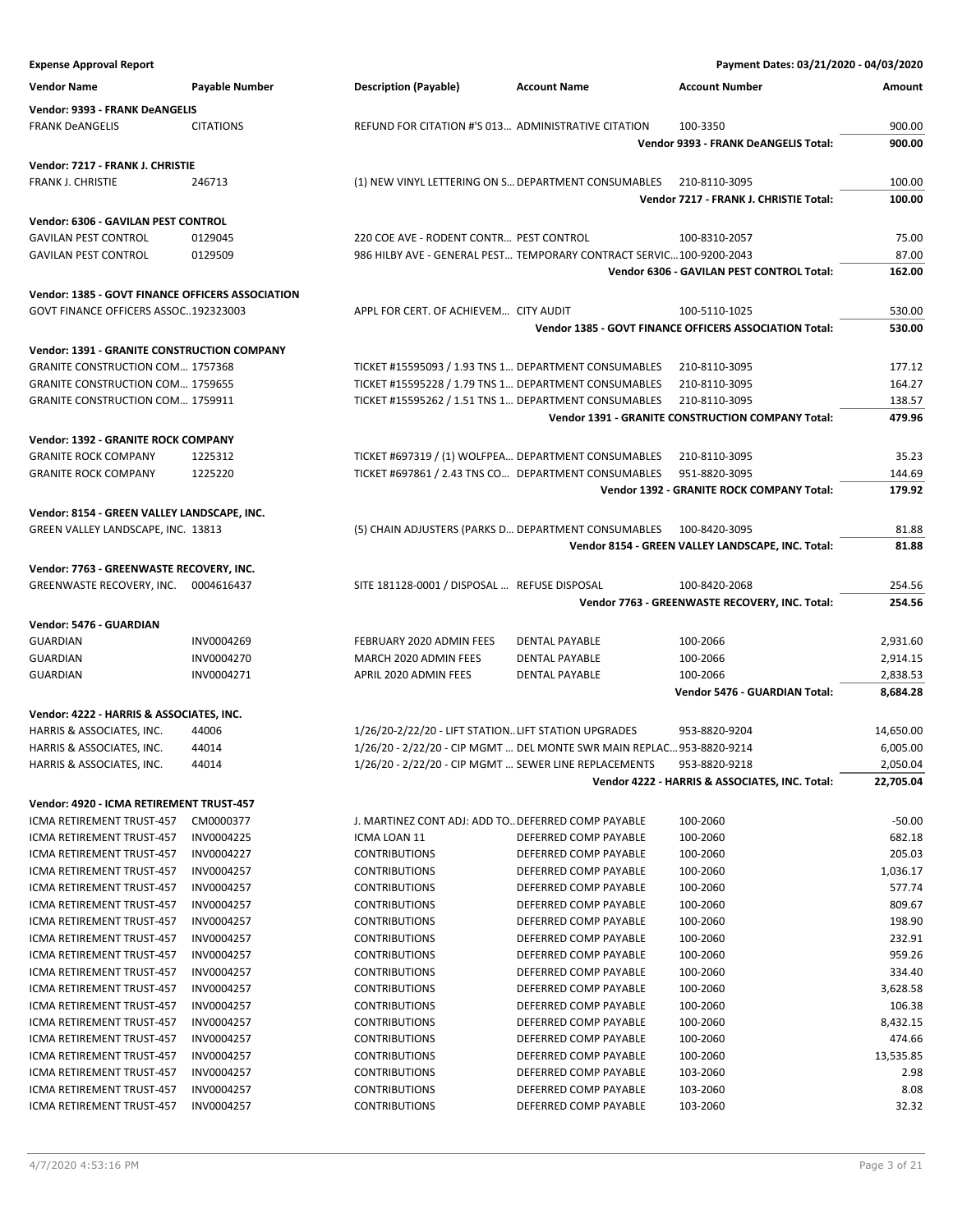| <b>Vendor Name</b>                                            | <b>Payable Number</b> | <b>Description (Payable)</b>                        | <b>Account Name</b>                                                 | <b>Account Number</b>                                  | Amount         |
|---------------------------------------------------------------|-----------------------|-----------------------------------------------------|---------------------------------------------------------------------|--------------------------------------------------------|----------------|
| ICMA RETIREMENT TRUST-457                                     | INV0004257            | <b>CONTRIBUTIONS</b>                                | DEFERRED COMP PAYABLE                                               | 103-2060                                               | 6.83           |
| ICMA RETIREMENT TRUST-457                                     | INV0004257            | <b>CONTRIBUTIONS</b>                                | DEFERRED COMP PAYABLE                                               | 113-2060                                               | 66.01          |
| ICMA RETIREMENT TRUST-457                                     | INV0004257            | <b>CONTRIBUTIONS</b>                                | DEFERRED COMP PAYABLE                                               | 113-2060                                               | 57.10          |
| ICMA RETIREMENT TRUST-457                                     | INV0004257            | <b>CONTRIBUTIONS</b>                                | DEFERRED COMP PAYABLE                                               | 113-2060                                               | 186.00         |
| ICMA RETIREMENT TRUST-457                                     | INV0004257            | <b>CONTRIBUTIONS</b>                                | DEFERRED COMP PAYABLE                                               | 200-2060                                               | 122.50         |
| ICMA RETIREMENT TRUST-457                                     | INV0004257            | <b>CONTRIBUTIONS</b>                                | DEFERRED COMP PAYABLE                                               | 210-2060                                               | 361.53         |
| ICMA RETIREMENT TRUST-457                                     | INV0004257            | <b>CONTRIBUTIONS</b>                                | DEFERRED COMP PAYABLE                                               | 210-2060                                               | 114.19         |
| ICMA RETIREMENT TRUST-457                                     | INV0004257            | <b>CONTRIBUTIONS</b>                                | DEFERRED COMP PAYABLE                                               | 210-2060                                               | 347.24         |
| ICMA RETIREMENT TRUST-457                                     | INV0004257            | <b>CONTRIBUTIONS</b>                                | DEFERRED COMP PAYABLE                                               | 210-2060                                               | 76.80          |
| ICMA RETIREMENT TRUST-457                                     | INV0004257            | <b>CONTRIBUTIONS</b>                                | DEFERRED COMP PAYABLE                                               | 271-2060                                               | 57.10          |
| ICMA RETIREMENT TRUST-457                                     | INV0004257            | <b>CONTRIBUTIONS</b>                                | DEFERRED COMP PAYABLE                                               | 271-2060                                               | 303.29         |
| ICMA RETIREMENT TRUST-457                                     | INV0004257            | <b>CONTRIBUTIONS</b>                                | DEFERRED COMP PAYABLE                                               | 271-2060                                               | 151.33         |
| ICMA RETIREMENT TRUST-457                                     | INV0004257            | <b>CONTRIBUTIONS</b>                                | DEFERRED COMP PAYABLE                                               | 271-2060                                               | 46.47          |
| ICMA RETIREMENT TRUST-457                                     | INV0004257            | <b>CONTRIBUTIONS</b>                                | DEFERRED COMP PAYABLE                                               | 271-2060                                               | 120.66         |
| ICMA RETIREMENT TRUST-457                                     | INV0004257            | <b>CONTRIBUTIONS</b>                                | DEFERRED COMP PAYABLE                                               | 401-2060                                               | 63.44          |
| ICMA RETIREMENT TRUST-457                                     | INV0004257            | <b>CONTRIBUTIONS</b>                                | DEFERRED COMP PAYABLE                                               | 401-2060                                               | 438.41         |
| ICMA RETIREMENT TRUST-457                                     | INV0004257            | <b>CONTRIBUTIONS</b>                                | DEFERRED COMP PAYABLE                                               | 401-2060                                               | 78.15          |
| ICMA RETIREMENT TRUST-457                                     | INV0004257            | <b>CONTRIBUTIONS</b>                                | DEFERRED COMP PAYABLE                                               | 401-2060                                               | 28.56          |
| ICMA RETIREMENT TRUST-457                                     | INV0004257            | <b>CONTRIBUTIONS</b>                                | DEFERRED COMP PAYABLE                                               | 401-2060                                               | 8.10           |
| ICMA RETIREMENT TRUST-457                                     | INV0004257            | <b>CONTRIBUTIONS</b>                                | DEFERRED COMP PAYABLE                                               | 501-2060                                               | 231.72         |
| ICMA RETIREMENT TRUST-457                                     | INV0004257            | <b>CONTRIBUTIONS</b>                                | DEFERRED COMP PAYABLE                                               | 501-2060                                               | 66.01          |
| ICMA RETIREMENT TRUST-457                                     | INV0004257            | <b>CONTRIBUTIONS</b>                                | DEFERRED COMP PAYABLE                                               | 501-2060                                               | 57.10          |
| ICMA RETIREMENT TRUST-457                                     | INV0004257            | <b>CONTRIBUTIONS</b>                                | DEFERRED COMP PAYABLE                                               | 503-2060                                               | 875.00         |
| <b>ICMA RETIREMENT TRUST-457</b>                              | INV0004257            | <b>CONTRIBUTIONS</b>                                | DEFERRED COMP PAYABLE                                               |                                                        | 486.56         |
| ICMA RETIREMENT TRUST-457                                     |                       |                                                     | DEFERRED COMP PAYABLE                                               | 503-2060                                               |                |
|                                                               | INV0004225            | ICMA LOAN 11<br><b>CONTRIBUTIONS</b>                | DEFERRED COMP PAYABLE                                               | 951-2060                                               | 75.77<br>14.97 |
| ICMA RETIREMENT TRUST-457                                     | INV0004227            |                                                     |                                                                     | 951-2060                                               |                |
| ICMA RETIREMENT TRUST-457                                     | INV0004257            | <b>CONTRIBUTIONS</b>                                | DEFERRED COMP PAYABLE                                               | 951-2060                                               | 19.54          |
| ICMA RETIREMENT TRUST-457                                     | INV0004257            | <b>CONTRIBUTIONS</b>                                | DEFERRED COMP PAYABLE                                               | 951-2060                                               | 178.60         |
| ICMA RETIREMENT TRUST-457                                     | INV0004257            | <b>CONTRIBUTIONS</b>                                | DEFERRED COMP PAYABLE                                               | 951-2060                                               | 198.99         |
| ICMA RETIREMENT TRUST-457                                     | INV0004257            | <b>CONTRIBUTIONS</b>                                | DEFERRED COMP PAYABLE                                               | 951-2060                                               | 57.10          |
| ICMA RETIREMENT TRUST-457                                     | INV0004257            | <b>CONTRIBUTIONS</b>                                | DEFERRED COMP PAYABLE                                               | 951-2060                                               | 9.58           |
| ICMA RETIREMENT TRUST-457                                     | INV0004257            | <b>CONTRIBUTIONS</b>                                | DEFERRED COMP PAYABLE                                               | 953-2060                                               | 10.26          |
|                                                               |                       |                                                     |                                                                     | Vendor 4920 - ICMA RETIREMENT TRUST-457 Total:         | 36,122.17      |
| Vendor: 6970 - ID CONCEPTS, LLC                               |                       |                                                     |                                                                     |                                                        |                |
| ID CONCEPTS, LLC                                              | 20283                 | (3) PREMIUM EMPLOYEE ID CR OUTSIDE PRINTING SERVICE |                                                                     | 100-2031-2053                                          | 67.04          |
|                                                               |                       |                                                     |                                                                     | Vendor 6970 - ID CONCEPTS, LLC Total:                  | 67.04          |
| Vendor: 9391 - INTERNATIONAL BUSINESS INFO. TECH              |                       |                                                     |                                                                     |                                                        |                |
| INTERNATIONAL BUSINESS INFO 2459                              |                       | LEFTA FTO SOFTWARE/SUPPORT TRAINING & EDUCATIONS    |                                                                     | 100-6120-1029                                          | 6,000.00       |
|                                                               |                       |                                                     |                                                                     | Vendor 9391 - INTERNATIONAL BUSINESS INFO. TECH Total: | 6,000.00       |
| Vendor: 5266 - INTL ASSOC OF FIREFIGHTER                      |                       |                                                     |                                                                     |                                                        |                |
|                                                               | INV0004182            | <b>DUES</b>                                         |                                                                     | 100-2062                                               |                |
| INTL ASSOC OF FIREFIGHTER<br><b>INTL ASSOC OF FIREFIGHTER</b> | INV0004217            |                                                     | MISC PAYROLL PAYABLES                                               |                                                        | 1,050.00       |
| <b>INTL ASSOC OF FIREFIGHTER</b>                              |                       | <b>DUES</b>                                         | MISC PAYROLL PAYABLES                                               | 100-2062<br>100-2062                                   | 50.00          |
|                                                               | INV0004236            | <b>DUES</b>                                         | MISC PAYROLL PAYABLES                                               | Vendor 5266 - INTL ASSOC OF FIREFIGHTER Total:         | 1,050.00       |
|                                                               |                       |                                                     |                                                                     |                                                        | 2,150.00       |
| Vendor: 8332 - IVY SIMPSON                                    |                       |                                                     |                                                                     |                                                        |                |
| <b>IVY SIMPSON</b>                                            | 1358                  | WEEKLY INTERIOR PLANT SVC 3 SUBCONTRACTED WORK      |                                                                     | 100-8310-2073                                          | 216.00         |
|                                                               |                       |                                                     |                                                                     | Vendor 8332 - IVY SIMPSON Total:                       | 216.00         |
| Vendor: 7065 - JAN ROEHL CONSULTING                           |                       |                                                     |                                                                     |                                                        |                |
| JAN ROEHL CONSULTING                                          | 18                    | FEB 2020 - CAL VIP EVALUATIONJAN ROEHL CONSULTING   |                                                                     | 100-2042-1039                                          | 4,225.00       |
|                                                               |                       |                                                     |                                                                     | Vendor 7065 - JAN ROEHL CONSULTING Total:              | 4,225.00       |
|                                                               |                       |                                                     |                                                                     |                                                        |                |
| Vendor: 8455 - JERRY BLACKWELDER                              |                       |                                                     |                                                                     |                                                        |                |
| JERRY BLACKWELDER                                             | 3/17/2020             | 3/17/2020 SCSD BOARD MEETI MEETINGS AND TRAVEL      |                                                                     | 951-8820-4121                                          | 100.00         |
|                                                               |                       |                                                     |                                                                     | Vendor 8455 - JERRY BLACKWELDER Total:                 | 100.00         |
| Vendor: 1334 - JOHN C GEMMA                                   |                       |                                                     |                                                                     |                                                        |                |
| JOHN C GEMMA                                                  | CS1919                | NOV - DEC 2019 NETWORK SUP CONSULTANT               |                                                                     | 503-4010-1030                                          | 1,000.00       |
| JOHN C GEMMA                                                  | CS2001                | JAN - FEB 2020 NETWORK SUP CONSULTANT               |                                                                     | 503-4010-1030                                          | 1,000.00       |
| JOHN C GEMMA                                                  | CS1918                |                                                     | (3) Veeam ESSENTIALS 2-CORE  COMPUTER SUPPLIES/SOFTWA 503-4010-3102 |                                                        | 657.00         |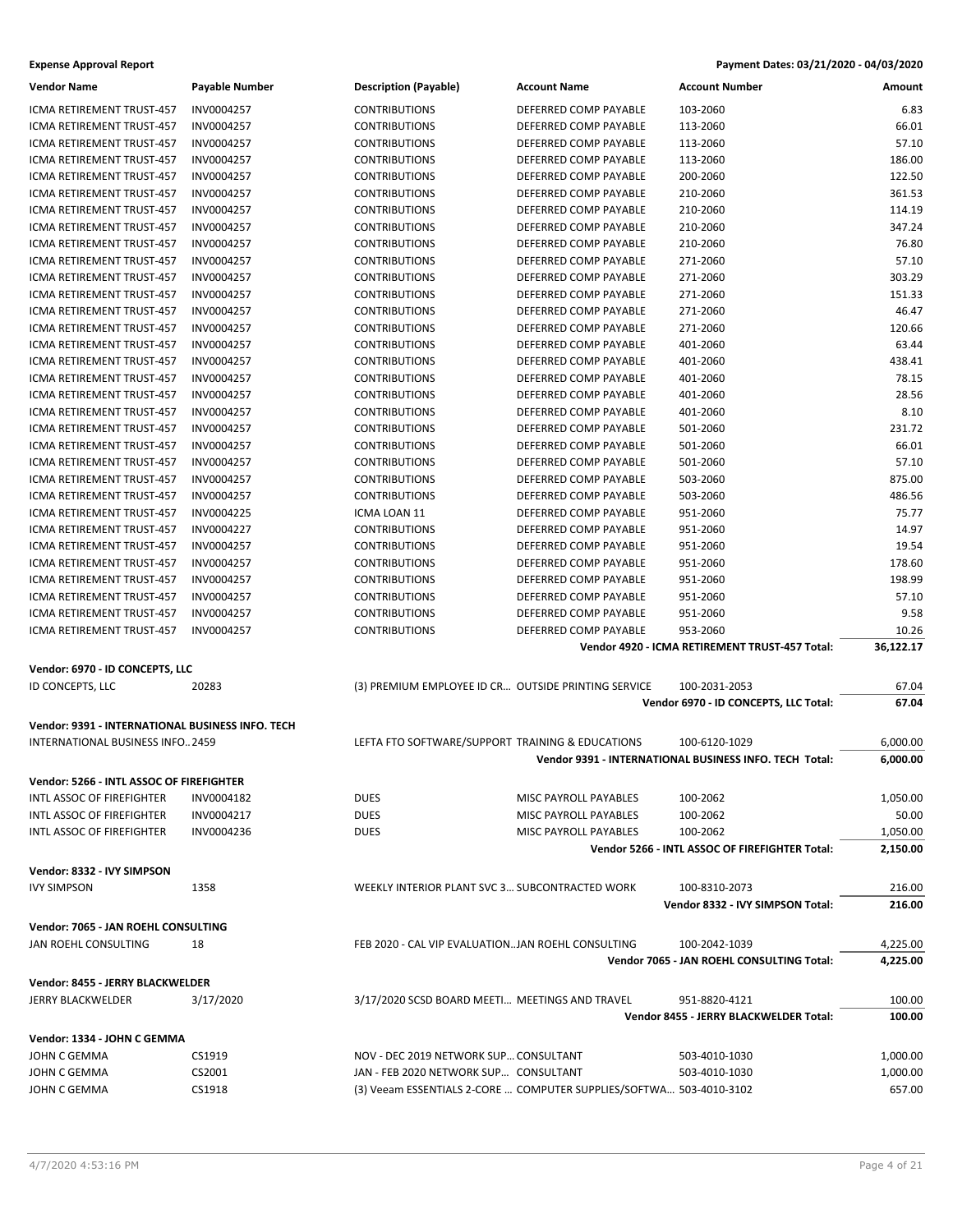| <b>Expense Approval Report</b>                  |                       |                                                      |                                                                  | Payment Dates: 03/21/2020 - 04/03/2020                |           |
|-------------------------------------------------|-----------------------|------------------------------------------------------|------------------------------------------------------------------|-------------------------------------------------------|-----------|
| <b>Vendor Name</b>                              | <b>Payable Number</b> | <b>Description (Payable)</b>                         | <b>Account Name</b>                                              | <b>Account Number</b>                                 | Amount    |
| <b>JOHN C GEMMA</b>                             | CS2002                |                                                      | VMware SOFTWARE+ 1-YR MAI COMPUTER SUPPLIES/SOFTWA 503-4010-3102 |                                                       | 8,242.00  |
|                                                 |                       |                                                      |                                                                  | Vendor 1334 - JOHN C GEMMA Total:                     | 10,899.00 |
| Vendor: 5833 - JOHNSON ASSOCIATES               |                       |                                                      |                                                                  |                                                       |           |
| JOHNSON ASSOCIATES                              | 436865                | (1) COUPLER LOCK (PARKS DEPT) DEPARTMENT CONSUMABLES |                                                                  | 100-8420-3095                                         | 76.42     |
|                                                 |                       |                                                      |                                                                  | Vendor 5833 - JOHNSON ASSOCIATES Total:               | 76.42     |
| Vendor: 9399 - JULIE CAMPBELL                   |                       |                                                      |                                                                  |                                                       |           |
| <b>JULIE CAMPBELL</b>                           | 129627                | REFUND FOR ZUMBA FITNESS  OTHER COMMUNITY CLASSES    |                                                                  | 100-3674                                              | 15.00     |
|                                                 |                       |                                                      |                                                                  | Vendor 9399 - JULIE CAMPBELL Total:                   | 15.00     |
| Vendor: 5462 - LABORERS NATIONAL PENSION        |                       |                                                      |                                                                  |                                                       |           |
| LABORERS NATIONAL PENSION                       | INV0004204            | LIUNA PENSION                                        | LIUNA PENSION PAYABLE                                            | 100-2064                                              | 2,131.55  |
| LABORERS NATIONAL PENSION                       | INV0004254            | LIUNA PENSION                                        | LIUNA PENSION PAYABLE                                            | 100-2064                                              | 2,241.29  |
| LABORERS NATIONAL PENSION                       | INV0004204            | LIUNA PENSION                                        | LIUNA PENSION PAYABLE                                            | 103-2064                                              | 93.51     |
| LABORERS NATIONAL PENSION                       | INV0004254            | LIUNA PENSION                                        | LIUNA PENSION PAYABLE                                            | 103-2064                                              | 78.03     |
| LABORERS NATIONAL PENSION                       | INV0004204            | LIUNA PENSION                                        | LIUNA PENSION PAYABLE                                            | 113-2064                                              | 10.89     |
| <b>LABORERS NATIONAL PENSION</b>                | INV0004204            | LIUNA PENSION                                        | LIUNA PENSION PAYABLE                                            | 210-2064                                              | 463.84    |
| LABORERS NATIONAL PENSION                       | INV0004254            | LIUNA PENSION                                        | LIUNA PENSION PAYABLE                                            | 210-2064                                              | 467.01    |
| LABORERS NATIONAL PENSION                       | INV0004204            | LIUNA PENSION                                        | LIUNA PENSION PAYABLE                                            | 271-2064                                              | 583.72    |
| LABORERS NATIONAL PENSION                       | INV0004254            | LIUNA PENSION                                        | LIUNA PENSION PAYABLE                                            | 271-2064                                              | 626.12    |
| <b>LABORERS NATIONAL PENSION</b>                | INV0004204            | LIUNA PENSION                                        | <b>LIUNA PENSION PAYABLE</b>                                     | 345-2064                                              | 1.69      |
| LABORERS NATIONAL PENSION                       | INV0004204            | LIUNA PENSION                                        | LIUNA PENSION PAYABLE                                            | 401-2064                                              | 514.44    |
| LABORERS NATIONAL PENSION                       | INV0004254            | LIUNA PENSION                                        | LIUNA PENSION PAYABLE                                            | 401-2064                                              | 418.28    |
| LABORERS NATIONAL PENSION                       | INV0004205            | LIUNA PENSION POST 7/11                              | LIUNA PENSION PAYABLE                                            | 501-2064                                              | 288.00    |
| LABORERS NATIONAL PENSION                       | INV0004255            | LIUNA PENSION POST 7/11                              | <b>LIUNA PENSION PAYABLE</b>                                     | 501-2064                                              | 288.00    |
| LABORERS NATIONAL PENSION                       | INV0004204            | LIUNA PENSION                                        | LIUNA PENSION PAYABLE                                            | 951-2064                                              | 232.36    |
| LABORERS NATIONAL PENSION                       | INV0004254            | LIUNA PENSION                                        | LIUNA PENSION PAYABLE                                            | 951-2064                                              | 201.27    |
|                                                 |                       |                                                      |                                                                  | Vendor 5462 - LABORERS NATIONAL PENSION Total:        | 8,640.00  |
| Vendor: 9403 - MARGARITA RODRIGUEZ              |                       |                                                      |                                                                  |                                                       |           |
| <b>MARGARITA RODRIGUEZ</b>                      | 129715                | FACILITY REFUND FOR SOPER P PARK RENTAL FEES         |                                                                  | 100-3691                                              | 164.88    |
| MARGARITA RODRIGUEZ                             | 129715                | FACILITY REFUND FOR SOPER P MAINTENANCE FEES         |                                                                  | 257-3689                                              | 36.62     |
|                                                 |                       |                                                      |                                                                  | Vendor 9403 - MARGARITA RODRIGUEZ Total:              | 201.50    |
| Vendor: 6237 - MARTIN B. FEENEY, PG, CHg        |                       |                                                      |                                                                  |                                                       |           |
| MARTIN B. FEENEY, PG, CHg                       | 2019-024              | RFS - 2019-01 / OCT-NOV 2019  CONSULTING COSTS       |                                                                  | 670-2130-1030                                         | 858.00    |
| MARTIN B. FEENEY, PG, CHg                       | 2019-025              | RFS - 2019-02 / SENTINEL WELL CONSULTING COSTS       |                                                                  | 670-2130-1030                                         | 390.00    |
|                                                 |                       |                                                      |                                                                  | Vendor 6237 - MARTIN B. FEENEY, PG, CHg Total:        | 1,248.00  |
| Vendor: 2102 - MARTIN'S IRRIGATION SUPPLY, INC. |                       |                                                      |                                                                  |                                                       |           |
| MARTIN'S IRRIGATION SUPPLY,  562415             |                       | (4) PURPLE 10 ROUND VALVE B DEPARTMENT CONSUMABLES   |                                                                  | 100-8420-3095                                         | 77.13     |
| MARTIN'S IRRIGATION SUPPLY,  562646             |                       |                                                      | (5) GOPHER GASSER, (1) RAT R DEPARTMENT CONSUMABLES              | 100-8420-3095                                         | 68.99     |
| MARTIN'S IRRIGATION SUPPLY,  560535             |                       | MISC SUPPLIES FOR FREMONT                            | DEPARTMENT CONSUMABLES                                           | 100-8440-3095                                         | 355.37    |
| MARTIN'S IRRIGATION SUPPLY,  560684             |                       | MISC SUPPLIES - CNT FREMONT DEPARTMENT CONSUMABLES   |                                                                  | 100-8440-3095                                         | 1,601.68  |
| MARTIN'S IRRIGATION SUPPLY,  560763             |                       | (1) 24 x 42 BACKFLOW COVER                           | DEPARTMENT CONSUMABLES                                           | 100-8440-3095                                         | 221.11    |
| MARTIN'S IRRIGATION SUPPLY,  561824             |                       | MISC SUPPLIES FOR FREMONT                            | DEPARTMENT CONSUMABLES                                           | 100-8440-3095                                         | 839.17    |
|                                                 |                       |                                                      |                                                                  | Vendor 2102 - MARTIN'S IRRIGATION SUPPLY, INC. Total: | 3,163.45  |
| Vendor: 2236 - MBS BUSINESS SYSTEMS             |                       |                                                      |                                                                  |                                                       |           |
| MBS BUSINESS SYSTEMS                            | 380960                | 610 OLYMPIA AVE - KONICA MI COPIER SERVICES          |                                                                  | 100-8310-2044                                         | 107.36    |
|                                                 |                       |                                                      |                                                                  | Vendor 2236 - MBS BUSINESS SYSTEMS Total:             | 107.36    |
|                                                 |                       |                                                      |                                                                  |                                                       |           |
| Vendor: 9402 - MICHAEL JETER                    |                       |                                                      |                                                                  |                                                       |           |
| MICHAEL JETER                                   | R00009525             | REFUND FOR DOUBLE CHG - BU BUSINESS LICENSE TAX      |                                                                  | 100-3128                                              | 52.50     |
| MICHAEL JETER                                   | R00009525             | REFUND FOR DOUBLE CHG - BU D A & E FEE (SB 1186)     |                                                                  | 262-2015                                              | 4.00      |
|                                                 |                       |                                                      |                                                                  | Vendor 9402 - MICHAEL JETER Total:                    | 56.50     |
| Vendor: 9394 - MIRIAM WHITTON                   |                       |                                                      |                                                                  |                                                       |           |
| <b>MIRIAM WHITTON</b>                           | 139603                | ACTIVITY REFUND FOR SPRING  RECREATION DAY CAMP      |                                                                  | 100-3679                                              | 194.00    |
|                                                 |                       |                                                      |                                                                  | Vendor 9394 - MIRIAM WHITTON Total:                   | 194.00    |
| Vendor: 2186 - MISSION UNIFORM SERVICE          |                       |                                                      |                                                                  |                                                       |           |
| <b>MISSION UNIFORM SERVICE</b>                  | 511481398             | RECREATION DEPT WEEKLY UNI UNIFORM SERVICE/LAUNDRY   |                                                                  | 100-9105-2049                                         | 152.96    |
| <b>MISSION UNIFORM SERVICE</b>                  | 511521615             | RECREATION DEPT WEEKLY UNI UNIFORM SERVICE/LAUNDRY   |                                                                  | 100-9105-2049                                         | 169.10    |
| <b>MISSION UNIFORM SERVICE</b>                  | 511721818             | RECREATION DEPT WEEKLY UNI UNIFORM SERVICE/LAUNDRY   |                                                                  | 100-9105-2049                                         | 169.10    |
| <b>MISSION UNIFORM SERVICE</b>                  | 511996508             | RECREATION DEPT WEEKLY UNI UNIFORM SERVICE/LAUNDRY   |                                                                  | 100-9105-2049                                         | 34.00     |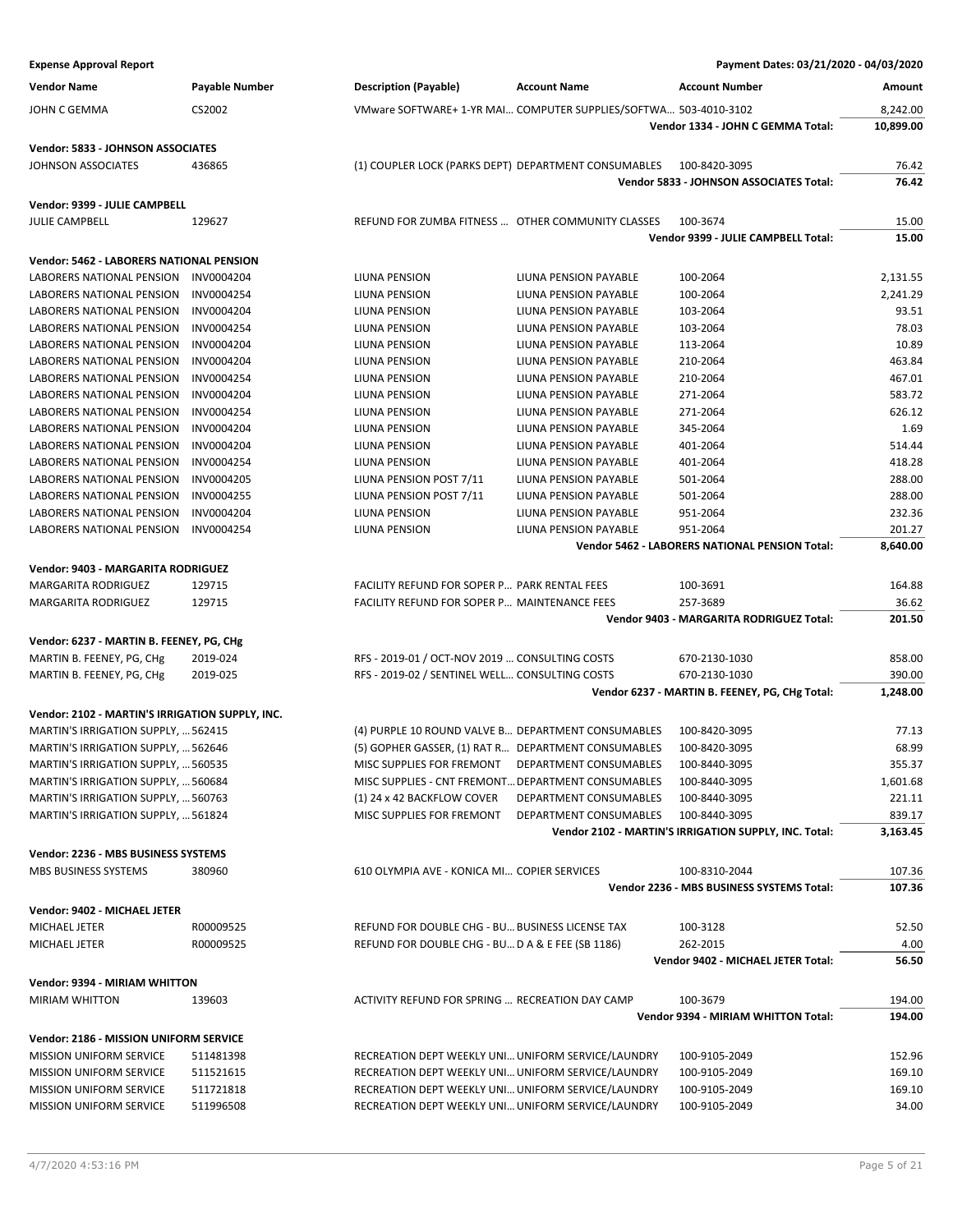| <b>Expense Approval Report</b> | Payment Dates: 03/21/2020 - 04/03/2020 |
|--------------------------------|----------------------------------------|
|--------------------------------|----------------------------------------|

| <b>Vendor Name</b>                             | Payable Number          | <b>Description (Payable)</b>                         | <b>Account Name</b>          | <b>Account Number</b>                                | Amount    |
|------------------------------------------------|-------------------------|------------------------------------------------------|------------------------------|------------------------------------------------------|-----------|
| MISSION UNIFORM SERVICE                        | 512016514               | RECREATION DEPT WEEKLY UNI UNIFORM SERVICE/LAUNDRY   |                              | 100-9105-2049                                        | 173.84    |
|                                                |                         |                                                      |                              | Vendor 2186 - MISSION UNIFORM SERVICE Total:         | 699.00    |
| Vendor: 0144 - MOLINARI SUPPLY, INC.           |                         |                                                      |                              |                                                      |           |
| MOLINARI SUPPLY, INC.                          | 0146868                 | (1) MOPHEAD, (2 PKG) GLOVES,  DEPARTMENT CONSUMABLES |                              | 100-8420-3095                                        | 63.80     |
| MOLINARI SUPPLY, INC.                          | 0146960                 | (2 CASES) BLK LINERS                                 | DEPARTMENT CONSUMABLES       | 100-8420-3095                                        | 104.77    |
| MOLINARI SUPPLY, INC.                          | 0147264.                | DIFFERENCE DUE ON INV - ORIG DEPARTMENT CONSUMABLES  |                              | 100-8420-3095                                        | 174.40    |
| MOLINARI SUPPLY, INC.                          | 0147347                 | (1 CASE) BLK LINERS                                  | DEPARTMENT CONSUMABLES       | 100-8420-3095                                        | 52.39     |
| MOLINARI SUPPLY, INC.                          | 0147525                 | (12 CASES) BLK LINERS                                | DEPARTMENT CONSUMABLES       | 100-8420-3095                                        | 628.63    |
|                                                |                         |                                                      |                              | Vendor 0144 - MOLINARI SUPPLY, INC. Total:           | 1,023.99  |
| Vendor: 4425 - MONTEREY AUTO SUPPLY            |                         |                                                      |                              |                                                      |           |
| MONTEREY AUTO SUPPLY                           | 699780                  | CREDIT MEMO FR ORIG INV #6 VEHICLE PARTS             |                              | 501-8520-6144                                        | $-19.67$  |
| MONTEREY AUTO SUPPLY                           | 705279                  | (1) PVC TUBE HOSE                                    | <b>VEHICLE PARTS</b>         | 501-8520-6144                                        | 10.15     |
| <b>MONTEREY AUTO SUPPLY</b>                    | 705378                  | (1) CAP AND VALVE KIT - 2006  VEHICLE PARTS          |                              | 501-8520-6144                                        | 14.88     |
| <b>MONTEREY AUTO SUPPLY</b>                    | 705895                  | MISC BELT PARTS FOR 2008 DO VEHICLE PARTS            |                              | 501-8520-6144                                        | 137.85    |
| MONTEREY AUTO SUPPLY                           | 706853                  | $(2)$ 2.5 DEF                                        | <b>VEHICLE PARTS</b>         | 501-8520-6144                                        | 31.79     |
| MONTEREY AUTO SUPPLY                           | 706854                  | $(6)$ 2.5 DEF                                        | <b>VEHICLE PARTS</b>         | 501-8520-6144                                        | 95.38     |
| MONTEREY AUTO SUPPLY                           | 706874                  | (1) 30LB 134A REFRIGERANT                            | <b>VEHICLE PARTS</b>         | 501-8520-6144                                        | 160.59    |
|                                                |                         |                                                      |                              | Vendor 4425 - MONTEREY AUTO SUPPLY Total:            | 430.97    |
|                                                |                         |                                                      |                              |                                                      |           |
| Vendor: 0759 - MONTEREY CO. WEEKLY CLASSIFIEDS |                         |                                                      |                              |                                                      |           |
| MONTEREY CO. WEEKLY CLASSI 03/06/20CCSEA       |                         | WEDDING GUIDE MAGAZINE /  OUTSIDE PRINTING SERVICE   |                              | 100-9100-2053                                        | 619.00    |
|                                                |                         |                                                      |                              | Vendor 0759 - MONTEREY CO. WEEKLY CLASSIFIEDS Total: | 619.00    |
| Vendor: 8791 - MONTEREY ONE WATER              |                         |                                                      |                              |                                                      |           |
| MONTEREY ONE WATER                             | MAN #13465              | JAN 2020 - GREASE LOADS FOR  REFUSE DISPOSAL         |                              | 951-8820-2068                                        | 187.00    |
| <b>MONTEREY ONE WATER</b>                      | MAN #13547              | JAN 2020 - BIOCELL LOADS FOR REFUSE DISPOSAL         |                              | 951-8820-2068                                        | 119.00    |
| <b>MONTEREY ONE WATER</b>                      | 12683                   | JULY-SEPT 2018 - GREASE PRO SUBCONTRACTED WORK       |                              | 951-8820-2073                                        | 1,463.47  |
|                                                |                         |                                                      |                              | Vendor 8791 - MONTEREY ONE WATER Total:              | 1,769.47  |
| Vendor: 2342 - MONTEREY REGIONAL WASTE         |                         |                                                      |                              |                                                      |           |
| MONTEREY REGIONAL WASTE                        | SCALES_FEB20_056        | SCALES_FEB20_056                                     | REFUSE DISPOSAL              | 210-8110-2068                                        | 31.00     |
| MONTEREY REGIONAL WASTE                        | SCALES_FEB20_056        | SCALES_FEB20_056                                     | CONSUMABLES                  | 271-8110-3095                                        | 139.50    |
| MONTEREY REGIONAL WASTE                        | SCALES_FEB20_056        | SCALES_FEB20_056                                     | DEPARTMENT CONSUMABLES       | 951-8820-3095                                        | 229.40    |
|                                                |                         |                                                      |                              | Vendor 2342 - MONTEREY REGIONAL WASTE Total:         | 399.90    |
| <b>Vendor: 2346 - MONTEREY SPORTS CENTER</b>   |                         |                                                      |                              |                                                      |           |
| <b>MONTEREY SPORTS CENTER</b>                  | CM0000376               | <b>GYM MBRSHIP - SINGLE</b>                          | MISC PAYROLL PAYABLES        | 100-2062                                             | $-56.00$  |
| <b>MONTEREY SPORTS CENTER</b>                  | INV0004188              | GYM MBRSHIP - SINGLE                                 | MISC PAYROLL PAYABLES        | 100-2062                                             | 430.15    |
| <b>MONTEREY SPORTS CENTER</b>                  | INV0004189              | <b>GYM MBRSHP - SENIOR</b>                           | MISC PAYROLL PAYABLES        | 100-2062                                             | 19.43     |
| <b>MONTEREY SPORTS CENTER</b>                  | INV0004190              | <b>GYM MBRSHIP - FAMILY</b>                          | <b>MISC PAYROLL PAYABLES</b> | 100-2062                                             | 509.50    |
|                                                |                         | <b>GYM MBRSHP - SENIOR</b>                           |                              | 200-2062                                             | 24.57     |
| <b>MONTEREY SPORTS CENTER</b>                  | INV0004189              |                                                      | MISC PAYROLL PAYABLES        |                                                      |           |
| MONTEREY SPORTS CENTER                         | INV0004190              | <b>GYM MBRSHIP - FAMILY</b>                          | MISC PAYROLL PAYABLES        | 271-2062                                             | 12.59     |
| <b>MONTEREY SPORTS CENTER</b>                  | INV0004190              | <b>GYM MBRSHIP - FAMILY</b>                          | MISC PAYROLL PAYABLES        | 345-2062                                             | 0.50      |
| <b>MONTEREY SPORTS CENTER</b>                  | INV0004188              | <b>GYM MBRSHIP - SINGLE</b>                          | MISC PAYROLL PAYABLES        | 401-2062                                             | 17.85     |
| <b>MONTEREY SPORTS CENTER</b>                  | INV0004190              | GYM MBRSHIP - FAMILY                                 | MISC PAYROLL PAYABLES        | 401-2062                                             | 59.80     |
| <b>MONTEREY SPORTS CENTER</b>                  | INV0004190              | GYM MBRSHIP - FAMILY                                 | MISC PAYROLL PAYABLES        | 503-2062                                             | 85.00     |
| <b>MONTEREY SPORTS CENTER</b>                  | INV0004190              | <b>GYM MBRSHIP - FAMILY</b>                          | MISC PAYROLL PAYABLES        | 951-2062                                             | 12.61     |
|                                                |                         |                                                      |                              | Vendor 2346 - MONTEREY SPORTS CENTER Total:          | 1,116.00  |
| Vendor: 2351 - MONTEREY TIRE SERVICE           |                         |                                                      |                              |                                                      |           |
| MONTEREY TIRE SERVICE                          | 1-93489                 | (10) DFP TIRE DISPOSAL FEE PA TIRES                  |                              | 501-8520-6147                                        | 54.63     |
|                                                |                         |                                                      |                              | Vendor 2351 - MONTEREY TIRE SERVICE Total:           | 54.63     |
| Vendor: 2652 - PACIFIC GAS & ELECTRIC          |                         |                                                      |                              |                                                      |           |
| PACIFIC GAS & ELECTRIC                         | 8460074755-8 3/1/20     | PG&E Collective 3/01/2020                            | <b>GAS &amp; ELECTRIC</b>    | 100-8310-5131                                        | 5,959.42  |
| PACIFIC GAS & ELECTRIC                         | 8460074755-8 3/1/20     | PG&E Collective 3/01/2020                            | GAS & ELECTRIC               | 100-8310-5131                                        | 10,567.12 |
| PACIFIC GAS & ELECTRIC                         | 8460074755-8 3/1/20     | PG&E Collective 3/01/2020                            | GAS & ELECTRIC               | 100-8310-5131                                        | 4,959.89  |
| PACIFIC GAS & ELECTRIC                         | 8460074755-8 3/1/20     | PG&E Collective 3/01/2020                            | GAS & ELECTRIC               | 100-8310-5131                                        | 2,599.82  |
| PACIFIC GAS & ELECTRIC                         | 8460074755-8 3/1/20     | PG&E Collective 3/01/2020                            | GAS & ELECTRIC               | 100-8310-5131                                        | 392.93    |
| PACIFIC GAS & ELECTRIC                         | PGE Individuals 3/20/20 | PGE Individuals 3/20/20                              | <b>GAS &amp; ELECTRIC</b>    | 100-8310-5131                                        | 1,189.34  |
| PACIFIC GAS & ELECTRIC                         | 8460074755-8 3/1/20     | PG&E Collective 3/01/2020                            | GAS & ELECTRIC               | 100-8420-5131                                        | 1,328.48  |
| PACIFIC GAS & ELECTRIC                         | PGE Individuals 3/20/20 | PGE Individuals 3/20/20                              | GAS & ELECTRIC               | 100-8420-5131                                        | 253.04    |
| PACIFIC GAS & ELECTRIC                         | 8460074755-8 3/1/20     | PG&E Collective 3/01/2020                            | <b>LOAN PAYMENT</b>          | 100-8420-9616                                        | 70.60     |
| PACIFIC GAS & ELECTRIC                         | 8460074755-83/1/20      | PG&E Collective 3/01/2020                            | <b>GAS &amp; ELECTRIC</b>    | 103-8710-5131                                        | 1,517.93  |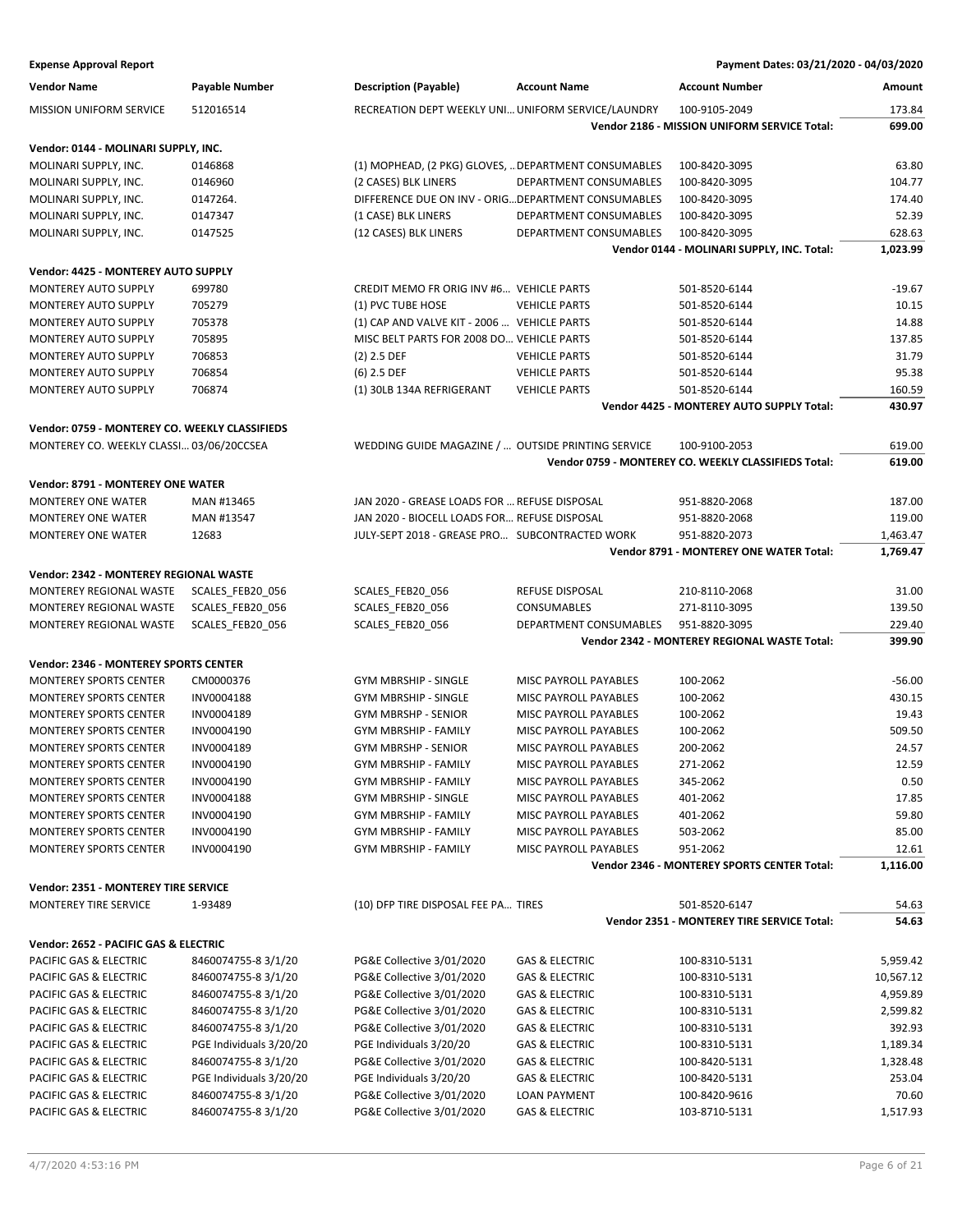| <b>Vendor Name</b>                                 | Payable Number          | <b>Description (Payable)</b>                    | <b>Account Name</b>                       | <b>Account Number</b>                         | Amount    |
|----------------------------------------------------|-------------------------|-------------------------------------------------|-------------------------------------------|-----------------------------------------------|-----------|
| PACIFIC GAS & ELECTRIC                             | 8460074755-8 3/1/20     | PG&E Collective 3/01/2020                       | <b>GAS &amp; ELECTRIC</b>                 | 210-8110-5131                                 | 538.72    |
| PACIFIC GAS & ELECTRIC                             | 8460074755-8 3/1/20     | PG&E Collective 3/01/2020                       | <b>STREET LIGHTINGS</b>                   | 210-8210-2059                                 | 15,188.03 |
| PACIFIC GAS & ELECTRIC                             | PGE Individuals 3/20/20 | PGE Individuals 3/20/20                         | <b>STREET LIGHTINGS</b>                   | 210-8210-2059                                 | 3,346.98  |
| PACIFIC GAS & ELECTRIC                             | 8460074755-8 3/1/20     | PG&E Collective 3/01/2020                       | <b>GAS &amp; ELECTRIC</b>                 | 210-8420-5131                                 | 84.59     |
| PACIFIC GAS & ELECTRIC                             | PGE Individuals 3/20/20 | PGE Individuals 3/20/20                         | <b>GAS &amp; ELECTRIC</b>                 | 210-8420-5131                                 | 155.59    |
| PACIFIC GAS & ELECTRIC                             | 8460074755-8 3/1/20     | PG&E Collective 3/01/2020                       | <b>GAS &amp; ELECTRIC</b>                 | 401-8620-5131                                 | 3,001.48  |
| PACIFIC GAS & ELECTRIC                             | 8460074755-8 3/1/20     | PG&E Collective 3/01/2020                       | <b>GAS &amp; ELECTRIC</b>                 | 501-8510-5131                                 | 438.17    |
| PACIFIC GAS & ELECTRIC                             | PGE Individuals 3/20/20 | PGE Individuals 3/20/20                         | RENTAL PROPERTY EXP & MAINT 971-9710-9599 |                                               | 19.12     |
|                                                    |                         |                                                 |                                           | Vendor 2652 - PACIFIC GAS & ELECTRIC Total:   | 51,611.25 |
| <b>Vendor: 9041 - PARTNERS FOR PEACE</b>           |                         |                                                 |                                           |                                               |           |
| <b>PARTNERS FOR PEACE</b>                          | 6, YEAR 2               | FEB 2020 - CALVIP GRANT FOR  PARTNERS FOR PEACE |                                           | 100-2042-7206                                 | 2,055.39  |
|                                                    |                         |                                                 |                                           | Vendor 9041 - PARTNERS FOR PEACE Total:       | 2,055.39  |
|                                                    |                         |                                                 |                                           |                                               |           |
| Vendor: 7672 - PATRICIA A. LINTELL                 |                         |                                                 |                                           |                                               |           |
| PATRICIA A. LINTELL                                | 3/17/2020               | 3/17/2020 SCSD BOARD MEETI MEETINGS AND TRAVEL  |                                           | 951-8820-4121                                 | 100.00    |
|                                                    |                         |                                                 |                                           | Vendor 7672 - PATRICIA A. LINTELL Total:      | 100.00    |
| <b>Vendor: 8014 - PAXTON ASSOCIATES</b>            |                         |                                                 |                                           |                                               |           |
| PAXTON ASSOCIATES                                  | 1374                    | 1/26/20 - 2/25/20 WATERMAS CONSULTANT           |                                           | 670-2120-1030                                 | 2,900.00  |
|                                                    |                         |                                                 |                                           | <b>Vendor 8014 - PAXTON ASSOCIATES Total:</b> | 2,900.00  |
| Vendor: 2849 - PREMIUM AUTO PARTS, INC.            |                         |                                                 |                                           |                                               |           |
| PREMIUM AUTO PARTS, INC.                           | 7474-181638             | (4) FUEL LINE HOSES                             | <b>VEHICLE PARTS</b>                      | 501-8520-6144                                 | 6.03      |
| PREMIUM AUTO PARTS, INC.                           | 7474-181640             | (3) FUEL LINE HOSES                             | <b>VEHICLE PARTS</b>                      | 501-8520-6144                                 | 9.18      |
| PREMIUM AUTO PARTS, INC.                           | 7474-181724             | (2) XTRACLEAR, (1) WIPER BLAD VEHICLE PARTS     |                                           | 501-8520-6144                                 | 29.57     |
| PREMIUM AUTO PARTS, INC.                           | 7474-181726             | (1) BATTERY-GOLD                                | <b>VEHICLE PARTS</b>                      | 501-8520-6144                                 | 143.01    |
| PREMIUM AUTO PARTS, INC.                           | 7474-182013             | (1) BATTERY-GOLD                                | <b>VEHICLE PARTS</b>                      | 501-8520-6144                                 | 143.01    |
| PREMIUM AUTO PARTS, INC.                           | 7474-182020             | (1) BATT HLDDWN J-BOLT                          | <b>VEHICLE PARTS</b>                      | 501-8520-6144                                 | 5.89      |
|                                                    |                         |                                                 |                                           | Vendor 2849 - PREMIUM AUTO PARTS, INC. Total: | 336.69    |
|                                                    |                         |                                                 |                                           |                                               |           |
| Vendor: 2877 - PUBLIC EMPLOYEES' RETIREMENT SYSTEM |                         |                                                 |                                           |                                               |           |
| PUBLIC EMPLOYEES' RETIREME CM0000386               |                         | ORTIZ NON-CONT ADJ                              | PERS PAYABLE                              | 100-2056                                      | $-168.35$ |
| PUBLIC EMPLOYEES' RETIREME CM0000387               |                         | RAMIREZ, ROSMERY RETRO ADJ PERS PAYABLE         |                                           | 100-2056                                      | $-7.03$   |
| PUBLIC EMPLOYEES' RETIREME CM0000388               |                         | NELSON RETRO ADJ T/B REP                        | PERS PAYABLE                              | 100-2056                                      | $-9.83$   |
| PUBLIC EMPLOYEES' RETIREME CM0000389               |                         | DAVIS, DOMINIQUE RETRO ADJ  PERS PAYABLE        |                                           | 100-2056                                      | $-9.69$   |
| PUBLIC EMPLOYEES' RETIREME DM0000436               |                         | PREMUTATI SPEC PAY CONT ADJ PERS PAYABLE        |                                           | 100-2056                                      | 12.54     |
| PUBLIC EMPLOYEES' RETIREME DM0000437               |                         | MARTINEZ CONT ADJ T/B REIMB PERS PAYABLE        |                                           | 100-2056                                      | 1,292.47  |
| PUBLIC EMPLOYEES' RETIREME DM0000438               |                         | ROBINSON CONT ADJ T/B REIMB PERS PAYABLE        |                                           | 100-2056                                      | 1,063.63  |
| PUBLIC EMPLOYEES' RETIREME DM0000439               |                         | HASTINGS ER CONT ADJ                            | PERS PAYABLE                              | 100-2056                                      | 2.71      |
| PUBLIC EMPLOYEES' RETIREME DM0000440               |                         | PERS CONT ADJ T/B CREDITED                      | PERS PAYABLE                              | 100-2056                                      | 153.63    |
| PUBLIC EMPLOYEES' RETIREME DM0000441               |                         | ADJ DUE TO ROUNDING                             | PERS PAYABLE                              | 100-2056                                      | 0.05      |
| PUBLIC EMPLOYEES' RETIREME DM0000442               |                         | FAILAUGA RETRO ADJ T/B REP                      | PERS PAYABLE                              | 100-2056                                      | $-35.63$  |
| PUBLIC EMPLOYEES' RETIREME DM0000443               |                         | MARTINEZ CONT ADJ T/B REIMB PERS PAYABLE        |                                           | 100-2056                                      | 1,180.08  |
| PUBLIC EMPLOYEES' RETIREME DM0000444               |                         | ROBINSON CONT ADJ T/B REIMB PERS PAYABLE        |                                           | 100-2056                                      | 971.14    |
| PUBLIC EMPLOYEES' RETIREME DM0000445               |                         | ORTIZ CONT REV ADJ                              | PERS PAYABLE                              | 100-2056                                      | 168.35    |
| PUBLIC EMPLOYEES' RETIREME DM0000446               |                         | ADJ DUE TO ROUNDING                             | PERS PAYABLE                              | 100-2056                                      | 0.06      |
| PUBLIC EMPLOYEES' RETIREME INV0004159              |                         | <b>SURVIVOR BENEFIT</b>                         | PERS PAYABLE                              | 100-2056                                      | 2,387.64  |
| PUBLIC EMPLOYEES' RETIREME INV0004159              |                         | <b>SURVIVOR BENEFIT</b>                         | PERS PAYABLE                              | 100-2056                                      | 8,709.75  |
| PUBLIC EMPLOYEES' RETIREME INV0004159              |                         | <b>SURVIVOR BENEFIT</b>                         | PERS PAYABLE                              | 100-2056                                      | 633.63    |
| PUBLIC EMPLOYEES' RETIREME INV0004159              |                         | <b>SURVIVOR BENEFIT</b>                         | PERS PAYABLE                              | 100-2056                                      | 2,460.10  |
| PUBLIC EMPLOYEES' RETIREME INV0004159              |                         | <b>SURVIVOR BENEFIT</b>                         | PERS PAYABLE                              | 100-2056                                      | 3,677.63  |
| PUBLIC EMPLOYEES' RETIREME INV0004159              |                         | <b>SURVIVOR BENEFIT</b>                         | PERS PAYABLE                              | 100-2056                                      | 3,696.50  |
| PUBLIC EMPLOYEES' RETIREME INV0004159              |                         | <b>SURVIVOR BENEFIT</b>                         | PERS PAYABLE                              | 100-2056                                      | 5,826.24  |
| PUBLIC EMPLOYEES' RETIREME INV0004159              |                         | <b>SURVIVOR BENEFIT</b>                         | PERS PAYABLE                              | 100-2056                                      | 937.44    |
| PUBLIC EMPLOYEES' RETIREME INV0004159              |                         | <b>SURVIVOR BENEFIT</b>                         | PERS PAYABLE                              | 100-2056                                      | 975.88    |
| PUBLIC EMPLOYEES' RETIREME INV0004159              |                         | <b>SURVIVOR BENEFIT</b>                         | PERS PAYABLE                              | 100-2056                                      | 1,245.01  |
| PUBLIC EMPLOYEES' RETIREME INV0004159              |                         | <b>SURVIVOR BENEFIT</b>                         | PERS PAYABLE                              | 100-2056                                      | 1,321.81  |
| PUBLIC EMPLOYEES' RETIREME INV0004159              |                         | <b>SURVIVOR BENEFIT</b>                         | PERS PAYABLE                              | 100-2056                                      | 1,362.37  |
| PUBLIC EMPLOYEES' RETIREME INV0004159              |                         | <b>SURVIVOR BENEFIT</b>                         | PERS PAYABLE                              | 100-2056                                      | 6,098.21  |
| PUBLIC EMPLOYEES' RETIREME INV0004159              |                         | <b>SURVIVOR BENEFIT</b>                         | PERS PAYABLE                              | 100-2056                                      | 5,892.97  |
| PUBLIC EMPLOYEES' RETIREME INV0004159              |                         | <b>SURVIVOR BENEFIT</b>                         | PERS PAYABLE                              | 100-2056                                      | 1,374.21  |
| PUBLIC EMPLOYEES' RETIREME INV0004159              |                         | <b>SURVIVOR BENEFIT</b>                         | PERS PAYABLE                              | 100-2056                                      | 1,479.77  |
| PUBLIC EMPLOYEES' RETIREME INV0004159              |                         | <b>SURVIVOR BENEFIT</b>                         | PERS PAYABLE                              | 100-2056                                      | 6,518.39  |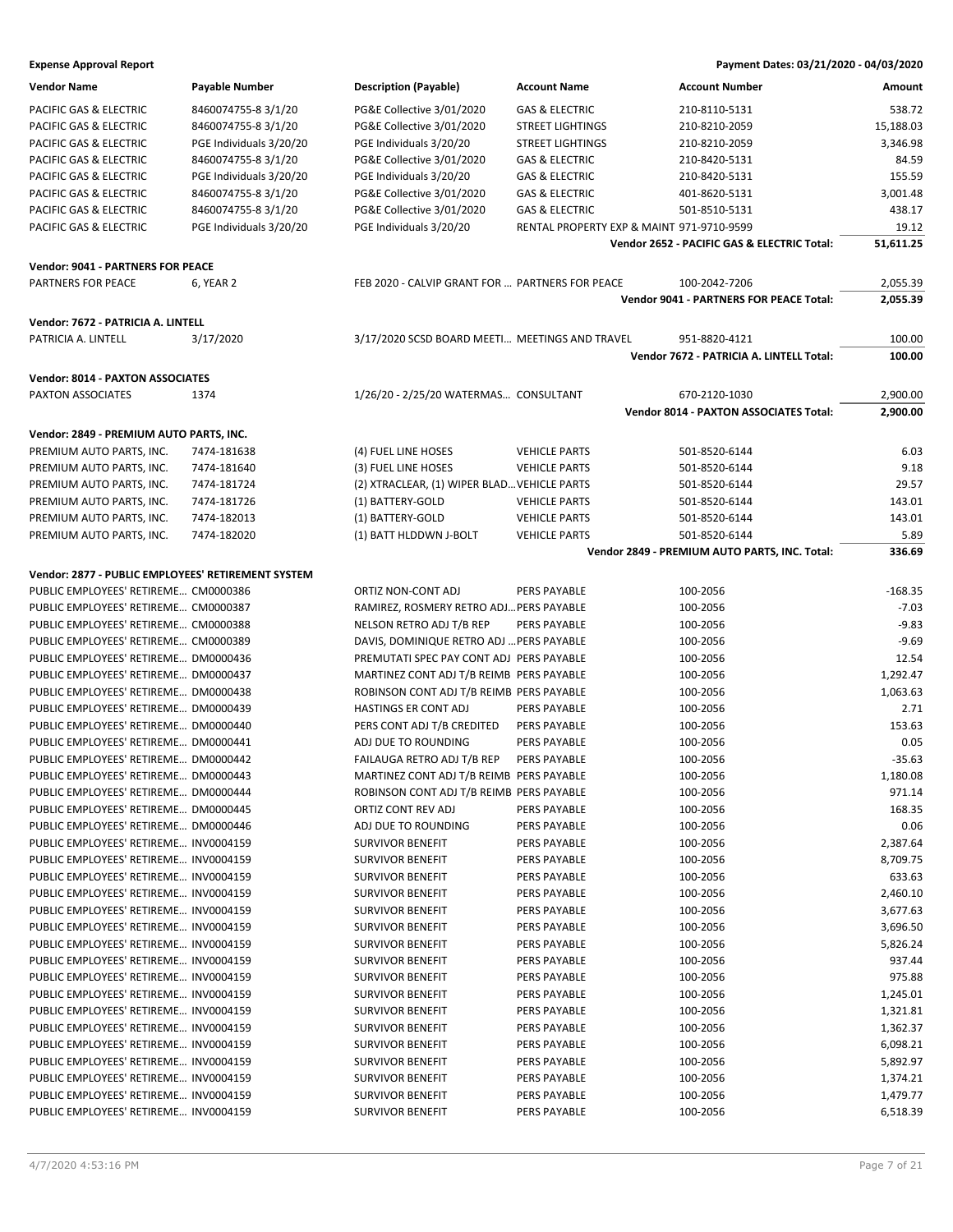| <b>Vendor Name</b>                                                             | <b>Payable Number</b> | <b>Description (Payable)</b> | <b>Account Name</b>                 | <b>Account Number</b> | Amount         |
|--------------------------------------------------------------------------------|-----------------------|------------------------------|-------------------------------------|-----------------------|----------------|
| PUBLIC EMPLOYEES' RETIREME INV0004159                                          |                       | <b>SURVIVOR BENEFIT</b>      | PERS PAYABLE                        | 100-2056              | 1,830.51       |
| PUBLIC EMPLOYEES' RETIREME INV0004159                                          |                       | <b>SURVIVOR BENEFIT</b>      | PERS PAYABLE                        | 100-2056              | 137.40         |
| PUBLIC EMPLOYEES' RETIREME INV0004159                                          |                       | <b>SURVIVOR BENEFIT</b>      | PERS PAYABLE                        | 100-2056              | 12,093.02      |
| PUBLIC EMPLOYEES' RETIREME INV0004159                                          |                       | <b>SURVIVOR BENEFIT</b>      | PERS PAYABLE                        | 100-2056              | 12,506.30      |
| PUBLIC EMPLOYEES' RETIREME INV0004159                                          |                       | <b>SURVIVOR BENEFIT</b>      | PERS PAYABLE                        | 100-2056              | 17,954.30      |
| PUBLIC EMPLOYEES' RETIREME INV0004159                                          |                       | <b>SURVIVOR BENEFIT</b>      | PERS PAYABLE                        | 100-2056              | 19,073.71      |
| PUBLIC EMPLOYEES' RETIREME INV0004159                                          |                       | <b>SURVIVOR BENEFIT</b>      | PERS PAYABLE                        | 100-2056              | 6,058.36       |
| PUBLIC EMPLOYEES' RETIREME INV0004159                                          |                       | <b>SURVIVOR BENEFIT</b>      | PERS PAYABLE                        | 100-2056              | 58.26          |
| PUBLIC EMPLOYEES' RETIREME INV0004207                                          |                       | <b>SURVIVOR BENEFIT</b>      | PERS PAYABLE                        | 100-2056              | 98.74          |
| PUBLIC EMPLOYEES' RETIREME INV0004207                                          |                       | <b>SURVIVOR BENEFIT</b>      | PERS PAYABLE                        | 100-2056              | $-1,897.72$    |
| PUBLIC EMPLOYEES' RETIREME INV0004207                                          |                       | <b>SURVIVOR BENEFIT</b>      | PERS PAYABLE                        | 100-2056              | 30.48          |
| PUBLIC EMPLOYEES' RETIREME INV0004207                                          |                       | <b>SURVIVOR BENEFIT</b>      | PERS PAYABLE                        | 100-2056              | 8,207.78       |
| PUBLIC EMPLOYEES' RETIREME INV0004207                                          |                       | <b>SURVIVOR BENEFIT</b>      | PERS PAYABLE                        | 100-2056              | 6,182.86       |
| PUBLIC EMPLOYEES' RETIREME INV0004207                                          |                       | <b>SURVIVOR BENEFIT</b>      | PERS PAYABLE                        | 100-2056              | 11,273.85      |
| PUBLIC EMPLOYEES' RETIREME INV0004207                                          |                       | <b>SURVIVOR BENEFIT</b>      | PERS PAYABLE                        | 100-2056              | 11,464.63      |
| PUBLIC EMPLOYEES' RETIREME INV0004207                                          |                       | <b>SURVIVOR BENEFIT</b>      | PERS PAYABLE                        | 100-2056              | 6,127.60       |
| PUBLIC EMPLOYEES' RETIREME INV0004207                                          |                       | <b>SURVIVOR BENEFIT</b>      | PERS PAYABLE                        | 100-2056              | 5,921.48       |
| PUBLIC EMPLOYEES' RETIREME INV0004207                                          |                       | <b>SURVIVOR BENEFIT</b>      | PERS PAYABLE                        | 100-2056              | 18,082.61      |
| PUBLIC EMPLOYEES' RETIREME INV0004207                                          |                       | <b>SURVIVOR BENEFIT</b>      | PERS PAYABLE                        | 100-2056              | 5,490.42       |
| PUBLIC EMPLOYEES' RETIREME INV0004207                                          |                       | <b>SURVIVOR BENEFIT</b>      | PERS PAYABLE                        | 100-2056              | 3,687.05       |
| PUBLIC EMPLOYEES' RETIREME INV0004207                                          |                       | <b>SURVIVOR BENEFIT</b>      | PERS PAYABLE                        | 100-2056              | 3,514.95       |
| PUBLIC EMPLOYEES' RETIREME INV0004207                                          |                       | <b>SURVIVOR BENEFIT</b>      | PERS PAYABLE                        | 100-2056              | 2,775.00       |
| PUBLIC EMPLOYEES' RETIREME INV0004207                                          |                       | <b>SURVIVOR BENEFIT</b>      | PERS PAYABLE                        | 100-2056              | 2,351.27       |
| PUBLIC EMPLOYEES' RETIREME INV0004207                                          |                       | <b>SURVIVOR BENEFIT</b>      | PERS PAYABLE                        | 100-2056              | 2,319.59       |
| PUBLIC EMPLOYEES' RETIREME INV0004207                                          |                       | <b>SURVIVOR BENEFIT</b>      | PERS PAYABLE                        | 100-2056              | 1,803.90       |
| PUBLIC EMPLOYEES' RETIREME INV0004207                                          |                       | <b>SURVIVOR BENEFIT</b>      | PERS PAYABLE                        | 100-2056              | 1,518.52       |
| PUBLIC EMPLOYEES' RETIREME INV0004207                                          |                       | <b>SURVIVOR BENEFIT</b>      | PERS PAYABLE                        | 100-2056              | 1,398.05       |
| PUBLIC EMPLOYEES' RETIREME INV0004207                                          |                       | <b>SURVIVOR BENEFIT</b>      | <b>PERS PAYABLE</b>                 | 100-2056              | 1,302.60       |
| PUBLIC EMPLOYEES' RETIREME INV0004207                                          |                       | <b>SURVIVOR BENEFIT</b>      | PERS PAYABLE                        | 100-2056              | 16,166.75      |
| PUBLIC EMPLOYEES' RETIREME INV0004207                                          |                       | <b>SURVIVOR BENEFIT</b>      | <b>PERS PAYABLE</b>                 | 100-2056              | 1,245.01       |
| PUBLIC EMPLOYEES' RETIREME INV0004207                                          |                       | <b>SURVIVOR BENEFIT</b>      | PERS PAYABLE                        | 100-2056              | 1,252.91       |
| PUBLIC EMPLOYEES' RETIREME INV0004207                                          |                       | <b>SURVIVOR BENEFIT</b>      | PERS PAYABLE                        | 100-2056              | 948.07         |
| PUBLIC EMPLOYEES' RETIREME INV0004207                                          |                       | <b>SURVIVOR BENEFIT</b>      | <b>PERS PAYABLE</b>                 | 100-2056              | 633.63         |
| PUBLIC EMPLOYEES' RETIREME INV0004159                                          |                       | <b>SURVIVOR BENEFIT</b>      | PERS PAYABLE                        |                       | 0.34           |
| PUBLIC EMPLOYEES' RETIREME INV0004159                                          |                       | <b>SURVIVOR BENEFIT</b>      | <b>PERS PAYABLE</b>                 | 103-2056<br>103-2056  | 96.46          |
| PUBLIC EMPLOYEES' RETIREME INV0004159                                          |                       | <b>SURVIVOR BENEFIT</b>      | PERS PAYABLE                        | 103-2056              | 66.05          |
| PUBLIC EMPLOYEES' RETIREME INV0004207                                          |                       | <b>SURVIVOR BENEFIT</b>      | PERS PAYABLE                        | 103-2056              | 0.32           |
| PUBLIC EMPLOYEES' RETIREME INV0004207                                          |                       | <b>SURVIVOR BENEFIT</b>      | PERS PAYABLE                        | 103-2056              | 62.62          |
| PUBLIC EMPLOYEES' RETIREME INV0004207                                          |                       | <b>SURVIVOR BENEFIT</b>      |                                     |                       | 91.43          |
| PUBLIC EMPLOYEES' RETIREME INV0004159                                          |                       | <b>SURVIVOR BENEFIT</b>      | PERS PAYABLE<br><b>PERS PAYABLE</b> | 103-2056              | 4.39           |
|                                                                                |                       |                              |                                     | 113-2056<br>113-2056  |                |
| PUBLIC EMPLOYEES' RETIREME INV0004159                                          |                       | <b>SURVIVOR BENEFIT</b>      | PERS PAYABLE                        |                       | 33.43<br>60.10 |
| PUBLIC EMPLOYEES' RETIREME INV0004159<br>PUBLIC EMPLOYEES' RETIREME INV0004159 |                       | <b>SURVIVOR BENEFIT</b>      | PERS PAYABLE<br><b>PERS PAYABLE</b> | 113-2056              |                |
|                                                                                |                       | <b>SURVIVOR BENEFIT</b>      |                                     | 113-2056              | 727.91         |
| PUBLIC EMPLOYEES' RETIREME INV0004159<br>PUBLIC EMPLOYEES' RETIREME INV0004159 |                       | <b>SURVIVOR BENEFIT</b>      | PERS PAYABLE                        | 113-2056              | 703.44         |
|                                                                                |                       | <b>SURVIVOR BENEFIT</b>      | PERS PAYABLE                        | 113-2056              | 54.36          |
| PUBLIC EMPLOYEES' RETIREME INV0004207                                          |                       | <b>SURVIVOR BENEFIT</b>      | PERS PAYABLE                        | 113-2056              | 799.75         |
| PUBLIC EMPLOYEES' RETIREME INV0004207                                          |                       | <b>SURVIVOR BENEFIT</b>      | PERS PAYABLE                        | 113-2056              | 827.59         |
| PUBLIC EMPLOYEES' RETIREME INV0004207                                          |                       | <b>SURVIVOR BENEFIT</b>      | PERS PAYABLE                        | 113-2056              | 4.93           |
| PUBLIC EMPLOYEES' RETIREME INV0004207                                          |                       | <b>SURVIVOR BENEFIT</b>      | <b>PERS PAYABLE</b>                 | 113-2056              | 28.75          |
| PUBLIC EMPLOYEES' RETIREME INV0004207                                          |                       | <b>SURVIVOR BENEFIT</b>      | PERS PAYABLE                        | 113-2056              | 56.73          |
| PUBLIC EMPLOYEES' RETIREME INV0004207                                          |                       | <b>SURVIVOR BENEFIT</b>      | PERS PAYABLE                        | 113-2056              | 54.10          |
| PUBLIC EMPLOYEES' RETIREME INV0004159                                          |                       | <b>SURVIVOR BENEFIT</b>      | <b>PERS PAYABLE</b>                 | 200-2056              | 0.54           |
| PUBLIC EMPLOYEES' RETIREME INV0004159                                          |                       | <b>SURVIVOR BENEFIT</b>      | PERS PAYABLE                        | 200-2056              | 149.56         |
| PUBLIC EMPLOYEES' RETIREME INV0004159                                          |                       | <b>SURVIVOR BENEFIT</b>      | PERS PAYABLE                        | 200-2056              | 218.37         |
| PUBLIC EMPLOYEES' RETIREME INV0004207                                          |                       | <b>SURVIVOR BENEFIT</b>      | PERS PAYABLE                        | 200-2056              | 143.97         |
| PUBLIC EMPLOYEES' RETIREME INV0004207                                          |                       | <b>SURVIVOR BENEFIT</b>      | PERS PAYABLE                        | 200-2056              | 210.22         |
| PUBLIC EMPLOYEES' RETIREME INV0004207                                          |                       | <b>SURVIVOR BENEFIT</b>      | PERS PAYABLE                        | 200-2056              | 0.52           |
| PUBLIC EMPLOYEES' RETIREME INV0004159                                          |                       | <b>SURVIVOR BENEFIT</b>      | PERS PAYABLE                        | 210-2056              | 3.71           |
| PUBLIC EMPLOYEES' RETIREME INV0004159                                          |                       | <b>SURVIVOR BENEFIT</b>      | PERS PAYABLE                        | 210-2056              | 263.04         |
| PUBLIC EMPLOYEES' RETIREME INV0004159                                          |                       | <b>SURVIVOR BENEFIT</b>      | <b>PERS PAYABLE</b>                 | 210-2056              | 114.27         |

| Description (Payable)   |
|-------------------------|
| SURVIVOR BENEFIT        |
| SURVIVOR BENEFIT        |
| SURVIVOR BENEFIT        |
| SURVIVOR BENEFIT        |
| <b>SURVIVOR BENEFIT</b> |
| SURVIVOR BENEFIT        |
| SURVIVOR BENEFIT        |
| SURVIVOR BENEFIT        |
| SURVIVOR BENEFIT        |
| SURVIVOR BENEFIT        |
| SURVIVOR BENEFIT        |
| SURVIVOR BENEFIT        |
| SURVIVOR BENEFIT        |
| SURVIVOR BENEFIT        |
|                         |
| SURVIVOR BENEFIT        |
| SURVIVOR BENEFIT        |
| SURVIVOR BENEFIT        |
| SURVIVOR BENEFIT        |
| SURVIVOR BENEFIT        |
| SURVIVOR BENEFIT        |
| <b>SURVIVOR BENEFIT</b> |
| SURVIVOR BENEFIT        |
| SURVIVOR BENEFIT        |
| SURVIVOR BENEFIT        |
| SURVIVOR BENEFIT        |
| SURVIVOR BENEFIT        |
| SURVIVOR BENEFIT        |
| SURVIVOR BENEFIT        |
| SURVIVOR BENEFIT        |
| SURVIVOR BENEFIT        |
| SURVIVOR BENEFIT        |
| SURVIVOR BENEFIT        |
| SURVIVOR BENEFIT        |
| SURVIVOR BENEFIT        |
| SURVIVOR BENEFIT        |
| SURVIVOR BENEFIT        |
| SURVIVOR BENEFIT        |
| SURVIVOR BENEFIT        |
| <b>SURVIVOR BENEFIT</b> |
| <b>SURVIVOR BENEFIT</b> |
| SURVIVOR BENEFIT        |
|                         |
| SURVIVOR BENEFIT        |
| SURVIVOR BENEFIT        |
| SURVIVOR BENEFIT        |
| SURVIVOR BENEFIT        |
| <b>SURVIVOR BENEFIT</b> |
| SURVIVOR BENEFIT        |
| SURVIVOR BENEFIT        |
| <b>SURVIVOR BENEFIT</b> |
| SURVIVOR BENEFIT        |
| SURVIVOR BENEFIT        |
| SURVIVOR BENEFIT        |
| <b>SURVIVOR BENEFIT</b> |
| SURVIVOR BENEFIT        |
| SURVIVOR BENEFIT        |
| SURVIVOR BENEFIT        |
| SURVIVOR BENEFIT        |
| SURVIVOR BENEFIT        |
| <b>SURVIVOR BENEFIT</b> |
| SURVIVOR RENEEIT        |

| Vendor Name                           | <b>Payable Number</b> | <b>Description (Payable)</b> | <b>Account Name</b> | <b>Account Number</b> | Amount      |
|---------------------------------------|-----------------------|------------------------------|---------------------|-----------------------|-------------|
| PUBLIC EMPLOYEES' RETIREME INV0004159 |                       | <b>SURVIVOR BENEFIT</b>      | PERS PAYABLE        | 100-2056              | 1,830.51    |
| PUBLIC EMPLOYEES' RETIREME INV0004159 |                       | <b>SURVIVOR BENEFIT</b>      | PERS PAYABLE        | 100-2056              | 137.40      |
| PUBLIC EMPLOYEES' RETIREME INV0004159 |                       | <b>SURVIVOR BENEFIT</b>      | PERS PAYABLE        | 100-2056              | 12,093.02   |
| PUBLIC EMPLOYEES' RETIREME INV0004159 |                       | <b>SURVIVOR BENEFIT</b>      | PERS PAYABLE        | 100-2056              | 12,506.30   |
| PUBLIC EMPLOYEES' RETIREME INV0004159 |                       | <b>SURVIVOR BENEFIT</b>      | PERS PAYABLE        | 100-2056              | 17,954.30   |
| PUBLIC EMPLOYEES' RETIREME INV0004159 |                       | <b>SURVIVOR BENEFIT</b>      | PERS PAYABLE        | 100-2056              | 19,073.71   |
| PUBLIC EMPLOYEES' RETIREME INV0004159 |                       | <b>SURVIVOR BENEFIT</b>      | PERS PAYABLE        | 100-2056              | 6,058.36    |
| PUBLIC EMPLOYEES' RETIREME INV0004159 |                       | <b>SURVIVOR BENEFIT</b>      | PERS PAYABLE        | 100-2056              | 58.26       |
| PUBLIC EMPLOYEES' RETIREME INV0004207 |                       | <b>SURVIVOR BENEFIT</b>      | PERS PAYABLE        | 100-2056              | 98.74       |
| PUBLIC EMPLOYEES' RETIREME INV0004207 |                       | <b>SURVIVOR BENEFIT</b>      | PERS PAYABLE        | 100-2056              | $-1,897.72$ |
| PUBLIC EMPLOYEES' RETIREME INV0004207 |                       | <b>SURVIVOR BENEFIT</b>      | PERS PAYABLE        | 100-2056              | 30.48       |
| PUBLIC EMPLOYEES' RETIREME INV0004207 |                       | <b>SURVIVOR BENEFIT</b>      | PERS PAYABLE        | 100-2056              | 8,207.78    |
| PUBLIC EMPLOYEES' RETIREME INV0004207 |                       | <b>SURVIVOR BENEFIT</b>      | PERS PAYABLE        | 100-2056              | 6,182.86    |
| PUBLIC EMPLOYEES' RETIREME INV0004207 |                       | <b>SURVIVOR BENEFIT</b>      | PERS PAYABLE        | 100-2056              | 11,273.85   |
| PUBLIC EMPLOYEES' RETIREME INV0004207 |                       | <b>SURVIVOR BENEFIT</b>      | PERS PAYABLE        | 100-2056              | 11,464.63   |
| PUBLIC EMPLOYEES' RETIREME INV0004207 |                       | <b>SURVIVOR BENEFIT</b>      | PERS PAYABLE        | 100-2056              | 6,127.60    |
| PUBLIC EMPLOYEES' RETIREME INV0004207 |                       | <b>SURVIVOR BENEFIT</b>      | PERS PAYABLE        | 100-2056              | 5,921.48    |
| PUBLIC EMPLOYEES' RETIREME INV0004207 |                       | <b>SURVIVOR BENEFIT</b>      | PERS PAYABLE        | 100-2056              | 18,082.61   |
| PUBLIC EMPLOYEES' RETIREME INV0004207 |                       | <b>SURVIVOR BENEFIT</b>      | PERS PAYABLE        | 100-2056              | 5,490.42    |
| PUBLIC EMPLOYEES' RETIREME INV0004207 |                       | <b>SURVIVOR BENEFIT</b>      | PERS PAYABLE        | 100-2056              | 3,687.05    |
| PUBLIC EMPLOYEES' RETIREME INV0004207 |                       | <b>SURVIVOR BENEFIT</b>      | PERS PAYABLE        | 100-2056              | 3,514.95    |
| PUBLIC EMPLOYEES' RETIREME INV0004207 |                       | <b>SURVIVOR BENEFIT</b>      | PERS PAYABLE        | 100-2056              | 2,775.00    |
| PUBLIC EMPLOYEES' RETIREME INV0004207 |                       | <b>SURVIVOR BENEFIT</b>      | PERS PAYABLE        | 100-2056              | 2,351.27    |
| PUBLIC EMPLOYEES' RETIREME INV0004207 |                       | <b>SURVIVOR BENEFIT</b>      | PERS PAYABLE        | 100-2056              | 2,319.59    |
| PUBLIC EMPLOYEES' RETIREME INV0004207 |                       | <b>SURVIVOR BENEFIT</b>      | PERS PAYABLE        | 100-2056              | 1,803.90    |
| PUBLIC EMPLOYEES' RETIREME INV0004207 |                       | <b>SURVIVOR BENEFIT</b>      | PERS PAYABLE        | 100-2056              | 1,518.52    |
| PUBLIC EMPLOYEES' RETIREME INV0004207 |                       | <b>SURVIVOR BENEFIT</b>      | PERS PAYABLE        | 100-2056              | 1,398.05    |
| PUBLIC EMPLOYEES' RETIREME INV0004207 |                       | <b>SURVIVOR BENEFIT</b>      | PERS PAYABLE        | 100-2056              | 1,302.60    |
| PUBLIC EMPLOYEES' RETIREME INV0004207 |                       | <b>SURVIVOR BENEFIT</b>      | PERS PAYABLE        | 100-2056              | 16,166.75   |
| PUBLIC EMPLOYEES' RETIREME INV0004207 |                       | <b>SURVIVOR BENEFIT</b>      | PERS PAYABLE        | 100-2056              | 1,245.01    |
| PUBLIC EMPLOYEES' RETIREME INV0004207 |                       | <b>SURVIVOR BENEFIT</b>      | PERS PAYABLE        | 100-2056              | 1,252.91    |
| PUBLIC EMPLOYEES' RETIREME INV0004207 |                       | <b>SURVIVOR BENEFIT</b>      | PERS PAYABLE        | 100-2056              | 948.07      |
| PUBLIC EMPLOYEES' RETIREME INV0004207 |                       | <b>SURVIVOR BENEFIT</b>      | PERS PAYABLE        | 100-2056              | 633.63      |
| PUBLIC EMPLOYEES' RETIREME INV0004159 |                       | <b>SURVIVOR BENEFIT</b>      | PERS PAYABLE        | 103-2056              | 0.34        |
| PUBLIC EMPLOYEES' RETIREME INV0004159 |                       | <b>SURVIVOR BENEFIT</b>      | PERS PAYABLE        | 103-2056              | 96.46       |
| PUBLIC EMPLOYEES' RETIREME INV0004159 |                       | <b>SURVIVOR BENEFIT</b>      | PERS PAYABLE        | 103-2056              | 66.05       |
| PUBLIC EMPLOYEES' RETIREME INV0004207 |                       | <b>SURVIVOR BENEFIT</b>      | PERS PAYABLE        | 103-2056              | 0.32        |
| PUBLIC EMPLOYEES' RETIREME INV0004207 |                       | <b>SURVIVOR BENEFIT</b>      | PERS PAYABLE        | 103-2056              | 62.62       |
| PUBLIC EMPLOYEES' RETIREME INV0004207 |                       | <b>SURVIVOR BENEFIT</b>      | PERS PAYABLE        | 103-2056              | 91.43       |
| PUBLIC EMPLOYEES' RETIREME INV0004159 |                       | <b>SURVIVOR BENEFIT</b>      | PERS PAYABLE        | 113-2056              | 4.39        |
| PUBLIC EMPLOYEES' RETIREME INV0004159 |                       | <b>SURVIVOR BENEFIT</b>      | PERS PAYABLE        | 113-2056              | 33.43       |
| PUBLIC EMPLOYEES' RETIREME INV0004159 |                       | <b>SURVIVOR BENEFIT</b>      | PERS PAYABLE        | 113-2056              | 60.10       |
| PUBLIC EMPLOYEES' RETIREME INV0004159 |                       | <b>SURVIVOR BENEFIT</b>      | PERS PAYABLE        | 113-2056              | 727.91      |
| PUBLIC EMPLOYEES' RETIREME INV0004159 |                       | <b>SURVIVOR BENEFIT</b>      | PERS PAYABLE        | 113-2056              | 703.44      |
| PUBLIC EMPLOYEES' RETIREME INV0004159 |                       | <b>SURVIVOR BENEFIT</b>      | PERS PAYABLE        | 113-2056              | 54.36       |
| PUBLIC EMPLOYEES' RETIREME INV0004207 |                       | <b>SURVIVOR BENEFIT</b>      | PERS PAYABLE        | 113-2056              | 799.75      |
| PUBLIC EMPLOYEES' RETIREME INV0004207 |                       | <b>SURVIVOR BENEFIT</b>      | PERS PAYABLE        | 113-2056              | 827.59      |
| PUBLIC EMPLOYEES' RETIREME INV0004207 |                       | <b>SURVIVOR BENEFIT</b>      | PERS PAYABLE        | 113-2056              | 4.93        |
| PUBLIC EMPLOYEES' RETIREME INV0004207 |                       | <b>SURVIVOR BENEFIT</b>      | PERS PAYABLE        | 113-2056              | 28.75       |
| PUBLIC EMPLOYEES' RETIREME INV0004207 |                       | <b>SURVIVOR BENEFIT</b>      | PERS PAYABLE        | 113-2056              | 56.73       |
| PUBLIC EMPLOYEES' RETIREME INV0004207 |                       | <b>SURVIVOR BENEFIT</b>      | PERS PAYABLE        | 113-2056              | 54.10       |
| PUBLIC EMPLOYEES' RETIREME INV0004159 |                       | <b>SURVIVOR BENEFIT</b>      | PERS PAYABLE        | 200-2056              | 0.54        |
| PUBLIC EMPLOYEES' RETIREME INV0004159 |                       | <b>SURVIVOR BENEFIT</b>      | PERS PAYABLE        | 200-2056              | 149.56      |
| PUBLIC EMPLOYEES' RETIREME INV0004159 |                       | <b>SURVIVOR BENEFIT</b>      | PERS PAYABLE        | 200-2056              | 218.37      |
| PUBLIC EMPLOYEES' RETIREME INV0004207 |                       | <b>SURVIVOR BENEFIT</b>      | PERS PAYABLE        | 200-2056              | 143.97      |
| PUBLIC EMPLOYEES' RETIREME INV0004207 |                       | <b>SURVIVOR BENEFIT</b>      | PERS PAYABLE        | 200-2056              | 210.22      |
| PUBLIC EMPLOYEES' RETIREME INV0004207 |                       | <b>SURVIVOR BENEFIT</b>      | PERS PAYABLE        | 200-2056              | 0.52        |
| PUBLIC EMPLOYEES' RETIREME INV0004159 |                       | <b>SURVIVOR BENEFIT</b>      | PERS PAYABLE        | 210-2056              | 3.71        |
| PUBLIC EMPLOYEES' RETIREME INV0004159 |                       | <b>SURVIVOR BENEFIT</b>      | PERS PAYABLE        | 210-2056              | 263.04      |
|                                       |                       |                              |                     |                       |             |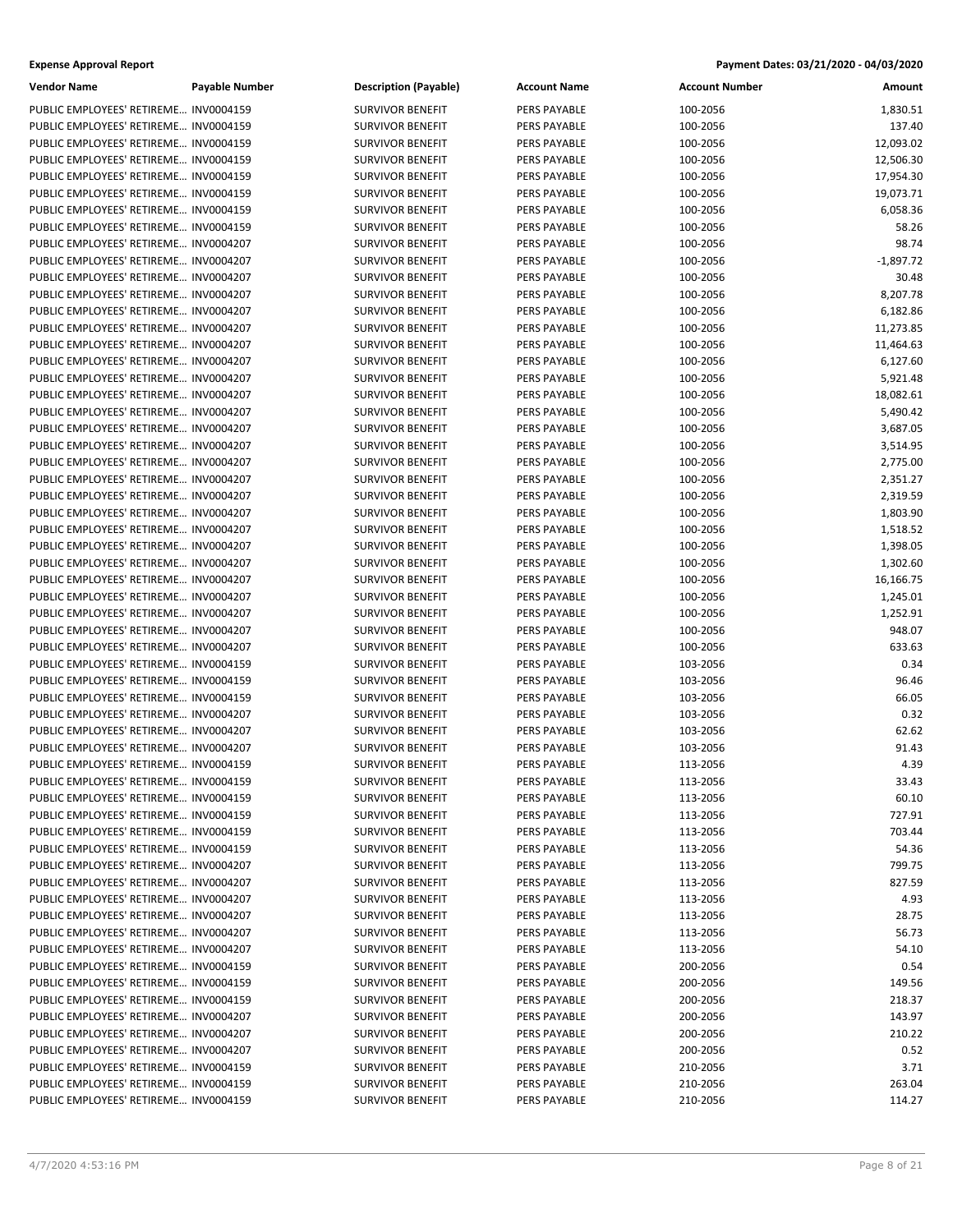| <b>Expense Approval Report</b> | Payment Dates: 03/21/2020 - 04/03/2020 |
|--------------------------------|----------------------------------------|
|--------------------------------|----------------------------------------|

| <b>Vendor Name</b>                    | Payable Number | <b>Description (Payable)</b> | <b>Account Name</b> | <b>Account Number</b> | Amount          |
|---------------------------------------|----------------|------------------------------|---------------------|-----------------------|-----------------|
| PUBLIC EMPLOYEES' RETIREME INV0004159 |                | <b>SURVIVOR BENEFIT</b>      | <b>PERS PAYABLE</b> | 210-2056              | 489.11          |
| PUBLIC EMPLOYEES' RETIREME INV0004159 |                | <b>SURVIVOR BENEFIT</b>      | PERS PAYABLE        | 210-2056              | 272.17          |
| PUBLIC EMPLOYEES' RETIREME INV0004159 |                | <b>SURVIVOR BENEFIT</b>      | PERS PAYABLE        | 210-2056              | 599.88          |
| PUBLIC EMPLOYEES' RETIREME INV0004207 |                | <b>SURVIVOR BENEFIT</b>      | PERS PAYABLE        | 210-2056              | 233.59          |
| PUBLIC EMPLOYEES' RETIREME INV0004207 |                | <b>SURVIVOR BENEFIT</b>      | PERS PAYABLE        | 210-2056              | 241.71          |
| PUBLIC EMPLOYEES' RETIREME INV0004207 |                | <b>SURVIVOR BENEFIT</b>      | PERS PAYABLE        | 210-2056              | 3.33            |
| PUBLIC EMPLOYEES' RETIREME INV0004207 |                | <b>SURVIVOR BENEFIT</b>      | PERS PAYABLE        | 210-2056              | 424.62          |
| PUBLIC EMPLOYEES' RETIREME INV0004207 |                | <b>SURVIVOR BENEFIT</b>      | PERS PAYABLE        | 210-2056              | 511.78          |
| PUBLIC EMPLOYEES' RETIREME INV0004207 |                | <b>SURVIVOR BENEFIT</b>      | PERS PAYABLE        | 210-2056              | 108.19          |
| PUBLIC EMPLOYEES' RETIREME INV0004159 |                | <b>SURVIVOR BENEFIT</b>      | PERS PAYABLE        | 271-2056              | 467.00          |
| PUBLIC EMPLOYEES' RETIREME INV0004159 |                | <b>SURVIVOR BENEFIT</b>      | PERS PAYABLE        | 271-2056              | 583.09          |
| PUBLIC EMPLOYEES' RETIREME INV0004159 |                | <b>SURVIVOR BENEFIT</b>      | PERS PAYABLE        | 271-2056              | 12.15           |
| PUBLIC EMPLOYEES' RETIREME INV0004159 |                | <b>SURVIVOR BENEFIT</b>      | PERS PAYABLE        | 271-2056              | 11.74           |
| PUBLIC EMPLOYEES' RETIREME INV0004159 |                | <b>SURVIVOR BENEFIT</b>      | PERS PAYABLE        | 271-2056              | 98.82           |
| PUBLIC EMPLOYEES' RETIREME INV0004159 |                | <b>SURVIVOR BENEFIT</b>      | PERS PAYABLE        | 271-2056              | 2.03            |
| PUBLIC EMPLOYEES' RETIREME INV0004207 |                | <b>SURVIVOR BENEFIT</b>      | PERS PAYABLE        | 271-2056              | 7.59            |
| PUBLIC EMPLOYEES' RETIREME INV0004207 |                | <b>SURVIVOR BENEFIT</b>      | <b>PERS PAYABLE</b> | 271-2056              | 643.54          |
| PUBLIC EMPLOYEES' RETIREME INV0004207 |                | <b>SURVIVOR BENEFIT</b>      | PERS PAYABLE        | 271-2056              | 513.29          |
| PUBLIC EMPLOYEES' RETIREME INV0004207 |                | <b>SURVIVOR BENEFIT</b>      | PERS PAYABLE        | 271-2056              | 7.34            |
| PUBLIC EMPLOYEES' RETIREME INV0004207 |                | <b>SURVIVOR BENEFIT</b>      | PERS PAYABLE        | 271-2056              | 105.99          |
| PUBLIC EMPLOYEES' RETIREME INV0004207 |                | <b>SURVIVOR BENEFIT</b>      | PERS PAYABLE        | 271-2056              | 2.20            |
| PUBLIC EMPLOYEES' RETIREME INV0004159 |                | <b>SURVIVOR BENEFIT</b>      | PERS PAYABLE        | 345-2056              | 1.67            |
| PUBLIC EMPLOYEES' RETIREME INV0004159 |                | <b>SURVIVOR BENEFIT</b>      | PERS PAYABLE        | 345-2056              | 0.01            |
| PUBLIC EMPLOYEES' RETIREME INV0004159 |                | <b>SURVIVOR BENEFIT</b>      | PERS PAYABLE        | 345-2056              | 2.44            |
| PUBLIC EMPLOYEES' RETIREME INV0004207 |                | <b>SURVIVOR BENEFIT</b>      | PERS PAYABLE        | 345-2056              | 0.01            |
| PUBLIC EMPLOYEES' RETIREME INV0004207 |                | <b>SURVIVOR BENEFIT</b>      | PERS PAYABLE        | 345-2056              | 2.41            |
| PUBLIC EMPLOYEES' RETIREME INV0004207 |                | <b>SURVIVOR BENEFIT</b>      | <b>PERS PAYABLE</b> | 345-2056              | 1.65            |
| PUBLIC EMPLOYEES' RETIREME INV0004159 |                | <b>SURVIVOR BENEFIT</b>      | PERS PAYABLE        | 401-2056              | 76.11           |
| PUBLIC EMPLOYEES' RETIREME INV0004159 |                | <b>SURVIVOR BENEFIT</b>      | PERS PAYABLE        | 401-2056              | 260.60          |
| PUBLIC EMPLOYEES' RETIREME INV0004159 |                | <b>SURVIVOR BENEFIT</b>      | PERS PAYABLE        | 401-2056              | 544.29          |
| PUBLIC EMPLOYEES' RETIREME INV0004159 |                | <b>SURVIVOR BENEFIT</b>      | PERS PAYABLE        | 401-2056              | 534.15          |
| PUBLIC EMPLOYEES' RETIREME INV0004159 |                | <b>SURVIVOR BENEFIT</b>      | <b>PERS PAYABLE</b> | 401-2056              | 2.60            |
| PUBLIC EMPLOYEES' RETIREME INV0004159 |                | <b>SURVIVOR BENEFIT</b>      | PERS PAYABLE        | 401-2056              |                 |
| PUBLIC EMPLOYEES' RETIREME INV0004207 |                | <b>SURVIVOR BENEFIT</b>      | PERS PAYABLE        | 401-2056              | 73.56<br>547.54 |
| PUBLIC EMPLOYEES' RETIREME INV0004207 |                | <b>SURVIVOR BENEFIT</b>      | PERS PAYABLE        | 401-2056              | 526.09          |
| PUBLIC EMPLOYEES' RETIREME INV0004207 |                | <b>SURVIVOR BENEFIT</b>      | PERS PAYABLE        | 401-2056              | 2.71            |
| PUBLIC EMPLOYEES' RETIREME INV0004207 |                |                              |                     |                       | 97.38           |
| PUBLIC EMPLOYEES' RETIREME INV0004207 |                | <b>SURVIVOR BENEFIT</b>      | PERS PAYABLE        | 401-2056<br>401-2056  |                 |
|                                       |                | <b>SURVIVOR BENEFIT</b>      | PERS PAYABLE        |                       | 94.10           |
| PUBLIC EMPLOYEES' RETIREME INV0004207 |                | <b>SURVIVOR BENEFIT</b>      | PERS PAYABLE        | 401-2056              | 273.37          |
| PUBLIC EMPLOYEES' RETIREME INV0004159 |                | <b>SURVIVOR BENEFIT</b>      | PERS PAYABLE        | 501-2056<br>501-2056  | 307.01          |
| PUBLIC EMPLOYEES' RETIREME INV0004159 |                | <b>SURVIVOR BENEFIT</b>      | PERS PAYABLE        |                       | 1.02            |
| PUBLIC EMPLOYEES' RETIREME INV0004159 |                | <b>SURVIVOR BENEFIT</b>      | PERS PAYABLE        | 501-2056              | 247.48          |
| PUBLIC EMPLOYEES' RETIREME INV0004159 |                | <b>SURVIVOR BENEFIT</b>      | PERS PAYABLE        | 501-2056              | 54.36           |
| PUBLIC EMPLOYEES' RETIREME INV0004207 |                | <b>SURVIVOR BENEFIT</b>      | PERS PAYABLE        | 501-2056              | 304.45          |
| PUBLIC EMPLOYEES' RETIREME INV0004207 |                | <b>SURVIVOR BENEFIT</b>      | <b>PERS PAYABLE</b> | 501-2056              | 245.55          |
| PUBLIC EMPLOYEES' RETIREME INV0004207 |                | <b>SURVIVOR BENEFIT</b>      | PERS PAYABLE        | 501-2056              | 54.10           |
| PUBLIC EMPLOYEES' RETIREME INV0004207 |                | <b>SURVIVOR BENEFIT</b>      | PERS PAYABLE        | 501-2056              | 1.02            |
| PUBLIC EMPLOYEES' RETIREME INV0004159 |                | <b>SURVIVOR BENEFIT</b>      | PERS PAYABLE        | 503-2056              | 175.12          |
| PUBLIC EMPLOYEES' RETIREME INV0004159 |                | <b>SURVIVOR BENEFIT</b>      | PERS PAYABLE        | 503-2056              | 169.23          |
| PUBLIC EMPLOYEES' RETIREME INV0004159 |                | <b>SURVIVOR BENEFIT</b>      | PERS PAYABLE        | 503-2056              | 368.69          |
| PUBLIC EMPLOYEES' RETIREME INV0004159 |                | <b>SURVIVOR BENEFIT</b>      | PERS PAYABLE        | 503-2056              | 538.34          |
| PUBLIC EMPLOYEES' RETIREME INV0004159 |                | <b>SURVIVOR BENEFIT</b>      | PERS PAYABLE        | 503-2056              | 1.86            |
| PUBLIC EMPLOYEES' RETIREME INV0004207 |                | <b>SURVIVOR BENEFIT</b>      | PERS PAYABLE        | 503-2056              | 130.48          |
| PUBLIC EMPLOYEES' RETIREME INV0004207 |                | <b>SURVIVOR BENEFIT</b>      | PERS PAYABLE        | 503-2056              | 368.69          |
| PUBLIC EMPLOYEES' RETIREME INV0004207 |                | <b>SURVIVOR BENEFIT</b>      | <b>PERS PAYABLE</b> | 503-2056              | 538.34          |
| PUBLIC EMPLOYEES' RETIREME INV0004207 |                | <b>SURVIVOR BENEFIT</b>      | <b>PERS PAYABLE</b> | 503-2056              | 126.09          |
| PUBLIC EMPLOYEES' RETIREME INV0004207 |                | <b>SURVIVOR BENEFIT</b>      | PERS PAYABLE        | 503-2056              | 1.86            |
| PUBLIC EMPLOYEES' RETIREME INV0004159 |                | <b>SURVIVOR BENEFIT</b>      | PERS PAYABLE        | 951-2056              | 3.95            |
| PUBLIC EMPLOYEES' RETIREME INV0004159 |                | <b>SURVIVOR BENEFIT</b>      | PERS PAYABLE        | 951-2056              | 610.67          |
| PUBLIC EMPLOYEES' RETIREME INV0004159 |                | <b>SURVIVOR BENEFIT</b>      | PERS PAYABLE        | 951-2056              | 104.31          |
|                                       |                |                              |                     |                       |                 |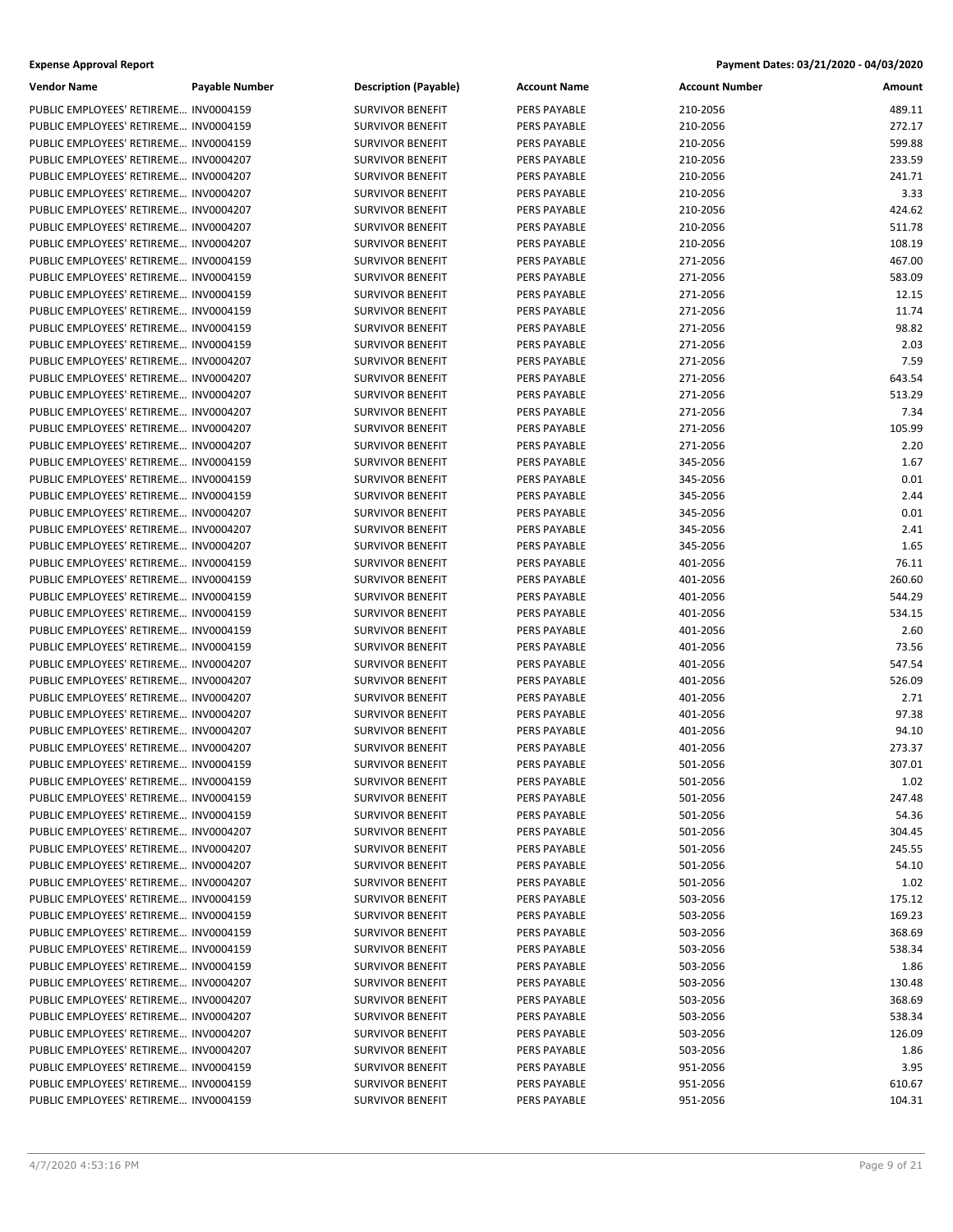| <b>Expense Approval Report</b> | Payment Dates: 03/21/2020 - 04/03/2020 |
|--------------------------------|----------------------------------------|
|--------------------------------|----------------------------------------|

| <b>Vendor Name</b>                                  | <b>Payable Number</b> | <b>Description (Payable)</b>                     | <b>Account Name</b>   | <b>Account Number</b>                                     | Amount     |
|-----------------------------------------------------|-----------------------|--------------------------------------------------|-----------------------|-----------------------------------------------------------|------------|
| PUBLIC EMPLOYEES' RETIREME INV0004159               |                       | <b>SURVIVOR BENEFIT</b>                          | PERS PAYABLE          | 951-2056                                                  | 299.95     |
| PUBLIC EMPLOYEES' RETIREME INV0004159               |                       | <b>SURVIVOR BENEFIT</b>                          | PERS PAYABLE          | 951-2056                                                  | 310.41     |
| PUBLIC EMPLOYEES' RETIREME INV0004159               |                       | <b>SURVIVOR BENEFIT</b>                          | PERS PAYABLE          | 951-2056                                                  | 489.72     |
| PUBLIC EMPLOYEES' RETIREME INV0004207               |                       | <b>SURVIVOR BENEFIT</b>                          | PERS PAYABLE          | 951-2056                                                  | 106.02     |
| PUBLIC EMPLOYEES' RETIREME INV0004207               |                       | <b>SURVIVOR BENEFIT</b>                          | PERS PAYABLE          | 951-2056                                                  | 461.72     |
| PUBLIC EMPLOYEES' RETIREME INV0004207               |                       | <b>SURVIVOR BENEFIT</b>                          | PERS PAYABLE          | 951-2056                                                  | 282.81     |
| PUBLIC EMPLOYEES' RETIREME INV0004207               |                       | <b>SURVIVOR BENEFIT</b>                          | PERS PAYABLE          | 951-2056                                                  | 292.66     |
| PUBLIC EMPLOYEES' RETIREME INV0004207               |                       | <b>SURVIVOR BENEFIT</b>                          | PERS PAYABLE          | 951-2056                                                  | 388.82     |
| PUBLIC EMPLOYEES' RETIREME INV0004207               |                       | <b>SURVIVOR BENEFIT</b>                          | PERS PAYABLE          | 951-2056                                                  | 3.29       |
| PUBLIC EMPLOYEES' RETIREME INV0004159               |                       | <b>SURVIVOR BENEFIT</b>                          | PERS PAYABLE          | 953-2056                                                  | 45.48      |
| PUBLIC EMPLOYEES' RETIREME INV0004159               |                       | <b>SURVIVOR BENEFIT</b>                          | PERS PAYABLE          | 953-2056                                                  | 0.08       |
| PUBLIC EMPLOYEES' RETIREME INV0004159               |                       | <b>SURVIVOR BENEFIT</b>                          | PERS PAYABLE          | 953-2056                                                  | 31.15      |
| PUBLIC EMPLOYEES' RETIREME INV0004207               |                       | <b>SURVIVOR BENEFIT</b>                          | PERS PAYABLE          | 953-2056                                                  | 41.53      |
| PUBLIC EMPLOYEES' RETIREME INV0004207               |                       | <b>SURVIVOR BENEFIT</b>                          | PERS PAYABLE          | 953-2056                                                  | 0.11       |
| PUBLIC EMPLOYEES' RETIREME INV0004207               |                       | <b>SURVIVOR BENEFIT</b>                          | PERS PAYABLE          | 953-2056                                                  | 60.65      |
| PUBLIC EMPLOYEES' RETIREME INV0004159               |                       | <b>SURVIVOR BENEFIT</b>                          | PERS PAYABLE          | 971-2056                                                  | 30.93      |
| PUBLIC EMPLOYEES' RETIREME INV0004159               |                       | <b>SURVIVOR BENEFIT</b>                          | PERS PAYABLE          | 971-2056                                                  | 45.15      |
| PUBLIC EMPLOYEES' RETIREME INV0004159               |                       | <b>SURVIVOR BENEFIT</b>                          | PERS PAYABLE          | 971-2056                                                  | 0.17       |
|                                                     |                       |                                                  |                       | Vendor 2877 - PUBLIC EMPLOYEES' RETIREMENT SYSTEM Total:  | 261,223.59 |
|                                                     |                       |                                                  |                       |                                                           |            |
| Vendor: 5264 - RABOBANK, N.A.                       |                       |                                                  |                       |                                                           |            |
| RABOBANK, N.A.                                      | INV0004232            | FIT PAYABLE                                      | FEDERAL TAX PAYABLE   | 100-2052                                                  | 9.68       |
| RABOBANK, N.A.                                      | INV0004261            | <b>FIT PAYABLE</b>                               | FEDERAL TAX PAYABLE   | 100-2052                                                  | 55,395.18  |
| RABOBANK, N.A.                                      | INV0004233            | <b>MEDICARE PAYABLE</b>                          | EE HEALTHCARE PAYABLE | 100-2057                                                  | 103.56     |
| RABOBANK, N.A.                                      | INV0004262            | MEDICARE PAYABLE                                 | EE HEALTHCARE PAYABLE | 100-2057                                                  | 16,100.10  |
| RABOBANK, N.A.                                      | INV0004263            | <b>MEDICARE PAYABLE</b>                          | EE HEALTHCARE PAYABLE | 100-2057                                                  | 3.54       |
| RABOBANK, N.A.                                      | INV0004261            | FIT PAYABLE                                      | FEDERAL TAX PAYABLE   | 103-2052                                                  | 84.07      |
| RABOBANK, N.A.                                      | INV0004262            | MEDICARE PAYABLE                                 | EE HEALTHCARE PAYABLE | 103-2057                                                  | 23.24      |
| RABOBANK, N.A.                                      | INV0004261            | FIT PAYABLE                                      | FEDERAL TAX PAYABLE   | 113-2052                                                  | 1,301.26   |
| RABOBANK, N.A.                                      | INV0004262            | MEDICARE PAYABLE                                 | EE HEALTHCARE PAYABLE | 113-2057                                                  | 379.60     |
| RABOBANK, N.A.                                      | INV0004261            | <b>FIT PAYABLE</b>                               | FEDERAL TAX PAYABLE   | 200-2052                                                  | 137.68     |
| RABOBANK, N.A.                                      | INV0004262            | MEDICARE PAYABLE                                 | EE HEALTHCARE PAYABLE | 200-2057                                                  | 48.80      |
| RABOBANK, N.A.                                      | INV0004261            | FIT PAYABLE                                      | FEDERAL TAX PAYABLE   | 210-2052                                                  | 842.16     |
| RABOBANK, N.A.                                      | INV0004262            | <b>MEDICARE PAYABLE</b>                          | EE HEALTHCARE PAYABLE | 210-2057                                                  | 308.92     |
| RABOBANK, N.A.                                      | INV0004262            | MEDICARE PAYABLE                                 | EE HEALTHCARE PAYABLE | 231-2057                                                  | 1.40       |
| RABOBANK, N.A.                                      | INV0004261            | FIT PAYABLE                                      | FEDERAL TAX PAYABLE   | 271-2052                                                  | 572.29     |
| RABOBANK, N.A.                                      | INV0004262            | MEDICARE PAYABLE                                 | EE HEALTHCARE PAYABLE | 271-2057                                                  | 223.44     |
| RABOBANK, N.A.                                      | INV0004261            | FIT PAYABLE                                      | FEDERAL TAX PAYABLE   | 401-2052                                                  | 561.34     |
| RABOBANK, N.A.                                      | INV0004262            | <b>MEDICARE PAYABLE</b>                          | EE HEALTHCARE PAYABLE | 401-2057                                                  | 235.58     |
| RABOBANK, N.A.                                      | INV0004261            | FIT PAYABLE                                      | FEDERAL TAX PAYABLE   | 501-2052                                                  | 388.65     |
| RABOBANK, N.A.                                      | INV0004233            | <b>MEDICARE PAYABLE</b>                          | EE HEALTHCARE PAYABLE | 501-2057                                                  | 36.28      |
| RABOBANK, N.A.                                      | INV0004262            | MEDICARE PAYABLE                                 | EE HEALTHCARE PAYABLE | 501-2057                                                  | 92.14      |
| RABOBANK, N.A.                                      | INV0004261            | FIT PAYABLE                                      | FEDERAL TAX PAYABLE   | 503-2052                                                  | 1,423.41   |
| RABOBANK, N.A.                                      | INV0004262            | MEDICARE PAYABLE                                 | EE HEALTHCARE PAYABLE | 503-2057                                                  | 234.06     |
| RABOBANK, N.A.                                      | INV0004261            | FIT PAYABLE                                      | FEDERAL TAX PAYABLE   | 951-2052                                                  | 705.66     |
| RABOBANK, N.A.                                      | INV0004233            | MEDICARE PAYABLE                                 | EE HEALTHCARE PAYABLE | 951-2057                                                  | 8.72       |
| RABOBANK, N.A.                                      | INV0004262            | MEDICARE PAYABLE                                 | EE HEALTHCARE PAYABLE | 951-2057                                                  | 242.80     |
| RABOBANK, N.A.                                      | INV0004261            | FIT PAYABLE                                      | FEDERAL TAX PAYABLE   | 953-2052                                                  | 40.68      |
| RABOBANK, N.A.                                      | INV0004262            | <b>MEDICARE PAYABLE</b>                          | EE HEALTHCARE PAYABLE | 953-2057                                                  | 8.30       |
|                                                     |                       |                                                  |                       | Vendor 5264 - RABOBANK, N.A. Total:                       | 79,512.54  |
| Vendor: 9401 - RAFTELIS FINANCIAL CONSULTANTS, INC. |                       |                                                  |                       |                                                           |            |
| RAFTELIS FINANCIAL CONSULT 14036                    |                       | JAN 2020 - SEASIDE 2020 GOVE CONSULTANT          |                       | 100-1010-1030                                             | 3,000.00   |
|                                                     |                       |                                                  |                       | Vendor 9401 - RAFTELIS FINANCIAL CONSULTANTS, INC. Total: | 3,000.00   |
| Vendor: 7263 - REGIONAL GOVERNMENT SERVICES         |                       |                                                  |                       |                                                           |            |
| REGIONAL GOVERNMENT SERV 10735                      |                       | FEB 2020 - SEASIDE FINANCIAL  CONSULTANT         |                       | 100-5110-1030                                             | 1,131.00   |
|                                                     |                       |                                                  |                       | Vendor 7263 - REGIONAL GOVERNMENT SERVICES Total:         | 1,131.00   |
|                                                     |                       |                                                  |                       |                                                           |            |
| Vendor: 9404 - REYNA PEREZ                          |                       |                                                  |                       |                                                           |            |
| REYNA PEREZ                                         | 129802                | DEPOSIT REFUND FOR OLDEME CENTER RENTAL          |                       | 100-3672                                                  | 1,536.50   |
| REYNA PEREZ                                         | 129802                | DEPOSIT REFUND FOR OLDEME CENTER RENTAL DEPOSITS |                       | 252-2345                                                  | 591.25     |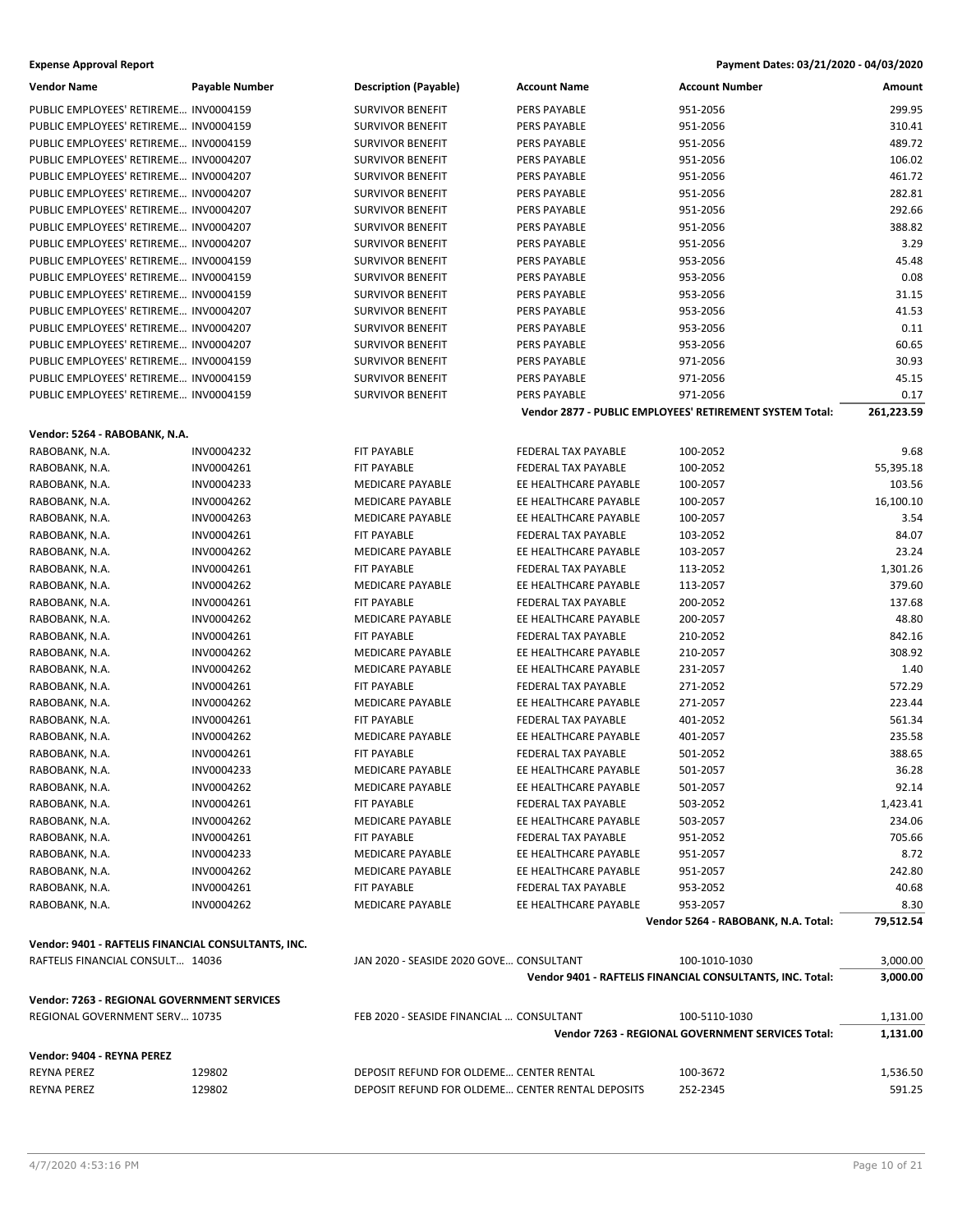| <b>Vendor Name</b>                             | Payable Number  | <b>Description (Payable)</b>                        | <b>Account Name</b>                                  | <b>Account Number</b>                                | Amount   |
|------------------------------------------------|-----------------|-----------------------------------------------------|------------------------------------------------------|------------------------------------------------------|----------|
| <b>REYNA PEREZ</b>                             | 129802          |                                                     | DEPOSIT REFUND FOR OLDEME RECREATION LIABILITY PREMI | 601-2155                                             | 207.00   |
|                                                |                 |                                                     |                                                      | Vendor 9404 - REYNA PEREZ Total:                     | 2,334.75 |
| Vendor: 6027 - RICHARDS, WATSON & GERSHON      |                 |                                                     |                                                      |                                                      |          |
| RICHARDS, WATSON & GERSH 225783                |                 | JAN 2020 - SEASIDE RESORT PR BAKEWELL - CAMPUS TOWN |                                                      | 601-2214                                             | 55.00    |
| RICHARDS, WATSON & GERSH 225784                |                 | JAN 2020 - CAMPUS TOWN/KB- BAKEWELL - CAMPUS TOWN   |                                                      | 601-2214                                             | 6,985.00 |
|                                                |                 | JAN 2020 - SEASIDE RESORT PR LEGAL SERVICES         |                                                      | 961-9610-1022                                        | 55.00    |
| RICHARDS, WATSON & GERSH 225783                |                 |                                                     |                                                      |                                                      | 7,095.00 |
|                                                |                 |                                                     |                                                      | Vendor 6027 - RICHARDS, WATSON & GERSHON Total:      |          |
| Vendor: 9406 - ROBERT P. STALLINGS             |                 |                                                     |                                                      |                                                      |          |
| <b>ROBERT P. STALLINGS</b>                     | DEP 7/26/20     | DEPOSIT FOR SUNDAY BLUES O SUMMER PARK CONCERTS     |                                                      | 100-9200-7175                                        | 440.00   |
|                                                |                 |                                                     |                                                      | Vendor 9406 - ROBERT P. STALLINGS Total:             | 440.00   |
| Vendor: 6477 - ROBERT S. JAQUES                |                 |                                                     |                                                      |                                                      |          |
| ROBERT S. JAQUES                               | 1/31/19-2/29/20 | 1/31/20 - 2/29/20 WATERMAS CONSULTING COSTS         |                                                      | 670-2130-1030                                        | 3,450.00 |
|                                                |                 |                                                     |                                                      | Vendor 6477 - ROBERT S. JAQUES Total:                | 3,450.00 |
| Vendor: 8021 - SEASIDE CHRYSLER DODGE JEEP RAM |                 |                                                     |                                                      |                                                      |          |
| SEASIDE CHRYSLER DODGE JEEP30843               |                 | (1) HOSE-POW                                        | <b>VEHICLE PARTS</b>                                 | 501-8520-6144                                        | 27.31    |
| SEASIDE CHRYSLER DODGE JEEP30851               |                 | $(1)$ LINE - A/C                                    | <b>VEHICLE PARTS</b>                                 | 501-8520-6144                                        | 107.50   |
| SEASIDE CHRYSLER DODGE JEEP75254               |                 | BRAKES/AC CONDENSER REPAI OUTSIDE REPAIRS           |                                                      | 501-8520-6148                                        | 925.37   |
|                                                |                 |                                                     |                                                      | Vendor 8021 - SEASIDE CHRYSLER DODGE JEEP RAM Total: | 1,060.18 |
|                                                |                 |                                                     |                                                      |                                                      |          |
| Vendor: 3138 - SEASIDE EMPLOYEES ASSN          |                 |                                                     |                                                      |                                                      |          |
| SEASIDE EMPLOYEES ASSN                         | INV0004181      | <b>DUES</b>                                         | MISC PAYROLL PAYABLES                                | 100-2062                                             | 95.45    |
| SEASIDE EMPLOYEES ASSN                         | INV0004235      | <b>DUES</b>                                         | MISC PAYROLL PAYABLES                                | 100-2062                                             | 97.57    |
| SEASIDE EMPLOYEES ASSN                         | INV0004181      | <b>DUES</b>                                         | MISC PAYROLL PAYABLES                                | 103-2062                                             | 1.64     |
| SEASIDE EMPLOYEES ASSN                         | INV0004235      | <b>DUES</b>                                         | MISC PAYROLL PAYABLES                                | 103-2062                                             | 1.37     |
| SEASIDE EMPLOYEES ASSN                         | INV0004181      | <b>DUES</b>                                         | MISC PAYROLL PAYABLES                                | 113-2062                                             | 16.08    |
| SEASIDE EMPLOYEES ASSN                         | INV0004235      | <b>DUES</b>                                         | MISC PAYROLL PAYABLES                                | 113-2062                                             | 12.52    |
| SEASIDE EMPLOYEES ASSN                         | INV0004181      | <b>DUES</b>                                         | MISC PAYROLL PAYABLES                                | 210-2062                                             | 16.67    |
| SEASIDE EMPLOYEES ASSN                         | INV0004235      | <b>DUES</b>                                         | MISC PAYROLL PAYABLES                                | 210-2062                                             | 18.81    |
| SEASIDE EMPLOYEES ASSN                         | INV0004181      | <b>DUES</b>                                         | MISC PAYROLL PAYABLES                                | 271-2062                                             | 10.43    |
| SEASIDE EMPLOYEES ASSN                         | INV0004235      | <b>DUES</b>                                         | MISC PAYROLL PAYABLES                                | 271-2062                                             | 12.34    |
| SEASIDE EMPLOYEES ASSN                         | INV0004181      | <b>DUES</b>                                         | MISC PAYROLL PAYABLES                                | 345-2062                                             | 0.03     |
| SEASIDE EMPLOYEES ASSN                         | INV0004181      | <b>DUES</b>                                         | MISC PAYROLL PAYABLES                                | 401-2062                                             | 9.05     |
| SEASIDE EMPLOYEES ASSN                         | INV0004235      | <b>DUES</b>                                         | MISC PAYROLL PAYABLES                                | 401-2062                                             | 9.08     |
| SEASIDE EMPLOYEES ASSN                         | INV0004181      | <b>DUES</b>                                         | MISC PAYROLL PAYABLES                                | 501-2062                                             | 5.00     |
| SEASIDE EMPLOYEES ASSN                         | INV0004235      | <b>DUES</b>                                         | MISC PAYROLL PAYABLES                                | 501-2062                                             | 5.00     |
| SEASIDE EMPLOYEES ASSN                         | INV0004181      | <b>DUES</b>                                         | MISC PAYROLL PAYABLES                                | 951-2062                                             | 15.65    |
| SEASIDE EMPLOYEES ASSN                         | INV0004235      | <b>DUES</b>                                         | MISC PAYROLL PAYABLES                                | 951-2062                                             | 13.31    |
|                                                |                 |                                                     |                                                      | Vendor 3138 - SEASIDE EMPLOYEES ASSN Total:          | 340.00   |
| Vendor: 3155 - SEASIDE HIGH SCHOOL SWIM TEAM   |                 |                                                     |                                                      |                                                      |          |
| SEASIDE HIGH SCHOOL SWIM T 3/19/20 COUNCI      |                 | MAYOR'S YOUTH FUND - EQUI MAYOR'S YOUTH PROGRAM     |                                                      | 601-2106                                             | 3,000.00 |
|                                                |                 |                                                     |                                                      | Vendor 3155 - SEASIDE HIGH SCHOOL SWIM TEAM Total:   | 3,000.00 |
| Vendor: 3153 - SEASIDE MANAGEMENT ASSN         |                 |                                                     |                                                      |                                                      |          |
| SEASIDE MANAGEMENT ASSN                        | INV0004184      | <b>DUES</b>                                         | MISC PAYROLL PAYABLES                                | 100-2062                                             | 21.17    |
| SEASIDE MANAGEMENT ASSN                        | INV0004238      | <b>DUES</b>                                         | MISC PAYROLL PAYABLES                                | 100-2062                                             | 21.94    |
| SEASIDE MANAGEMENT ASSN                        | INV0004184      | <b>DUES</b>                                         | MISC PAYROLL PAYABLES                                | 113-2062                                             | 0.49     |
| SEASIDE MANAGEMENT ASSN                        | INV0004238      | <b>DUES</b>                                         | MISC PAYROLL PAYABLES                                | 113-2062                                             | 0.50     |
| SEASIDE MANAGEMENT ASSN                        | INV0004184      | <b>DUES</b>                                         | MISC PAYROLL PAYABLES                                | 200-2062                                             | 2.79     |
| SEASIDE MANAGEMENT ASSN                        | INV0004238      | <b>DUES</b>                                         | MISC PAYROLL PAYABLES                                | 200-2062                                             | 2.45     |
| SEASIDE MANAGEMENT ASSN                        | INV0004184      | <b>DUES</b>                                         | MISC PAYROLL PAYABLES                                | 210-2062                                             | 1.00     |
| SEASIDE MANAGEMENT ASSN                        | INV0004238      | <b>DUES</b>                                         | MISC PAYROLL PAYABLES                                | 210-2062                                             | 1.01     |
| SEASIDE MANAGEMENT ASSN                        | INV0004184      | <b>DUES</b>                                         | MISC PAYROLL PAYABLES                                | 271-2062                                             | 0.68     |
| SEASIDE MANAGEMENT ASSN                        | INV0004238      | <b>DUES</b>                                         | MISC PAYROLL PAYABLES                                | 271-2062                                             | 0.50     |
| SEASIDE MANAGEMENT ASSN                        | INV0004184      | <b>DUES</b>                                         | MISC PAYROLL PAYABLES                                | 401-2062                                             | 2.06     |
| SEASIDE MANAGEMENT ASSN                        | INV0004238      | <b>DUES</b>                                         | MISC PAYROLL PAYABLES                                | 401-2062                                             | 1.66     |
| SEASIDE MANAGEMENT ASSN                        | INV0004184      | <b>DUES</b>                                         | MISC PAYROLL PAYABLES                                | 501-2062                                             | 0.49     |
| SEASIDE MANAGEMENT ASSN                        | INV0004238      | <b>DUES</b>                                         | MISC PAYROLL PAYABLES                                | 501-2062                                             | 0.50     |
| SEASIDE MANAGEMENT ASSN                        | INV0004184      | <b>DUES</b>                                         | MISC PAYROLL PAYABLES                                | 951-2062                                             | 0.77     |
| SEASIDE MANAGEMENT ASSN                        | INV0004238      | <b>DUES</b>                                         | MISC PAYROLL PAYABLES                                | 951-2062                                             | 1.16     |
| SEASIDE MANAGEMENT ASSN                        | INV0004184      | <b>DUES</b>                                         | MISC PAYROLL PAYABLES                                | 953-2062                                             | 0.55     |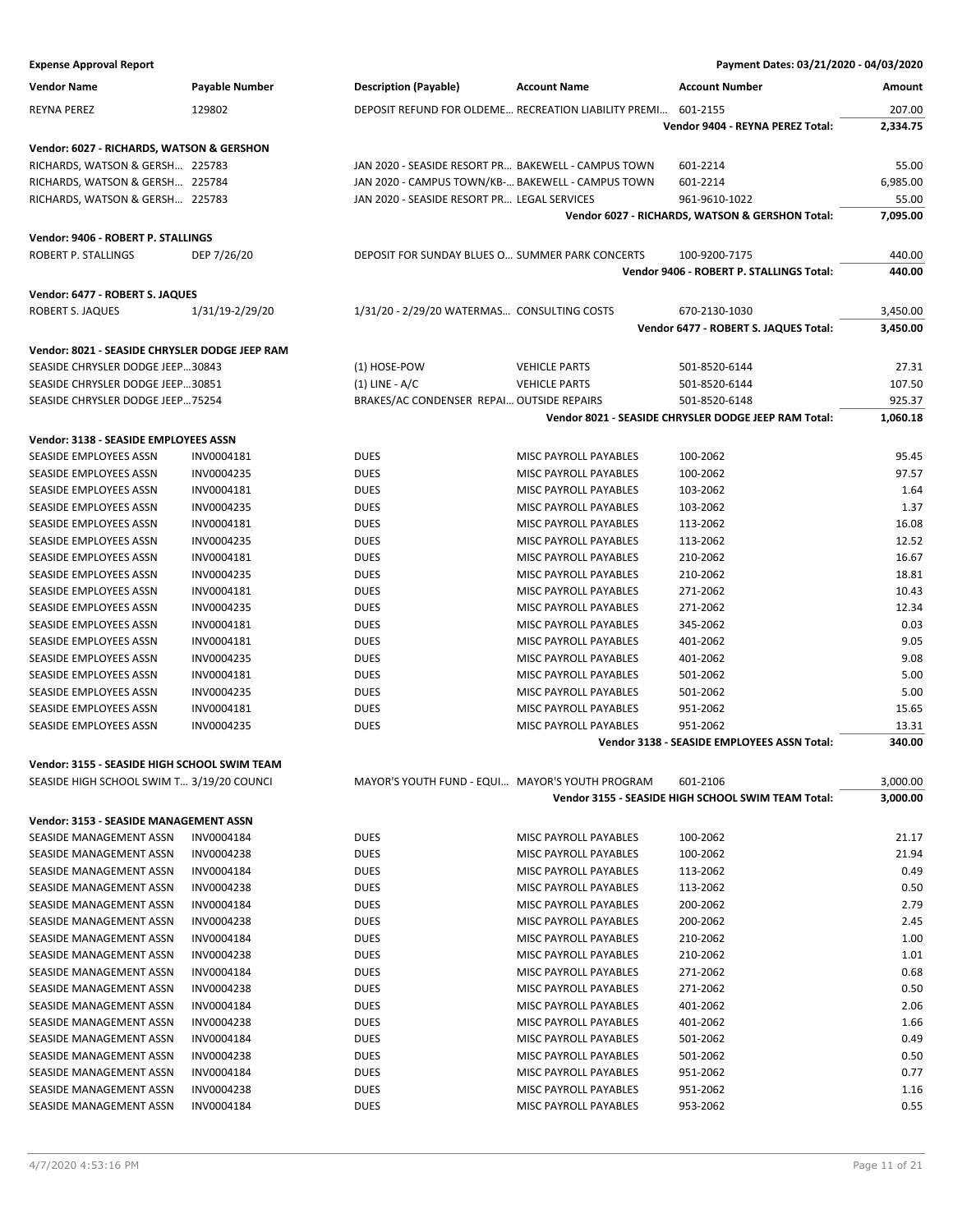| <b>Vendor Name</b>                                                                  | Payable Number | <b>Description (Payable)</b>                          | <b>Account Name</b>          | <b>Account Number</b>                            | Amount    |
|-------------------------------------------------------------------------------------|----------------|-------------------------------------------------------|------------------------------|--------------------------------------------------|-----------|
| SEASIDE MANAGEMENT ASSN                                                             | INV0004238     | <b>DUES</b>                                           | MISC PAYROLL PAYABLES        | 953-2062                                         | 0.28      |
|                                                                                     |                |                                                       |                              | Vendor 3153 - SEASIDE MANAGEMENT ASSN Total:     | 60.00     |
| Vendor: 5267 - SEASIDE POLICE                                                       |                |                                                       |                              |                                                  |           |
| <b>SEASIDE POLICE</b>                                                               | INV0004183     | <b>DUES</b>                                           | <b>MISC PAYROLL PAYABLES</b> | 100-2062                                         | 2,310.00  |
| SEASIDE POLICE                                                                      | INV0004237     | <b>DUES</b>                                           | MISC PAYROLL PAYABLES        | 100-2062                                         | 2,310.00  |
|                                                                                     |                |                                                       |                              | Vendor 5267 - SEASIDE POLICE Total:              | 4,620.00  |
|                                                                                     |                |                                                       |                              |                                                  |           |
| Vendor: 3319 - STAPLES ADVANTAGE                                                    |                |                                                       |                              |                                                  |           |
| STAPLES ADVANTAGE                                                                   | 3441434383     | CITY HALL - MISC SUPPLIES 3/5/ STATIONARY SUPPLIES    |                              | 100-5110-3092                                    | 326.37    |
| <b>STAPLES ADVANTAGE</b>                                                            | 3441544005     | CITY HALL - PENCIL CAP ERASERS DEPARTMENT CONSUMABLES |                              | 100-5110-3095                                    | 12.75     |
|                                                                                     |                |                                                       |                              | Vendor 3319 - STAPLES ADVANTAGE Total:           | 339.12    |
| Vendor: 5144 - STATE OF CALIFORNIA                                                  |                |                                                       |                              |                                                  |           |
| STATE OF CALIFORNIA                                                                 | INV0004231     | <b>SIT PAYABLE</b>                                    | STATE TAX PAYABLE            | 100-2053                                         | 38.26     |
| STATE OF CALIFORNIA                                                                 | INV0004260     | <b>SIT PAYABLE</b>                                    | <b>STATE TAX PAYABLE</b>     | 100-2053                                         | 20,824.07 |
| STATE OF CALIFORNIA                                                                 | INV0004260     | <b>SIT PAYABLE</b>                                    | <b>STATE TAX PAYABLE</b>     | 103-2053                                         | 31.31     |
| STATE OF CALIFORNIA                                                                 | INV0004260     | <b>SIT PAYABLE</b>                                    | STATE TAX PAYABLE            | 113-2053                                         | 536.52    |
| STATE OF CALIFORNIA                                                                 | INV0004260     | <b>SIT PAYABLE</b>                                    | STATE TAX PAYABLE            | 200-2053                                         | 40.68     |
| <b>STATE OF CALIFORNIA</b>                                                          | INV0004260     | <b>SIT PAYABLE</b>                                    | STATE TAX PAYABLE            | 210-2053                                         | 288.81    |
| STATE OF CALIFORNIA                                                                 | INV0004260     | <b>SIT PAYABLE</b>                                    | <b>STATE TAX PAYABLE</b>     | 271-2053                                         | 164.07    |
| STATE OF CALIFORNIA                                                                 | INV0004260     | <b>SIT PAYABLE</b>                                    | STATE TAX PAYABLE            | 401-2053                                         | 185.21    |
| STATE OF CALIFORNIA                                                                 | INV0004231     | <b>SIT PAYABLE</b>                                    | <b>STATE TAX PAYABLE</b>     | 501-2053                                         | 5.35      |
| STATE OF CALIFORNIA                                                                 | INV0004260     | <b>SIT PAYABLE</b>                                    | <b>STATE TAX PAYABLE</b>     | 501-2053                                         | 75.25     |
| STATE OF CALIFORNIA                                                                 | INV0004260     | <b>SIT PAYABLE</b>                                    | STATE TAX PAYABLE            | 503-2053                                         | 400.96    |
| <b>STATE OF CALIFORNIA</b>                                                          | INV0004231     | <b>SIT PAYABLE</b>                                    | <b>STATE TAX PAYABLE</b>     | 951-2053                                         | 4.24      |
| STATE OF CALIFORNIA                                                                 | INV0004260     | <b>SIT PAYABLE</b>                                    | STATE TAX PAYABLE            | 951-2053                                         | 262.08    |
| STATE OF CALIFORNIA                                                                 | INV0004260     | <b>SIT PAYABLE</b>                                    | STATE TAX PAYABLE            | 953-2053                                         | 17.30     |
|                                                                                     |                |                                                       |                              | Vendor 5144 - STATE OF CALIFORNIA Total:         | 22,874.11 |
| Vendor: 9106 - THE SOHAGI LAW GROUP                                                 |                |                                                       |                              |                                                  |           |
| THE SOHAGI LAW GROUP                                                                | 16032          | FEB 2020 - CAMPUS TOWN CEN BAKEWELL - CAMPUS TOWN     |                              | 601-2214                                         | 46,917.55 |
|                                                                                     |                |                                                       |                              | Vendor 9106 - THE SOHAGI LAW GROUP Total:        | 46,917.55 |
| Vendor: 9392 - TRABOH, INC.                                                         |                |                                                       |                              |                                                  |           |
| TRABOH, INC.                                                                        | SC881036       | BLDG #7693 - CHILD DEV CTR -  SUBCONTRACTED WORK      |                              | 113-8730-2073                                    | 208.50    |
|                                                                                     |                |                                                       |                              | Vendor 9392 - TRABOH, INC. Total:                | 208.50    |
|                                                                                     |                |                                                       |                              |                                                  |           |
| Vendor: 6197 - U.S. BANK EQUIPMENT FINANCE<br>U.S. BANK EQUIPMENT FINANCE 409373032 |                | 656 BROADWAY AVE COPIER -  COPIER SERVICES            |                              | 100-7410-2044                                    | 197.31    |
|                                                                                     |                |                                                       |                              | Vendor 6197 - U.S. BANK EQUIPMENT FINANCE Total: | 197.31    |
|                                                                                     |                |                                                       |                              |                                                  |           |
| Vendor: 7124 - U.S. BANK N.A. - PARS ARS 457 & SRP                                  |                |                                                       |                              |                                                  |           |
| U.S. BANK N.A. - PARS ARS 457  INV0004180                                           |                | PARS 6746022500                                       | PARS-ARS 457 PAYABLE         | 100-2063                                         | 2,689.76  |
| U.S. BANK N.A. - PARS ARS 457  INV0004185                                           |                | PARS-ARS 457 6746022400                               | PARS-ARS 457 PAYABLE         | 100-2063                                         | 5,391.25  |
| U.S. BANK N.A. - PARS ARS 457  INV0004216                                           |                | PARS 6746022500                                       | PARS-ARS 457 PAYABLE         | 100-2063                                         | 212.60    |
| U.S. BANK N.A. - PARS ARS 457  INV0004218                                           |                | PARS-ARS 457 6746022400                               | PARS-ARS 457 PAYABLE         | 100-2063                                         | 19.43     |
| U.S. BANK N.A. - PARS ARS 457  INV0004234                                           |                | PARS 6746022500                                       | PARS-ARS 457 PAYABLE         | 100-2063                                         | 2,507.35  |
| U.S. BANK N.A. - PARS ARS 457  INV0004239                                           |                | PARS-ARS 457 6746022400                               | PARS-ARS 457 PAYABLE         | 100-2063                                         | 2,043.59  |
| U.S. BANK N.A. - PARS ARS 457  CM0000381                                            |                | PARS MARCH 2020 EXCESS CRE PARS PENSION               |                              | 100-7110-0032                                    | -4,020.00 |
| U.S. BANK N.A. - PARS ARS 457  INV0004180                                           |                | PARS 6746022500                                       | PARS-ARS 457 PAYABLE         | 113-2063                                         | 37.69     |
| U.S. BANK N.A. - PARS ARS 457  INV0004234                                           |                | PARS 6746022500                                       | PARS-ARS 457 PAYABLE         | 113-2063                                         | 37.87     |
| U.S. BANK N.A. - PARS ARS 457  INV0004180                                           |                | PARS 6746022500                                       | PARS-ARS 457 PAYABLE         | 210-2063                                         | 75.37     |
| U.S. BANK N.A. - PARS ARS 457  INV0004234                                           |                | PARS 6746022500                                       | PARS-ARS 457 PAYABLE         | 210-2063                                         | 75.72     |
| U.S. BANK N.A. - PARS ARS 457  INV0004180                                           |                | PARS 6746022500                                       | PARS-ARS 457 PAYABLE         | 271-2063                                         | 52.48     |
| U.S. BANK N.A. - PARS ARS 457  INV0004185                                           |                | PARS-ARS 457 6746022400                               | PARS-ARS 457 PAYABLE         | 271-2063                                         | 66.06     |
| U.S. BANK N.A. - PARS ARS 457  INV0004234                                           |                | PARS 6746022500                                       | PARS-ARS 457 PAYABLE         | 271-2063                                         | 37.87     |
| U.S. BANK N.A. - PARS ARS 457  INV0004239                                           |                | PARS-ARS 457 6746022400                               | PARS-ARS 457 PAYABLE         | 271-2063                                         | 44.03     |
| U.S. BANK N.A. - PARS ARS 457  INV0004180                                           |                | PARS 6746022500                                       | PARS-ARS 457 PAYABLE         | 401-2063                                         | 35.75     |
| U.S. BANK N.A. - PARS ARS 457  INV0004185                                           |                | PARS-ARS 457 6746022400                               | PARS-ARS 457 PAYABLE         | 401-2063                                         | 14.67     |
| U.S. BANK N.A. - PARS ARS 457  INV0004234                                           |                | PARS 6746022500                                       | PARS-ARS 457 PAYABLE         | 401-2063                                         | 31.60     |
| U.S. BANK N.A. - PARS ARS 457  INV0004180                                           |                | PARS 6746022500                                       | PARS-ARS 457 PAYABLE         | 501-2063                                         | 37.69     |
| U.S. BANK N.A. - PARS ARS 457  INV0004234                                           |                | PARS 6746022500                                       | PARS-ARS 457 PAYABLE         | 501-2063                                         | 37.87     |
| U.S. BANK N.A. - PARS ARS 457  INV0004180                                           |                | PARS 6746022500                                       | PARS-ARS 457 PAYABLE         | 503-2063                                         | 375.01    |
| U.S. BANK N.A. - PARS ARS 457  INV0004234                                           |                | PARS 6746022500                                       | PARS-ARS 457 PAYABLE         | 503-2063                                         | 375.01    |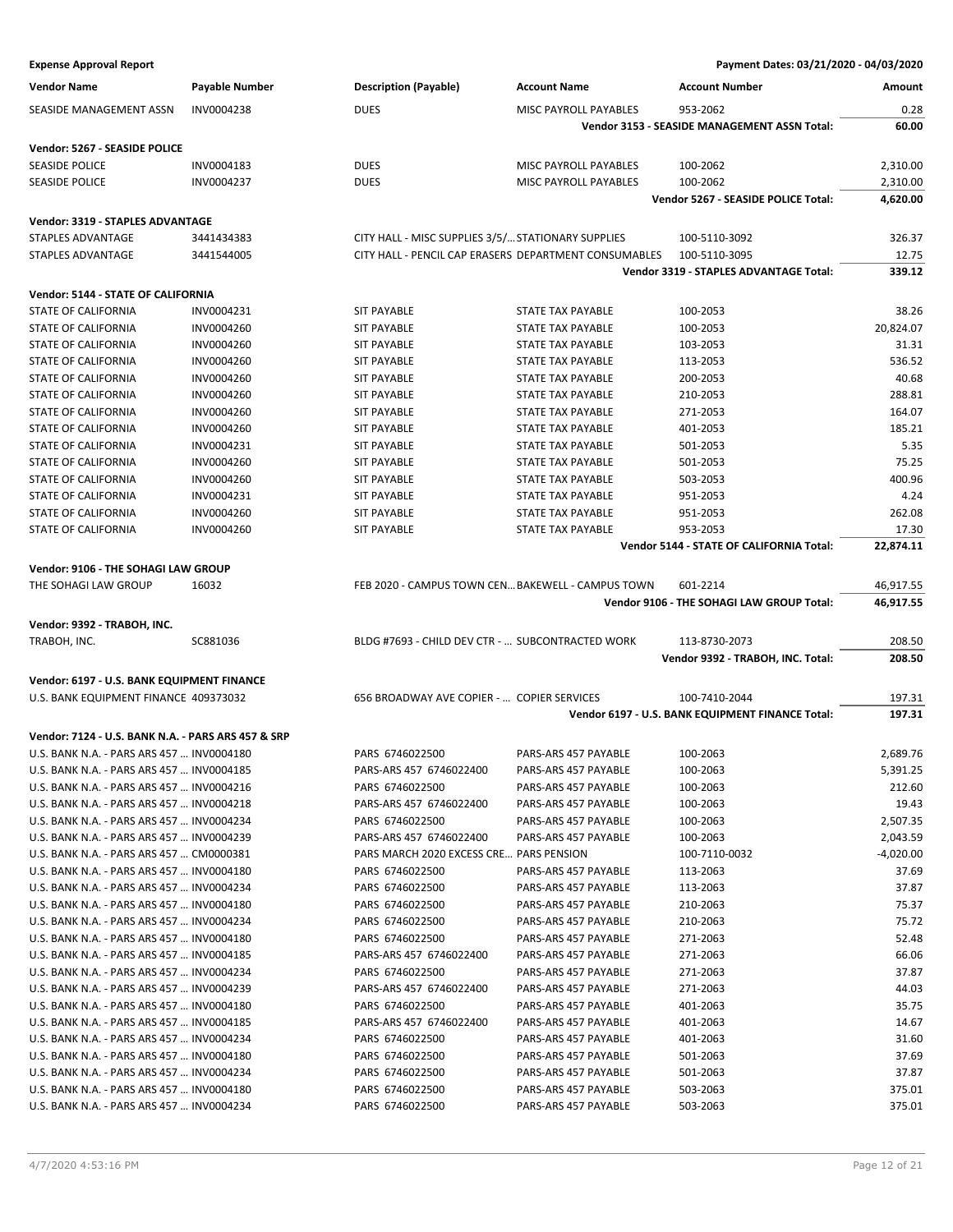| <b>Vendor Name</b>                        | <b>Payable Number</b>                                | <b>Description (Payable)</b>                  | <b>Account Name</b>                     | <b>Account Number</b>                                    | Amount           |
|-------------------------------------------|------------------------------------------------------|-----------------------------------------------|-----------------------------------------|----------------------------------------------------------|------------------|
| U.S. BANK N.A. - PARS ARS 457  INV0004180 |                                                      | PARS 6746022500                               | PARS-ARS 457 PAYABLE                    | 951-2063                                                 | 78.14            |
| U.S. BANK N.A. - PARS ARS 457  INV0004185 |                                                      | PARS-ARS 457 6746022400                       | PARS-ARS 457 PAYABLE                    | 951-2063                                                 | 7.35             |
| U.S. BANK N.A. - PARS ARS 457  INV0004216 |                                                      | PARS 6746022500                               | PARS-ARS 457 PAYABLE                    | 951-2063                                                 | 23.59            |
| U.S. BANK N.A. - PARS ARS 457  INV0004234 |                                                      | PARS 6746022500                               | PARS-ARS 457 PAYABLE                    | 951-2063                                                 | 65.32            |
| U.S. BANK N.A. - PARS ARS 457  INV0004180 |                                                      | PARS 6746022500                               | PARS-ARS 457 PAYABLE                    | 953-2063                                                 | 42.25            |
| U.S. BANK N.A. - PARS ARS 457  INV0004234 |                                                      | PARS 6746022500                               | PARS-ARS 457 PAYABLE                    | 953-2063                                                 | 21.12            |
|                                           |                                                      |                                               |                                         | Vendor 7124 - U.S. BANK N.A. - PARS ARS 457 & SRP Total: | 10,416.44        |
|                                           |                                                      |                                               |                                         |                                                          |                  |
| Vendor: 3574 - U.S. BANK-CALCARD          |                                                      | Cal Card 2/24/20                              | DEPARTMENT CONSUMABLES                  |                                                          |                  |
| U.S. BANK-CALCARD                         | 4246044555650443 2/24/20                             |                                               | TRAVEL - JONES/KISPERSKY                | 100-1010-3095<br>100-1010-4114                           | 175.95<br>308.52 |
| U.S. BANK-CALCARD                         | 4246044555650443 2/24/20                             | Cal Card 2/24/20<br>Cal Card 2/24/20          | TRAVEL - CAMPBELL                       |                                                          |                  |
| U.S. BANK-CALCARD<br>U.S. BANK-CALCARD    | 4246044555650443 2/24/20                             |                                               | DEPARTMENT CONSUMABLES                  | 100-1010-4120<br>100-1320-3095                           | 858.52           |
| U.S. BANK-CALCARD                         | 4246044555650443 2/24/20<br>4246044555650443 2/24/20 | Cal Card 2/24/20<br>Cal Card 2/24/20          | <b>COMMISSION ACTIVITIES</b>            | 100-1320-7171                                            | 124.01<br>30.58  |
| U.S. BANK-CALCARD                         | 4246044555650443 2/24/20                             | Cal Card 2/24/20                              | <b>OUTSIDE PRINTING SERVICE</b>         | 100-1350-2053                                            | 97.77            |
| U.S. BANK-CALCARD                         | 4246044555650443 2/24/20                             | Cal Card 2/24/20                              | DEPARTMENT CONSUMABLES                  | 100-1350-3095                                            | 50.00            |
| U.S. BANK-CALCARD                         | 4246044555650443 2/24/20                             | Cal Card 2/24/20                              | SALES & USE TAX                         | 100-2002                                                 | 20.61            |
| U.S. BANK-CALCARD                         | CM0000375                                            | Cal Card Sales Tax 2/24/20                    | SALES & USE TAX                         | 100-2002                                                 | $-20.61$         |
| U.S. BANK-CALCARD                         | INV0004264                                           | SALES AND USE TAX - 2/24/20 S SALES & USE TAX |                                         | 100-2002                                                 | 20.61            |
| U.S. BANK-CALCARD                         | 4246044555650443 2/24/20                             | Cal Card 2/24/20                              | DEPARTMENT CONSUMABLES                  | 100-2010-3095                                            | 123.38           |
| U.S. BANK-CALCARD                         | 4246044555650443 2/24/20                             | Cal Card 2/24/20                              | <b>MEETINGS &amp; TRAVEL</b>            | 100-2010-4121                                            | 1,596.30         |
| U.S. BANK-CALCARD                         | 4246044555650443 2/24/20                             | Cal Card 2/24/20                              | <b>DEPARTMENT CONSUMABLES</b>           | 100-2021-3095                                            | 70.97            |
| U.S. BANK-CALCARD                         | 4246044555650443 2/24/20                             | Cal Card 2/24/20                              | <b>DUES AND MEMBERSHIPS</b>             | 100-2031-4122                                            | 149.00           |
| U.S. BANK-CALCARD                         | 4246044555650443 2/24/20                             | Cal Card 2/24/20                              | <b>MAIL SERVICES</b>                    | 100-2031-4124                                            | 14.50            |
| U.S. BANK-CALCARD                         | 4246044555650443 2/24/20                             | Cal Card 2/24/20                              | <b>TRAINING</b>                         | 100-2042-1029                                            | 3,121.80         |
| U.S. BANK-CALCARD                         | 4246044555650443 2/24/20                             | Cal Card 2/24/20                              | CONSUMABLES                             | 100-2042-3095                                            | 43.01            |
| U.S. BANK-CALCARD                         | 4246044555650443 2/24/20                             | Cal Card 2/24/20                              | COMPUTER SUPPLIES/SOFTWA 100-5110-3102  |                                                          | 43.57            |
| U.S. BANK-CALCARD                         | 4246044555650443 2/24/20                             | Cal Card 2/24/20                              | <b>MEETINGS &amp; TRAVEL</b>            | 100-5110-4121                                            | 1,487.40         |
| U.S. BANK-CALCARD                         | 4246044555650443 2/24/20                             | Cal Card 2/24/20                              | <b>DUES &amp; MEMBERSHIP</b>            | 100-5110-4122                                            | 207.50           |
| U.S. BANK-CALCARD                         | 4246044555650443 2/24/20                             | Cal Card 2/24/20                              | <b>COMMUNITY RELATIONS</b>              | 100-6110-1024                                            | 120.61           |
| U.S. BANK-CALCARD                         | 4246044555650443 2/24/20                             | Cal Card 2/24/20                              | <b>TRAINING &amp; EDUCATION</b>         | 100-6110-1029                                            | 2,745.18         |
| U.S. BANK-CALCARD                         | 4246044555650443 2/24/20                             | Cal Card 2/24/20                              | <b>EQUIPMENT REPAIR</b>                 | 100-6110-2054                                            | 100.00           |
| U.S. BANK-CALCARD                         | 4246044555650443 2/24/20                             | Cal Card 2/24/20                              | <b>OTHER EXPENSE</b>                    | 100-6110-2078                                            | 346.20           |
| U.S. BANK-CALCARD                         | 4246044555650443 2/24/20                             | Cal Card 2/24/20                              | DEPARTMENT CONSUMABLES                  | 100-6110-3095                                            | 796.68           |
| U.S. BANK-CALCARD                         | 4246044555650443 2/24/20                             | Cal Card 2/24/20                              | COMPUTER SUPPLIES/SOFTWA 100-6110-3102  |                                                          | 212.47           |
| U.S. BANK-CALCARD                         | 4246044555650443 2/24/20                             | Cal Card 2/24/20                              | <b>DUES &amp; MEMBERSHIP</b>            | 100-6110-4122                                            | 200.00           |
| U.S. BANK-CALCARD                         | 4246044555650443 2/24/20                             | Cal Card 2/24/20                              | <b>TRAINING &amp; EDUCATIONS</b>        | 100-6120-1029                                            | 798.28           |
| U.S. BANK-CALCARD                         | 4246044555650443 2/24/20                             | Cal Card 2/24/20                              | <b>PRISONER MEALS</b>                   | 100-6120-2061                                            | 105.12           |
| U.S. BANK-CALCARD                         | 4246044555650443 2/24/20                             | Cal Card 2/24/20                              | <b>CANINE MAINTENANCE</b>               | 100-6120-3091                                            | 1,999.62         |
| U.S. BANK-CALCARD                         | 4246044555650443 2/24/20                             | Cal Card 2/24/20                              | CSA74 APPROVED MEDICAL SU 100-6120-3096 |                                                          | 228.29           |
| U.S. BANK-CALCARD                         | 4246044555650443 2/24/20                             | Cal Card 2/24/20                              | SAFETY EQUIPMENT                        | 100-6120-3097                                            | 465.33           |
| U.S. BANK-CALCARD                         | 4246044555650443 2/24/20                             | Cal Card 2/24/20                              | DEPARTMENT EQUIPMENT                    | 100-6120-8187                                            | 1,104.17         |
| U.S. BANK-CALCARD                         | 4246044555650443 2/24/20                             | Cal Card 2/24/20                              | <b>VEHICLE MAINTENANCE</b>              | 100-6120-9395                                            | 187.34           |
| U.S. BANK-CALCARD                         | 4246044555650443 2/24/20                             | Cal Card 2/24/20                              | UNIFORM ALLOWANCE                       | 100-6130-0004                                            | 43.69            |
| U.S. BANK-CALCARD                         | 4246044555650443 2/24/20                             | Cal Card 2/24/20                              | <b>INVESTIGATION EXPENSE</b>            | 100-6130-4125                                            | 58.98            |
| U.S. BANK-CALCARD                         | 4246044555650443 2/24/20                             | Cal Card 2/24/20                              | DEPARTMENT CONSUMABLES                  | 100-6610-3095                                            | 163.39           |
| U.S. BANK-CALCARD                         | 4246044555650443 2/24/20                             | Cal Card 2/24/20                              | TRAINING & EDUCATION                    | 100-6630-1029                                            | 25.00            |
| U.S. BANK-CALCARD                         | 4246044555650443 2/24/20                             | Cal Card 2/24/20                              | DEPARTMENT CONSUMABLES                  | 100-6630-3095                                            | 1,131.80         |
| U.S. BANK-CALCARD                         | 4246044555650443 2/24/20                             | Cal Card 2/24/20                              | DEPARTMENT CONSUMABLES                  | 100-6640-3095                                            | 2,114.15         |
| U.S. BANK-CALCARD                         | 4246044555650443 2/24/20                             | Cal Card 2/24/20                              | DEPARTMENT CONSUMABLES                  | 100-6650-3095                                            | 484.54           |
| U.S. BANK-CALCARD                         | 4246044555650443 2/24/20                             | Cal Card 2/24/20                              | DEPARTMENT CONSUMABLES                  | 100-6680-3095                                            | 20.90            |
| U.S. BANK-CALCARD                         | 4246044555650443 2/24/20                             | Cal Card 2/24/20                              | DEPARTMENT CONSUMABLES                  | 100-7210-3095                                            | 380.66           |
| U.S. BANK-CALCARD                         | 4246044555650443 2/24/20                             | Cal Card 2/24/20                              | DEPARTMENT EQUIPMENT                    | 100-7210-8187                                            | 151.78           |
| U.S. BANK-CALCARD                         | 4246044555650443 2/24/20                             | Cal Card 2/24/20                              | TRAINING AND EDUCATION                  | 100-7220-1029                                            | 86.00            |
| U.S. BANK-CALCARD                         | 4246044555650443 2/24/20                             | Cal Card 2/24/20                              | DEPARTMENT CONSUMBABLES                 | 100-7220-3095                                            | 120.12           |
| U.S. BANK-CALCARD                         | 4246044555650443 2/24/20                             | Cal Card 2/24/20                              | DEPARTMENT CONSUMABLES                  | 100-7310-3095                                            | 285.12           |
| U.S. BANK-CALCARD                         | 4246044555650443 2/24/20                             | Cal Card 2/24/20                              | TRAINING AND EDUCATION                  | 100-7410-1029                                            | 90.00            |
| U.S. BANK-CALCARD                         | 4246044555650443 2/24/20                             | Cal Card 2/24/20                              | PROPERTY EXPENSE                        | 100-7410-2085                                            | 10,000.00        |
| U.S. BANK-CALCARD                         | 4246044555650443 2/24/20                             | Cal Card 2/24/20                              | SUBCONTRACTED WORK                      | 100-8310-2073                                            | 588.93           |
| U.S. BANK-CALCARD                         | 4246044555650443 2/24/20                             | Cal Card 2/24/20                              | DEPARTMENT CONSUMABLES                  | 100-8310-3095                                            | 613.09           |
| U.S. BANK-CALCARD                         | 4246044555650443 2/24/20                             | Cal Card 2/24/20                              | <b>TRAINING &amp; EDUCATION</b>         | 100-8910-1029                                            | 375.00           |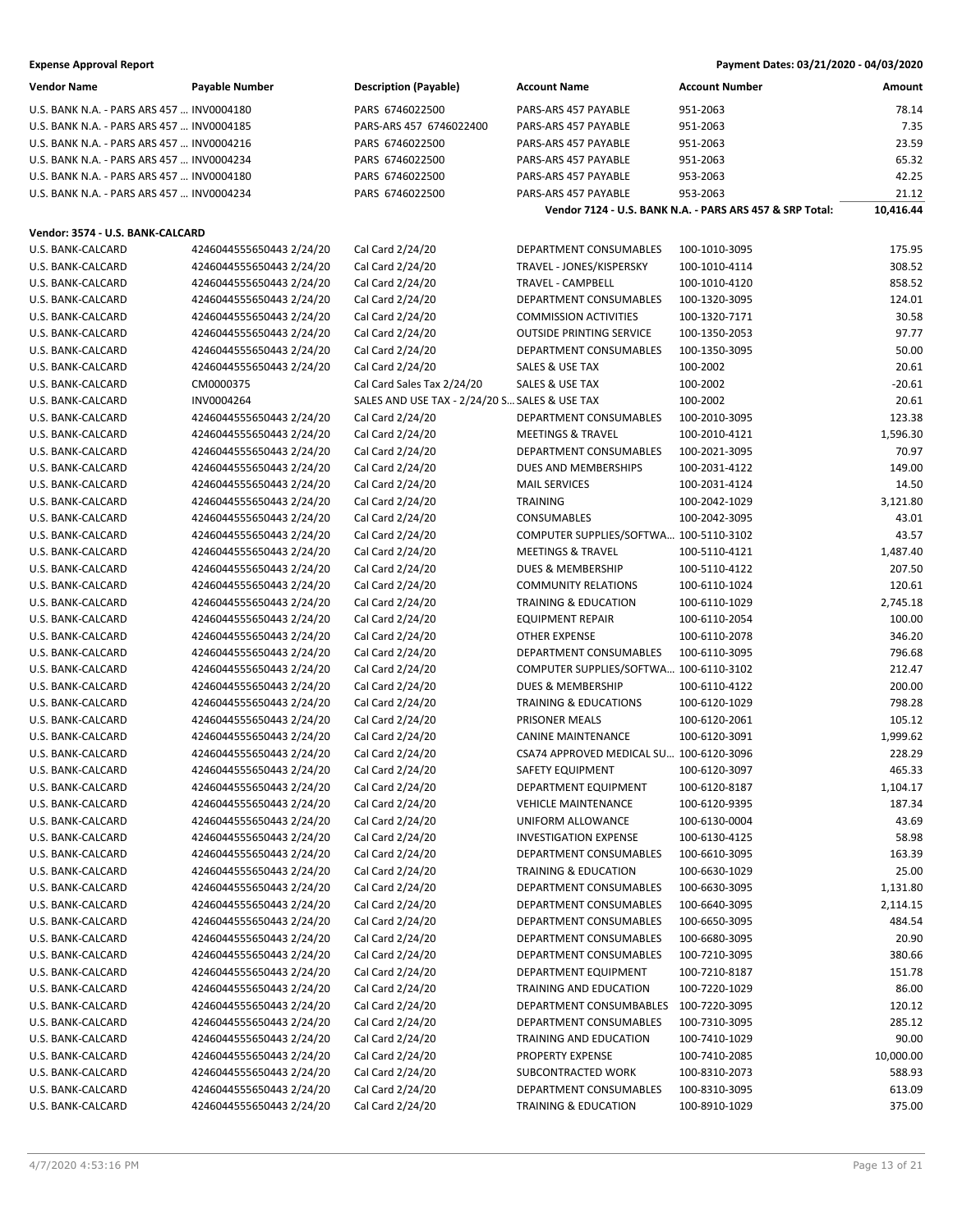| <b>Expense Approval Report</b> | Payment Dates: 03/21/2020 - 04/03/2020 |
|--------------------------------|----------------------------------------|
|--------------------------------|----------------------------------------|

| <b>Vendor Name</b>                              | <b>Payable Number</b>    | <b>Description (Payable)</b>  | <b>Account Name</b>                    | <b>Account Number</b>                                 | Amount    |
|-------------------------------------------------|--------------------------|-------------------------------|----------------------------------------|-------------------------------------------------------|-----------|
| U.S. BANK-CALCARD                               | 4246044555650443 2/24/20 | Cal Card 2/24/20              | <b>OUTSIDE PRINTING SERVICE</b>        | 100-8910-2053                                         | 21.99     |
| U.S. BANK-CALCARD                               | 4246044555650443 2/24/20 | Cal Card 2/24/20              | DEPARTMENT CONSUMABLES                 | 100-8910-3095                                         | 136.51    |
| U.S. BANK-CALCARD                               | 4246044555650443 2/24/20 | Cal Card 2/24/20              | <b>MEETINGS &amp; TRAVEL</b>           | 100-8910-4121                                         | 247.99    |
| U.S. BANK-CALCARD                               | 4246044555650443 2/24/20 | Cal Card 2/24/20              | <b>STATIONARY SUPPLIES</b>             | 100-9100-3092                                         | 61.17     |
| U.S. BANK-CALCARD                               | 4246044555650443 2/24/20 | Cal Card 2/24/20              | <b>COMPUTER SUPPLIES</b>               | 100-9100-3102                                         | 6.51      |
| U.S. BANK-CALCARD                               | 4246044555650443 2/24/20 | Cal Card 2/24/20              | <b>COMPUTER SOFTWARE</b>               | 100-9100-3104                                         | 569.98    |
| U.S. BANK-CALCARD                               | 4246044555650443 2/24/20 | Cal Card 2/24/20              | DUES & MEMBERSHIP                      | 100-9100-4122                                         | 385.00    |
| U.S. BANK-CALCARD                               | 4246044555650443 2/24/20 | Cal Card 2/24/20              | <b>JANITORIAL SUPPLIES</b>             | 100-9105-3093                                         | 428.48    |
| U.S. BANK-CALCARD                               | 4246044555650443 2/24/20 | Cal Card 2/24/20              | DEPARTMENT CONSUMABLES                 | 100-9200-3095                                         | 18.56     |
| U.S. BANK-CALCARD                               | 4246044555650443 2/24/20 | Cal Card 2/24/20              | FATHER DAUGHTER DANCE                  | 100-9200-7131                                         | 280.88    |
| U.S. BANK-CALCARD                               | 4246044555650443 2/24/20 | Cal Card 2/24/20              | <b>EASTER EGG HUNT</b>                 | 100-9200-7186                                         | 128.38    |
| U.S. BANK-CALCARD                               | 4246044555650443 2/24/20 | Cal Card 2/24/20              | DEPARTMENT CONSUMABLES                 | 100-9310-3095                                         | 278.02    |
| U.S. BANK-CALCARD                               | 4246044555650443 2/24/20 | Cal Card 2/24/20              | <b>TEEN EVENTS</b>                     | 100-9310-7133                                         | 184.48    |
| U.S. BANK-CALCARD                               | 4246044555650443 2/24/20 | Cal Card 2/24/20              | <b>TRAINING &amp; EDUCATION</b>        | 100-9320-1029                                         | 330.00    |
| U.S. BANK-CALCARD                               | 4246044555650443 2/24/20 | Cal Card 2/24/20              | DEPARTMENT CONSUMABLES                 | 100-9330-3095                                         | 1,091.31  |
| U.S. BANK-CALCARD                               | 4246044555650443 2/24/20 | Cal Card 2/24/20              | <b>TRAINING &amp; EDUCATION</b>        | 100-9350-1029                                         | 550.00    |
| U.S. BANK-CALCARD                               | 4246044555650443 2/24/20 | Cal Card 2/24/20              | DEPARTMENT CONSUMABLES                 | 100-9350-3095                                         | 72.48     |
| U.S. BANK-CALCARD                               | 4246044555650443 2/24/20 | Cal Card 2/24/20              | <b>TRAINING &amp; EDUCATION</b>        | 100-9400-1029                                         | 236.00    |
| U.S. BANK-CALCARD                               | 4246044555650443 2/24/20 | Cal Card 2/24/20              | UNIFORM/LAUNDRY SERVICE                | 100-9400-2049                                         | 317.61    |
| U.S. BANK-CALCARD                               | 4246044555650443 2/24/20 | Cal Card 2/24/20              | DEPARTMENT CONSUMABLES                 | 100-9400-3095                                         | $-199.50$ |
| U.S. BANK-CALCARD                               | 4246044555650443 2/24/20 | Cal Card 2/24/20              | <b>SAFETY EQUIPMENT</b>                | 100-9400-3097                                         | 443.65    |
| U.S. BANK-CALCARD                               | 4246044555650443 2/24/20 | Cal Card 2/24/20              | <b>SWIM LESSONS</b>                    | 100-9400-7141                                         | 157.20    |
| U.S. BANK-CALCARD                               | 4246044555650443 2/24/20 | Cal Card 2/24/20              | TRAINING AND EDUCATION                 | 113-8730-1029                                         | $-146.72$ |
| U.S. BANK-CALCARD                               | 4246044555650443 2/24/20 | Cal Card 2/24/20              | DEPARTMENT CONSUMABLES                 | 113-8730-3095                                         | 126.79    |
| U.S. BANK-CALCARD                               | 4246044555650443 2/24/20 | Cal Card 2/24/20              | DEPARTMENT CONSUMABLES                 | 113-8730-3095                                         | 19.73     |
| U.S. BANK-CALCARD                               | 4246044555650443 2/24/20 | Cal Card 2/24/20              | DEPARTMENT CONSUMABLES                 | 113-8730-3095                                         | 335.22    |
| U.S. BANK-CALCARD                               | 4246044555650443 2/24/20 | Cal Card 2/24/20              | DEPARTMENT CONSUMABLES                 | 113-8730-3095                                         | 50.00     |
| U.S. BANK-CALCARD                               | 4246044555650443 2/24/20 | Cal Card 2/24/20              | DEPARTMENT CONSUMABLES                 | 113-8730-3095                                         | $-31.44$  |
| U.S. BANK-CALCARD                               | 4246044555650443 2/24/20 | Cal Card 2/24/20              | DEPARTMENT CONSUMABLES                 | 113-8730-3095                                         | 22.13     |
| U.S. BANK-CALCARD                               | 4246044555650443 2/24/20 | Cal Card 2/24/20              | DEPARTMENT EQUIPMENT                   | 113-8730-8187                                         | 220.30    |
| U.S. BANK-CALCARD                               | 4246044555650443 2/24/20 | Cal Card 2/24/20              | <b>TRAINING &amp; EDUCATION</b>        | 210-8110-1029                                         | 225.00    |
| U.S. BANK-CALCARD                               | 4246044555650443 2/24/20 | Cal Card 2/24/20              | SENIOR ACTIVITIES                      | 251-9500-7125                                         | 1,132.81  |
| U.S. BANK-CALCARD                               | 4246044555650443 2/24/20 | Cal Card 2/24/20              | DEPARTMENT CONSUMABLES                 | 401-8610-3095                                         | 3.81      |
| U.S. BANK-CALCARD                               | 4246044555650443 2/24/20 | Cal Card 2/24/20              | <b>MEETINGS &amp; TRAVEL</b>           | 401-8610-4121                                         | 232.31    |
| U.S. BANK-CALCARD                               | 4246044555650443 2/24/20 | Cal Card 2/24/20              | <b>MEETINGS &amp; TRAVEL</b>           | 501-8510-4121                                         | 234.00    |
| U.S. BANK-CALCARD                               | 4246044555650443 2/24/20 | Cal Card 2/24/20              | <b>BOOKS &amp; PERIODICALS</b>         | 501-8510-4123                                         | 188.00    |
| U.S. BANK-CALCARD                               | 4246044555650443 2/24/20 | Cal Card 2/24/20              | DEPARTMENT CONSUMABLES                 | 501-8520-3095                                         | 32.86     |
| U.S. BANK-CALCARD                               | 4246044555650443 2/24/20 | Cal Card 2/24/20              | <b>VEHICLE PARTS</b>                   | 501-8520-6144                                         | 369.59    |
| U.S. BANK-CALCARD                               | 4246044555650443 2/24/20 | Cal Card 2/24/20              | COMPUTER SUPPLIES/SOFTWA 503-4010-3102 |                                                       | $-442.64$ |
| U.S. BANK-CALCARD                               | 4246044555650443 2/24/20 | Cal Card 2/24/20              | MOBILE COMMUNICATIONS                  | 503-4010-5135                                         | 28.39     |
| U.S. BANK-CALCARD                               | 4246044555650443 2/24/20 | Cal Card 2/24/20              | <b>COMPUTER EQUIPMENT</b>              | 503-4010-8182                                         | 647.85    |
| U.S. BANK-CALCARD                               | 4246044555650443 2/24/20 | Cal Card 2/24/20              | <b>COMPUTER EQUIPMENT</b>              | 503-4010-8182                                         | 29.22     |
| U.S. BANK-CALCARD                               | 4246044555650443 2/24/20 | Cal Card 2/24/20              | TRAINING AND EDUCATION                 | 951-8820-1029                                         | 490.00    |
| U.S. BANK-CALCARD                               | 4246044555650443 2/24/20 | Cal Card 2/24/20              | DUES AND MEMBERSHIPS                   | 951-8820-4122                                         | 287.76    |
|                                                 |                          |                               |                                        | Vendor 3574 - U.S. BANK-CALCARD Total:                | 44,467.50 |
| Vendor: 3560 - UNITED WAY OF MONTEREY PENINSULA |                          |                               |                                        |                                                       |           |
| UNITED WAY OF MONTEREY PE INV0004186            |                          | <b>EMPLOYEE CONTRIBUTIONS</b> | MISC PAYROLL PAYABLES                  | 100-2062                                              | 30.53     |
| UNITED WAY OF MONTEREY PE INV0004240            |                          | <b>EMPLOYEE CONTRIBUTIONS</b> | MISC PAYROLL PAYABLES                  | 100-2062                                              | 30.45     |
| UNITED WAY OF MONTEREY PE INV0004186            |                          | <b>EMPLOYEE CONTRIBUTIONS</b> | MISC PAYROLL PAYABLES                  | 103-2062                                              | 0.12      |
| UNITED WAY OF MONTEREY PE INV0004186            |                          | <b>EMPLOYEE CONTRIBUTIONS</b> | MISC PAYROLL PAYABLES                  | 210-2062                                              | 1.78      |
| UNITED WAY OF MONTEREY PE INV0004240            |                          | <b>EMPLOYEE CONTRIBUTIONS</b> | MISC PAYROLL PAYABLES                  | 210-2062                                              | 2.18      |
| UNITED WAY OF MONTEREY PE INV0004186            |                          | <b>EMPLOYEE CONTRIBUTIONS</b> | MISC PAYROLL PAYABLES                  | 271-2062                                              | 0.57      |
| UNITED WAY OF MONTEREY PE INV0004240            |                          | <b>EMPLOYEE CONTRIBUTIONS</b> | MISC PAYROLL PAYABLES                  | 271-2062                                              | 0.37      |
|                                                 |                          |                               |                                        | Vendor 3560 - UNITED WAY OF MONTEREY PENINSULA Total: | 66.00     |
| Vendor: 7370 - UPEC, LOCAL 792                  |                          |                               |                                        |                                                       |           |
| UPEC, LOCAL 792                                 | INV0004187               | LIUNA/UNION DUES              | MISC PAYROLL PAYABLES                  | 100-2062                                              | 477.08    |
| UPEC, LOCAL 792                                 | INV0004241               | LIUNA/UNION DUES              | MISC PAYROLL PAYABLES                  | 100-2062                                              | 487.22    |
| UPEC, LOCAL 792                                 | INV0004187               | LIUNA/UNION DUES              | MISC PAYROLL PAYABLES                  | 103-2062                                              | 7.72      |
| UPEC, LOCAL 792                                 | INV0004241               | LIUNA/UNION DUES              | MISC PAYROLL PAYABLES                  | 103-2062                                              | 6.45      |
| UPEC, LOCAL 792                                 | INV0004187               | LIUNA/UNION DUES              | MISC PAYROLL PAYABLES                  | 113-2062                                              | 76.34     |
|                                                 |                          |                               |                                        |                                                       |           |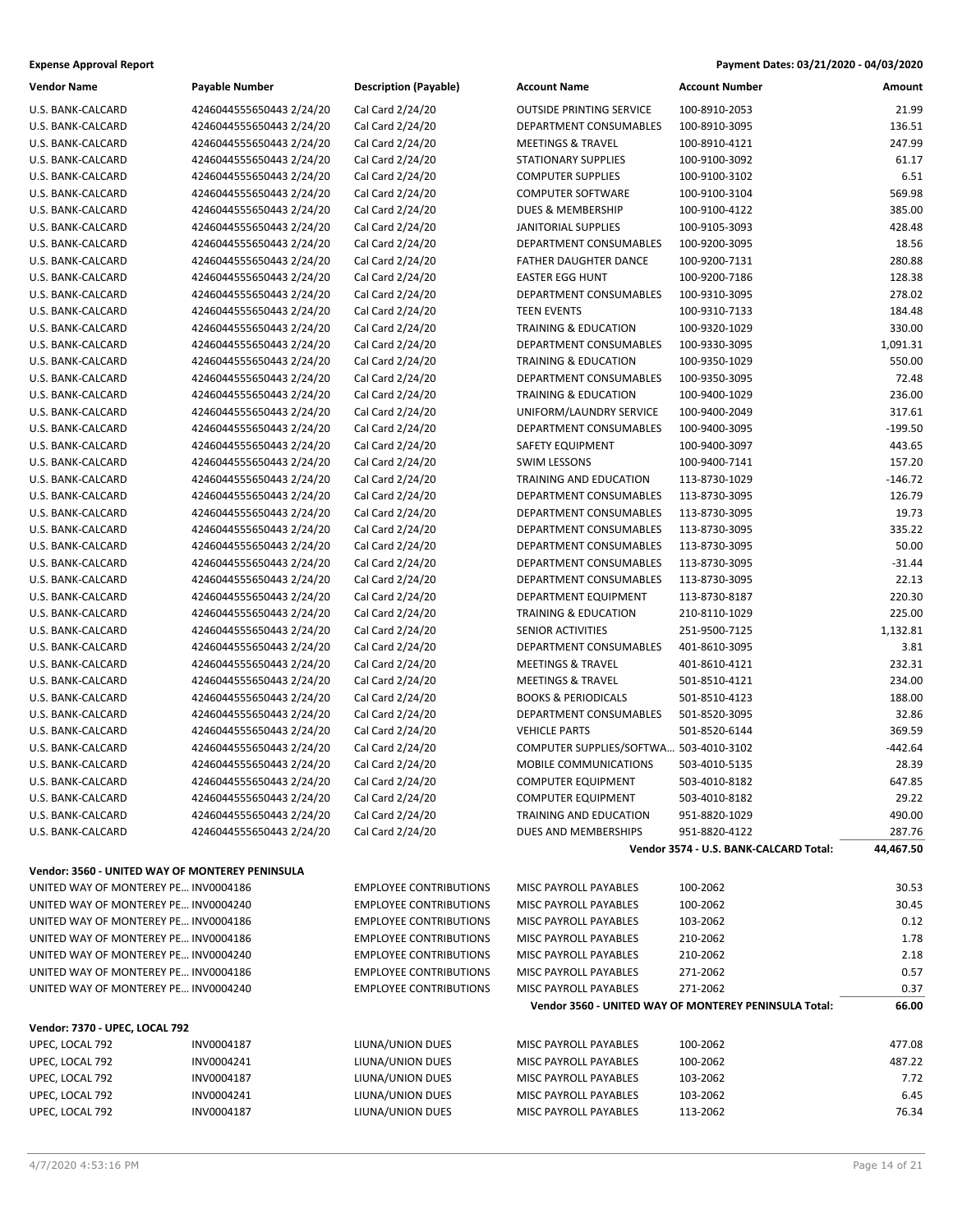| <b>Vendor Name</b>                      | <b>Payable Number</b> | <b>Description (Payable)</b>                       | <b>Account Name</b>          | <b>Account Number</b>                         | Amount     |
|-----------------------------------------|-----------------------|----------------------------------------------------|------------------------------|-----------------------------------------------|------------|
| UPEC, LOCAL 792                         | INV0004241            | LIUNA/UNION DUES                                   | MISC PAYROLL PAYABLES        | 113-2062                                      | 59.46      |
| UPEC, LOCAL 792                         | INV0004187            | LIUNA/UNION DUES                                   | MISC PAYROLL PAYABLES        | 210-2062                                      | 79.23      |
| UPEC, LOCAL 792                         | INV0004241            | LIUNA/UNION DUES                                   | MISC PAYROLL PAYABLES        | 210-2062                                      | 89.38      |
| UPEC, LOCAL 792                         | INV0004187            | LIUNA/UNION DUES                                   | MISC PAYROLL PAYABLES        | 271-2062                                      | 49.56      |
| UPEC, LOCAL 792                         | INV0004241            | LIUNA/UNION DUES                                   | MISC PAYROLL PAYABLES        | 271-2062                                      | 58.57      |
| UPEC, LOCAL 792                         | INV0004187            | LIUNA/UNION DUES                                   | MISC PAYROLL PAYABLES        | 345-2062                                      | 0.14       |
| UPEC, LOCAL 792                         | INV0004187            | LIUNA/UNION DUES                                   | MISC PAYROLL PAYABLES        | 401-2062                                      | 42.99      |
| UPEC, LOCAL 792                         | INV0004241            | LIUNA/UNION DUES                                   | <b>MISC PAYROLL PAYABLES</b> | 401-2062                                      | 43.11      |
| UPEC, LOCAL 792                         | INV0004187            | LIUNA/UNION DUES                                   | MISC PAYROLL PAYABLES        | 501-2062                                      | 23.75      |
| UPEC, LOCAL 792                         | INV0004241            | LIUNA/UNION DUES                                   | <b>MISC PAYROLL PAYABLES</b> | 501-2062                                      | 23.75      |
| UPEC, LOCAL 792                         | INV0004187            | LIUNA/UNION DUES                                   | MISC PAYROLL PAYABLES        | 951-2062                                      | 74.44      |
| UPEC, LOCAL 792                         | INV0004241            | LIUNA/UNION DUES                                   | MISC PAYROLL PAYABLES        | 951-2062                                      | 63.31      |
|                                         |                       |                                                    |                              | Vendor 7370 - UPEC, LOCAL 792 Total:          | 1,662.50   |
| Vendor: 8142 - US FOODS, INC.           |                       |                                                    |                              |                                               |            |
| US FOODS, INC.                          | 3900637               | FOOD DELIVERY ON 3/10/2020  SENIOR ACTIVITIES      |                              | 251-9500-7125                                 | 965.89     |
|                                         |                       |                                                    |                              | Vendor 8142 - US FOODS, INC. Total:           | 965.89     |
| Vendor: 9247 - VERIZON CONNECT NWF INC. |                       |                                                    |                              |                                               |            |
| VERIZON CONNECT NWF INC.                | OSV000002045015       | FEB 2020 - MONTHLY SVC FOR  OUTSIDE REPAIRS        |                              | 501-8520-6148                                 | 1,848.95   |
|                                         |                       |                                                    |                              | Vendor 9247 - VERIZON CONNECT NWF INC. Total: | 1,848.95   |
| Vendor: 6671 - VERIZON WIRELESS         |                       |                                                    |                              |                                               |            |
| <b>VERIZON WIRELESS</b>                 | 9849071049            | ACCT #772515511-00004; 2/23 DEPARTMENT CONSUMABLES |                              | 113-8730-3095                                 | 38.01      |
|                                         |                       |                                                    |                              | Vendor 6671 - VERIZON WIRELESS Total:         | 38.01      |
|                                         |                       |                                                    |                              |                                               |            |
| Vendor: 9405 - WARREN H. HAGOOD         |                       |                                                    |                              |                                               |            |
| WARREN H. HAGOOD                        | DEP 7/19/20           | DEPOSIT FOR SUNDAY BLUES O SUMMER PARK CONCERTS    |                              | 100-9200-7175                                 | 900.00     |
|                                         |                       |                                                    |                              | Vendor 9405 - WARREN H. HAGOOD Total:         | 900.00     |
| Vendor: 5820 - ZARCOS TREE SERVICE      |                       |                                                    |                              |                                               |            |
| <b>ZARCOS TREE SERVICE</b>              | 6372                  | 4260 COMMUNITY CTR - FT ORDSUBCONTRACTED WORK      |                              | 113-8730-2073                                 | 3,750.00   |
| <b>ZARCOS TREE SERVICE</b>              | 6373                  | 4260 COMMUNITY CTR - FT ORDSUBCONTRACTED WORK      |                              | 113-8730-2073                                 | 1,450.00   |
| <b>ZARCOS TREE SERVICE</b>              | 6374                  | 4260 COMMUNITY CTR - FT ORDSUBCONTRACTED WORK      |                              | 113-8730-2073                                 | 1,350.00   |
| <b>ZARCOS TREE SERVICE</b>              | 6375                  | 4260 COMMUNITY CTR - FT ORDSUBCONTRACTED WORK      |                              | 113-8730-2073                                 | 4,850.00   |
|                                         |                       |                                                    |                              | Vendor 5820 - ZARCOS TREE SERVICE Total:      | 11,400.00  |
|                                         |                       |                                                    |                              | <b>Grand Total:</b>                           | 702,253.32 |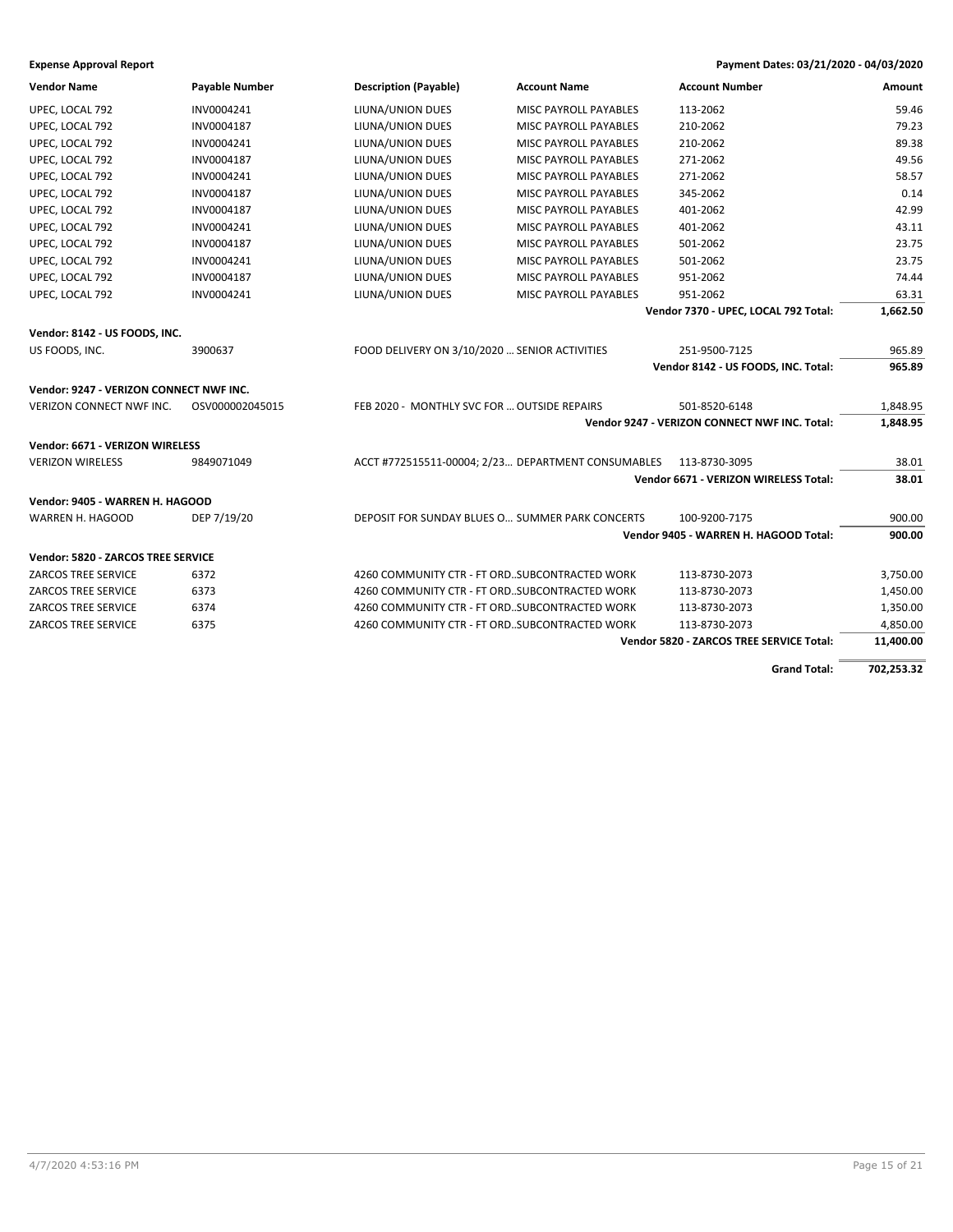# **Report Summary**

# **Fund Summary**

| Fund                            |                     | <b>Payment Amount</b> |
|---------------------------------|---------------------|-----------------------|
| 100 - GENERAL FUND              |                     | 504,839.05            |
| 103 - LAGUNA GRANDE PKG FUND    |                     | 2,212.82              |
| 113 - POMA & DMDC FUND          |                     | 22,607.03             |
| 200 - CDBG FUND                 |                     | 1,102.65              |
| <b>210 - STREETS FUND</b>       |                     | 27,407.15             |
| 231 - SAFER - FEMA GRANT        |                     | 1.40                  |
| 251 - SENIOR PROGRAMS           |                     | 2,133.30              |
| 252 - OLDEMEYER MAINTENANCE     |                     | 739.06                |
| 255 - SOPER FIELD CMNTY CNTR    |                     | 314.00                |
| <b>257 - PARKS MAINTENANCE</b>  |                     | 47.50                 |
| 262 - DISAB ACCES FEE (SB 1186) |                     | 4.00                  |
| 271 - STORMWATER FUND           |                     | 5,788.82              |
| 345 - WBUV INFRASTRUCTURE IMPRO |                     | 10.55                 |
| 401 - WATER FUND                |                     | 9,069.23              |
| 501 - EQUIPMT MAINT FUND        |                     | 8,883.05              |
| 503 - MIS FUND                  |                     | 17,835.53             |
| 601 - EXPEND TRUST FUND         |                     | 57,164.55             |
| 670 - WATERMASTER FUND          |                     | 9,500.50              |
| 951 - SAN, DISTRICT GEN, FUND   |                     | 9,417.98              |
| 953 - SAN, DISTRICT CAP, IMPROV |                     | 23,024.78             |
| 961 - SA FORT ORD CAPITAL PROJ  |                     | 55.00                 |
| 971 - SA MERGED CAPITAL PROJ    |                     | 95.37                 |
|                                 | <b>Grand Total:</b> | 702,253.32            |

# **Account Summary**

| <b>Account Number</b> | <b>Account Name</b>           | <b>Payment Amount</b> |
|-----------------------|-------------------------------|-----------------------|
| 100-1010-1030         | CONSULTANT                    | 3,000.00              |
| 100-1010-3095         | DEPARTMENT CONSUMA            | 175.95                |
| 100-1010-4114         | TRAVEL - JONES/KISPERSKY      | 308.52                |
| 100-1010-4120         | <b>TRAVEL - CAMPBELL</b>      | 858.52                |
| 100-1320-3095         | DEPARTMENT CONSUMA            | 124.01                |
| 100-1320-7171         | <b>COMMISSION ACTIVITIES</b>  | 30.58                 |
| 100-1350-2053         | <b>OUTSIDE PRINTING SERVI</b> | 97.77                 |
| 100-1350-3095         | DEPARTMENT CONSUMA            | 50.00                 |
| 100-2002              | <b>SALES &amp; USE TAX</b>    | 20.61                 |
| 100-2010-3095         | DEPARTMENT CONSUMA            | 123.38                |
| 100-2010-4121         | <b>MEETINGS &amp; TRAVEL</b>  | 1,596.30              |
| 100-2021-3095         | DEPARTMENT CONSUMA            | 70.97                 |
| 100-2031-1038         | <b>EMPLOYEE ASSISTANCE P</b>  | 712.25                |
| 100-2031-2053         | <b>OUTSIDE PRINTING SERVI</b> | 67.04                 |
| 100-2031-4122         | DUES AND MEMBERSHIPS          | 149.00                |
| 100-2031-4124         | <b>MAIL SERVICES</b>          | 14.50                 |
| 100-2042-1029         | TRAINING                      | 3,121.80              |
| 100-2042-1039         | JAN ROEHL CONSULTING          | 4,225.00              |
| 100-2042-3095         | <b>CONSUMABLES</b>            | 43.01                 |
| 100-2042-7206         | <b>PARTNERS FOR PEACE</b>     | 2,055.39              |
| 100-2052              | <b>FEDERAL TAX PAYABLE</b>    | 55,404.86             |
| 100-2053              | <b>STATE TAX PAYABLE</b>      | 20,862.33             |
| 100-2056              | <b>PERS PAYABLE</b>           | 240,823.57            |
| 100-2057              | EE HEALTHCARE PAYABLE         | 16,207.20             |
| 100-2059              | <b>GARNISHMENT PAYABLE</b>    | 1,950.27              |
| 100-2060              | DEFERRED COMP PAYABLE         | 31,163.88             |
| 100-2062              | <b>MISC PAYROLL PAYABLES</b>  | 9,577.74              |
| 100-2063              | PARS-ARS 457 PAYABLE          | 12,863.98             |
| 100-2064              | LIUNA PENSION PAYABLE         | 4,372.84              |
| 100-2066              | <b>DENTAL PAYABLE</b>         | 8,684.28              |
| 100-3128              | <b>BUSINESS LICENSE TAX</b>   | 52.50                 |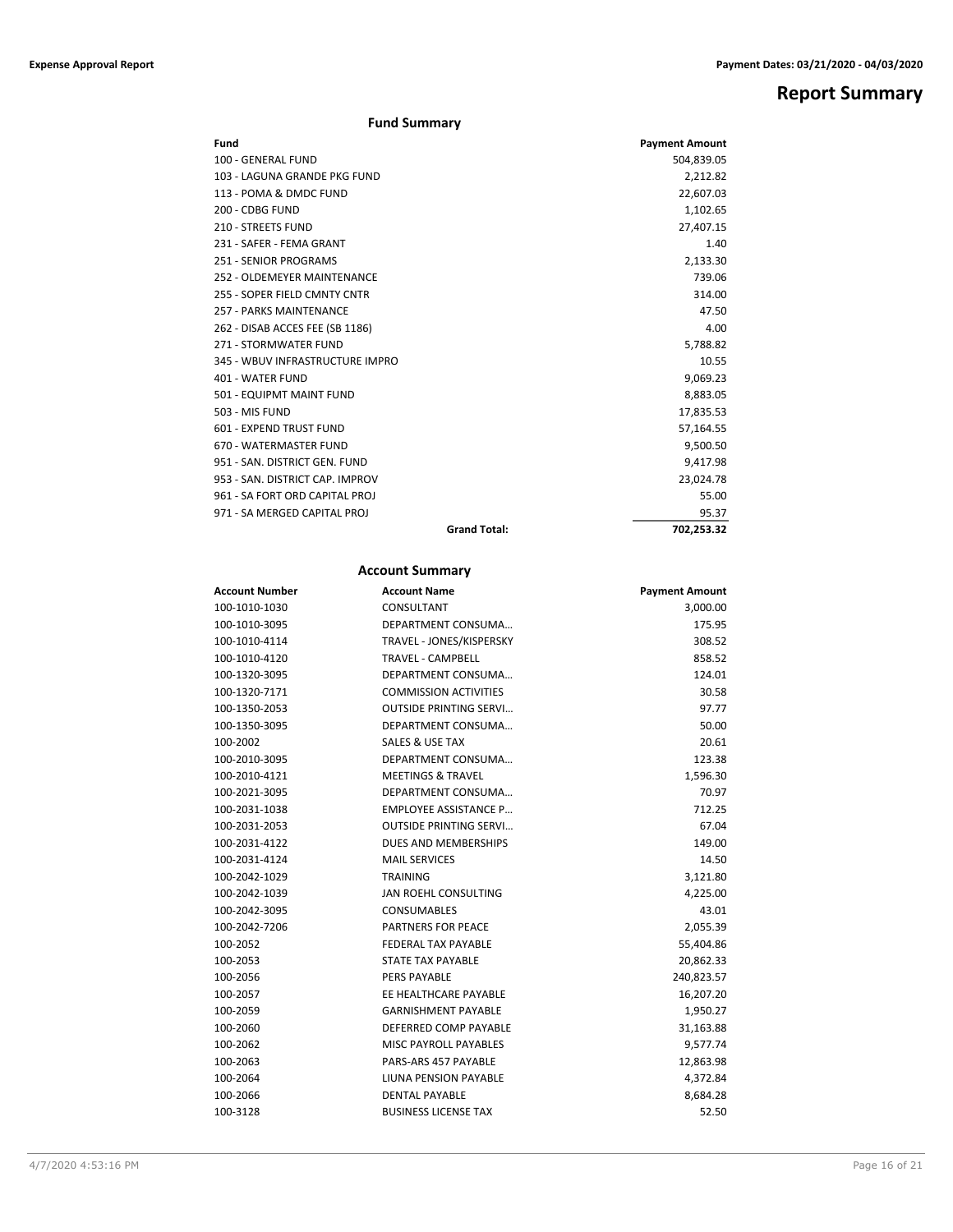|                | <b>Account Summary</b>           |                       |
|----------------|----------------------------------|-----------------------|
| Account Number | <b>Account Name</b>              | <b>Payment Amount</b> |
| 100-3350       | <b>ADMINISTRATIVE CITATI</b>     | 900.00                |
| 100-3672       | <b>CENTER RENTAL</b>             | 2,426.00              |
| 100-3674       | OTHER COMMUNITY CLA              | 42.00                 |
| 100-3679       | <b>RECREATION DAY CAMP</b>       | 194.00                |
| 100-3691       | PARK RENTAL FEES                 | 197.50                |
| 100-5110-1025  | <b>CITY AUDIT</b>                | 2,350.00              |
| 100-5110-1030  | CONSULTANT                       | 1,131.00              |
| 100-5110-2044  | <b>COPIER SERVICES</b>           | 518.35                |
| 100-5110-3092  | <b>STATIONARY SUPPLIES</b>       | 326.37                |
| 100-5110-3095  | DEPARTMENT CONSUMA               | 12.75                 |
| 100-5110-3102  | COMPUTER SUPPLIES/SO             | 43.57                 |
| 100-5110-4121  | <b>MEETINGS &amp; TRAVEL</b>     | 1,487.40              |
| 100-5110-4122  | <b>DUES &amp; MEMBERSHIP</b>     | 207.50                |
| 100-6110-1024  | <b>COMMUNITY RELATIONS</b>       | 120.61                |
| 100-6110-1029  | <b>TRAINING &amp; EDUCATION</b>  | 2,745.18              |
| 100-6110-2054  | <b>EQUIPMENT REPAIR</b>          | 100.00                |
| 100-6110-2078  | <b>OTHER EXPENSE</b>             | 346.20                |
| 100-6110-3095  | DEPARTMENT CONSUMA               | 796.68                |
| 100-6110-3102  | COMPUTER SUPPLIES/SO             | 212.47                |
| 100-6110-4122  | <b>DUES &amp; MEMBERSHIP</b>     | 200.00                |
| 100-6120-1029  | <b>TRAINING &amp; EDUCATIONS</b> | 6,798.28              |
| 100-6120-2061  | <b>PRISONER MEALS</b>            | 105.12                |
| 100-6120-3091  | <b>CANINE MAINTENANCE</b>        | 1,999.62              |
| 100-6120-3096  | CSA74 APPROVED MEDIC             | 228.29                |
| 100-6120-3097  | <b>SAFETY EQUIPMENT</b>          | 465.33                |
| 100-6120-8187  | DEPARTMENT EQUIPMENT             | 1,104.17              |
| 100-6120-9395  | <b>VEHICLE MAINTENANCE</b>       | 187.34                |
| 100-6130-0004  | UNIFORM ALLOWANCE                | 43.69                 |
| 100-6130-4125  | <b>INVESTIGATION EXPENSE</b>     | 58.98                 |
| 100-6610-3095  | DEPARTMENT CONSUMA               | 163.39                |
| 100-6630-1029  | <b>TRAINING &amp; EDUCATION</b>  | 25.00                 |
| 100-6630-3095  | DEPARTMENT CONSUMA               | 1,131.80              |
| 100-6640-3095  | DEPARTMENT CONSUMA               | 2,114.15              |
| 100-6650-3095  | DEPARTMENT CONSUMA               | 484.54                |
| 100-6680-3095  | DEPARTMENT CONSUMA               | 20.90                 |
| 100-7110-0032  | <b>PARS PENSION</b>              | $-4,020.00$           |
| 100-7210-3095  | DEPARTMENT CONSUMA               | 380.66                |
| 100-7210-8187  | DEPARTMENT EQUIPMENT             | 151.78                |
| 100-7220-1029  | <b>TRAINING AND EDUCATI</b>      | 86.00                 |
| 100-7220-3095  | DEPARTMENT CONSUMB               | 120.12                |
| 100-7310-3095  | DEPARTMENT CONSUMA               | 285.12                |
| 100-7410-1029  | TRAINING AND EDUCATI             | 90.00                 |
| 100-7410-2044  | <b>COPIER SERVICES</b>           | 197.31                |
| 100-7410-2085  | PROPERTY EXPENSE                 | 10,000.00             |
| 100-8310-2044  | <b>COPIER SERVICES</b>           | 107.36                |
| 100-8310-2057  | PEST CONTROL                     | 75.00                 |
| 100-8310-2073  | SUBCONTRACTED WORK               | 1,383.93              |
| 100-8310-3095  | DEPARTMENT CONSUMA               | 741.09                |
| 100-8310-5131  | <b>GAS &amp; ELECTRIC</b>        | 25,668.52             |
| 100-8420-2068  | REFUSE DISPOSAL                  | 254.56                |
| 100-8420-3095  | DEPARTMENT CONSUMA               | 1,328.41              |
| 100-8420-5131  | <b>GAS &amp; ELECTRIC</b>        | 1,581.52              |
| 100-8420-9616  | <b>LOAN PAYMENT</b>              | 70.60                 |
| 100-8430-2073  | SUBCONTRACTED WORK               | 4,727.29              |
| 100-8440-3095  | DEPARTMENT CONSUMA               | 3,017.33              |
| 100-8910-1029  | TRAINING & EDUCATION             | 375.00                |
| 100-8910-2053  | <b>OUTSIDE PRINTING SERVI</b>    | 21.99                 |
| 100-8910-3095  | DEPARTMENT CONSUMA               | 136.51                |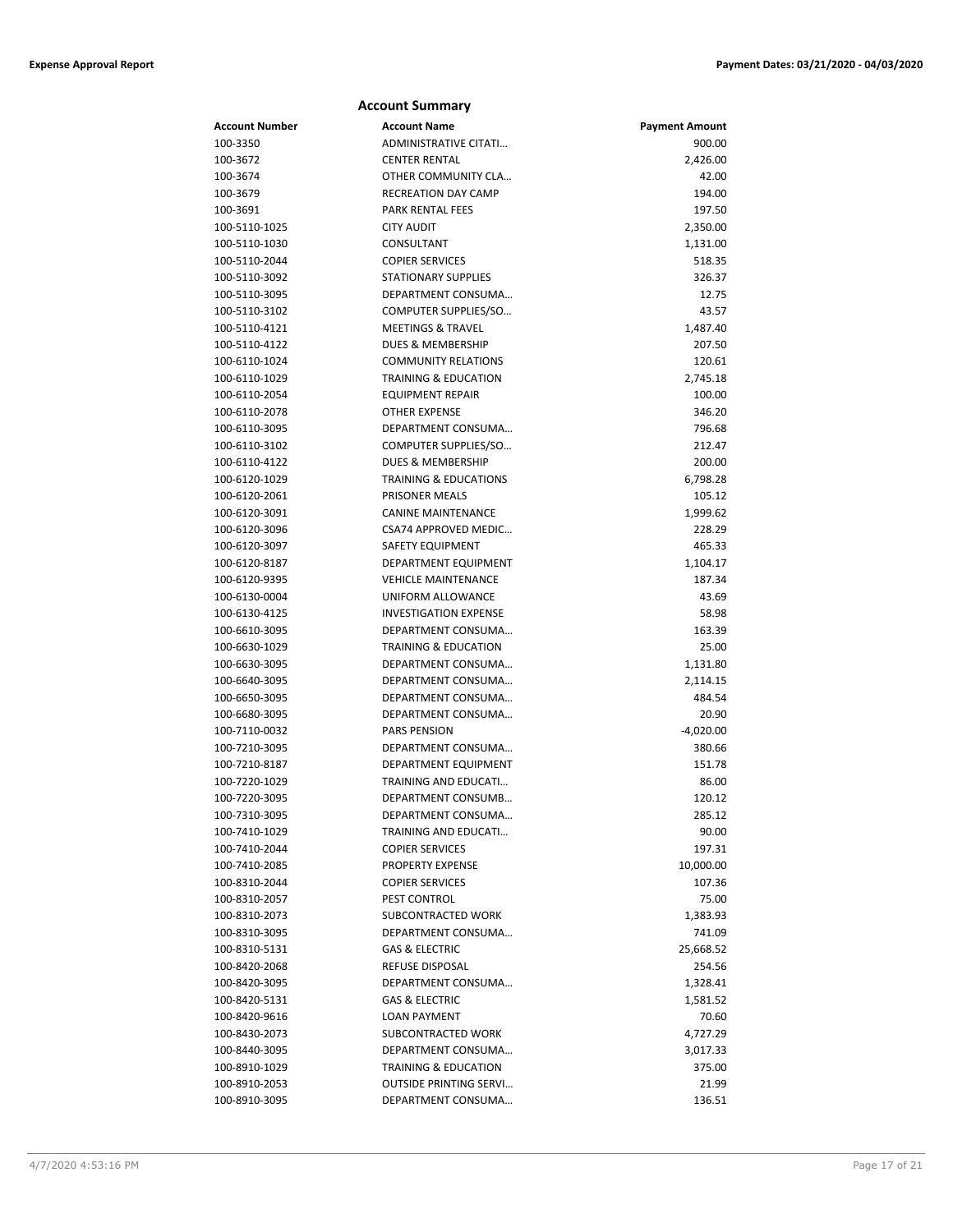## **Account Number Account Name Payment Amount** 100-8910-4121 MEETINGS & TRAVEL 247.99 100-9100-2043 TEMPORARY CONTRACT S… 234.00 100-9100-2053 OUTSIDE PRINTING SERVI… 619.00 100-9100-3092 STATIONARY SUPPLIES 61.17 100-9100-3102 COMPUTER SUPPLIES 6.51 100-9100-3104 COMPUTER SOFTWARE 569.98 100-9100-4122 DUES & MEMBERSHIP 385.00 100-9105-2049 UNIFORM SERVICE/LAUN… 699.00 100-9105-3093 JANITORIAL SUPPLIES 428.48 100-9200-2043 TEMPORARY CONTRACT S… 87.00 100-9200-2070 ALARM SERVICE 733.62 100-9200-3095 DEPARTMENT CONSUMA… 18.56 100-9200-7131 FATHER DAUGHTER DAN… 280.88 100-9200-7175 SUMMER PARK CONCERTS 1,520.00 100-9200-7186 EASTER EGG HUNT 128.38 100-9310-3095 DEPARTMENT CONSUMA… 322.36 100-9310-7133 TEEN EVENTS 622.04 100-9320-1029 TRAINING & EDUCATION 330.00 100-9330-3095 DEPARTMENT CONSUMA... 1,0091.31 1,091.31 100-9350-1029 TRAINING & EDUCATION 550.00 100-9350-3095 DEPARTMENT CONSUMA… 72.48 100-9400-1029 TRAINING & EDUCATION 236.00 100-9400-2049 UNIFORM/LAUNDRY SERV… 317.61 100-9400-3095 DEPARTMENT CONSUMA... 199.50 100-9400-3097 SAFETY EQUIPMENT 443.65 100-9400-7141 SWIM LESSONS 157.20 103-2052 FEDERAL TAX PAYABLE 84.07 103-2053 STATE TAX PAYABLE 31.31 103-2056 PERS PAYABLE 317.22 103-2057 EE HEALTHCARE PAYARLE 23.24 103-2060 DEFERRED COMP PAYABLE 50.21 103-2062 MISC PAYROLL PAYABLES 17.30 103-2064 LIUNA PENSION PAYABLE 171.54 103-8710-5131 GAS & ELECTRIC 1,517.93 113-2052 FEDERAL TAX PAYABLE 1,301.26 113-2053 STATE TAX PAYABLE 536.52 113-2056 PERS PAYABLE 3,355.48 113-2057 EE HEALTHCARE PAYABLE 379.60 113-2059 GARNISHMENT PAYABLE 159.08 113-2060 DEFERRED COMP PAYABLE 309.11 113-2062 MISC PAYROLL PAYABLES 165.39 113-2063 PARS-ARS 457 PAYABLE 75.56 113-2064 LIUNA PENSION PAYABLE 10.89 113-8730-1029 TRAINING AND EDUCATI… 113-8730-2073 SUBCONTRACTED WORK 15,578.19 113-8730-3095 DEPARTMENT CONSUMA… 662.37 113-8730-8187 DEPARTMENT EQUIPMENT 220.30 200-2052 FEDERAL TAX PAYABLE 137.68 200-2053 STATE TAX PAYABLE 200-2053 40.68 200-2056 PERS PAYABLE 723.18 200-2057 EE HEALTHCARE PAYABLE 48.80 200-2060 DEFERRED COMP PAYABLE 122.50 200-2062 MISC PAYROLL PAYABLES 29.81 210-2052 FEDERAL TAX PAYABLE 842.16 210-2053 STATE TAX PAYABLE 288.81 210-2056 PERS PAYABLE 3,265.40 210-2057 EE HEALTHCARE PAYABLE 308.92

210-2060 DEFERRED COMP PAYABLE 899.76

**Account Summary**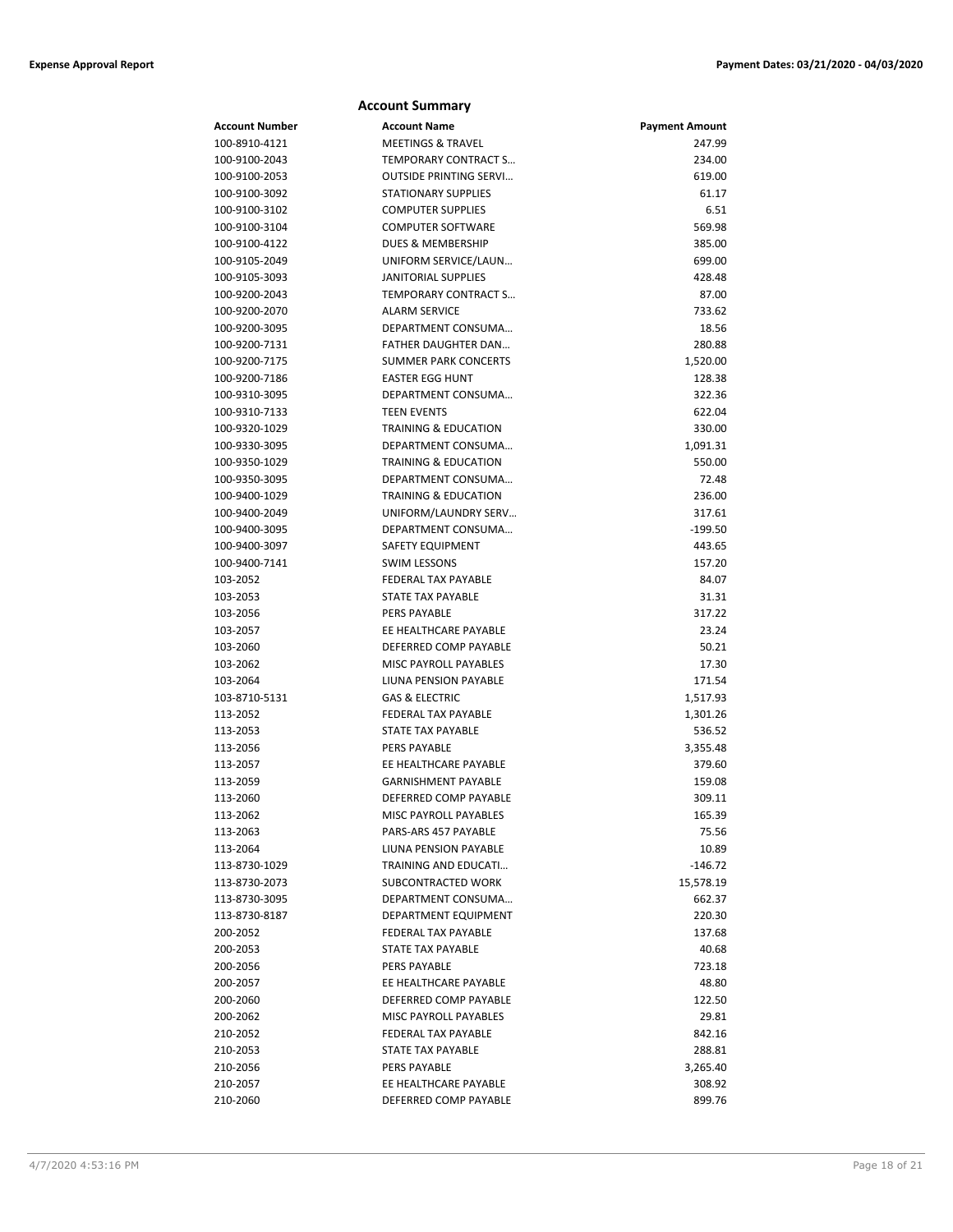|                      | <b>Account Summary</b>                       |                       |
|----------------------|----------------------------------------------|-----------------------|
| Account Number       | <b>Account Name</b>                          | <b>Payment Amount</b> |
| 210-2062             | MISC PAYROLL PAYABLES                        | 210.06                |
| 210-2063             | PARS-ARS 457 PAYABLE                         | 151.09                |
| 210-2064             | LIUNA PENSION PAYABLE                        | 930.85                |
| 210-8110-1029        | <b>TRAINING &amp; EDUCATION</b>              | 225.00                |
| 210-8110-2068        | <b>REFUSE DISPOSAL</b>                       | 31.00                 |
| 210-8110-3095        | DEPARTMENT CONSUMA                           | 940.19                |
| 210-8110-5131        | <b>GAS &amp; ELECTRIC</b>                    | 538.72                |
| 210-8210-2059        | <b>STREET LIGHTINGS</b>                      | 18,535.01             |
| 210-8420-5131        | <b>GAS &amp; ELECTRIC</b>                    | 240.18                |
| 231-2057             | EE HEALTHCARE PAYABLE                        | 1.40                  |
| 251-9500-7125        | <b>SENIOR ACTIVITIES</b>                     | 2,133.30              |
| 252-2345             | <b>CENTER RENTAL DEPOSITS</b>                | 739.06                |
| 255-2345             | <b>CENTER RENTAL DEPOSITS</b>                | 314.00                |
| 257-3689             | <b>MAINTENANCE FEES</b>                      | 47.50                 |
| 262-2015             | D A & E FEE (SB 1186)                        | 4.00                  |
| 271-2052             | <b>FEDERAL TAX PAYABLE</b>                   | 572.29                |
| 271-2053             | STATE TAX PAYABLE                            | 164.07                |
| 271-2056             | <b>PERS PAYABLE</b>                          | 2,454.78              |
| 271-2057             | EE HEALTHCARE PAYABLE                        | 223.44                |
| 271-2060             | DEFERRED COMP PAYABLE                        | 678.85                |
| 271-2062             | <b>MISC PAYROLL PAYABLES</b>                 | 145.61                |
| 271-2063             | PARS-ARS 457 PAYABLE                         | 200.44                |
| 271-2064             | LIUNA PENSION PAYABLE                        | 1,209.84              |
| 271-8110-3095        | <b>CONSUMABLES</b>                           | 139.50                |
| 345-2056             | <b>PERS PAYABLE</b>                          | 8.19                  |
| 345-2062             | MISC PAYROLL PAYABLES                        | 0.67                  |
| 345-2064             | LIUNA PENSION PAYABLE                        | 1.69                  |
| 401-2052             | FEDERAL TAX PAYABLE                          | 561.34<br>185.21      |
| 401-2053             | STATE TAX PAYABLE                            |                       |
| 401-2056<br>401-2057 | <b>PERS PAYABLE</b><br>EE HEALTHCARE PAYABLE | 3,032.50<br>235.58    |
| 401-2060             | DEFERRED COMP PAYABLE                        | 616.66                |
| 401-2062             | MISC PAYROLL PAYABLES                        | 185.60                |
| 401-2063             | PARS-ARS 457 PAYABLE                         | 82.02                 |
| 401-2064             | LIUNA PENSION PAYABLE                        | 932.72                |
| 401-8610-3095        | DEPARTMENT CONSUMA                           | 3.81                  |
| 401-8610-4121        | <b>MEETINGS &amp; TRAVEL</b>                 | 232.31                |
| 401-8620-5131        | <b>GAS &amp; ELECTRIC</b>                    | 3,001.48              |
| 501-2052             | FEDERAL TAX PAYABLE                          | 388.65                |
| 501-2053             | <b>STATE TAX PAYABLE</b>                     | 80.60                 |
| 501-2056             | PERS PAYABLE                                 | 1,214.99              |
| 501-2057             | EE HEALTHCARE PAYABLE                        | 128.42                |
| 501-2060             | DEFERRED COMP PAYABLE                        | 354.83                |
| 501-2062             | <b>MISC PAYROLL PAYABLES</b>                 | 58.49                 |
| 501-2063             | PARS-ARS 457 PAYABLE                         | 75.56                 |
| 501-2064             | LIUNA PENSION PAYABLE                        | 576.00                |
| 501-8510-2078        | OTHER EXPENSE                                | 54.00                 |
| 501-8510-4121        | <b>MEETINGS &amp; TRAVEL</b>                 | 234.00                |
| 501-8510-4123        | <b>BOOKS &amp; PERIODICALS</b>               | 188.00                |
| 501-8510-5131        | <b>GAS &amp; ELECTRIC</b>                    | 438.17                |
| 501-8520-3095        | DEPARTMENT CONSUMA                           | 32.86                 |
| 501-8520-6144        | <b>VEHICLE PARTS</b>                         | 1,428.16              |
| 501-8520-6147        | <b>TIRES</b>                                 | 54.63                 |
| 501-8520-6148        | <b>OUTSIDE REPAIRS</b>                       | 3,575.69              |
| 503-2052             | FEDERAL TAX PAYABLE                          | 1,423.41              |
| 503-2053             | STATE TAX PAYABLE                            | 400.96                |
| 503-2056             | PERS PAYABLE                                 | 2,418.70              |
| 503-2057             | EE HEALTHCARE PAYABLE                        | 234.06                |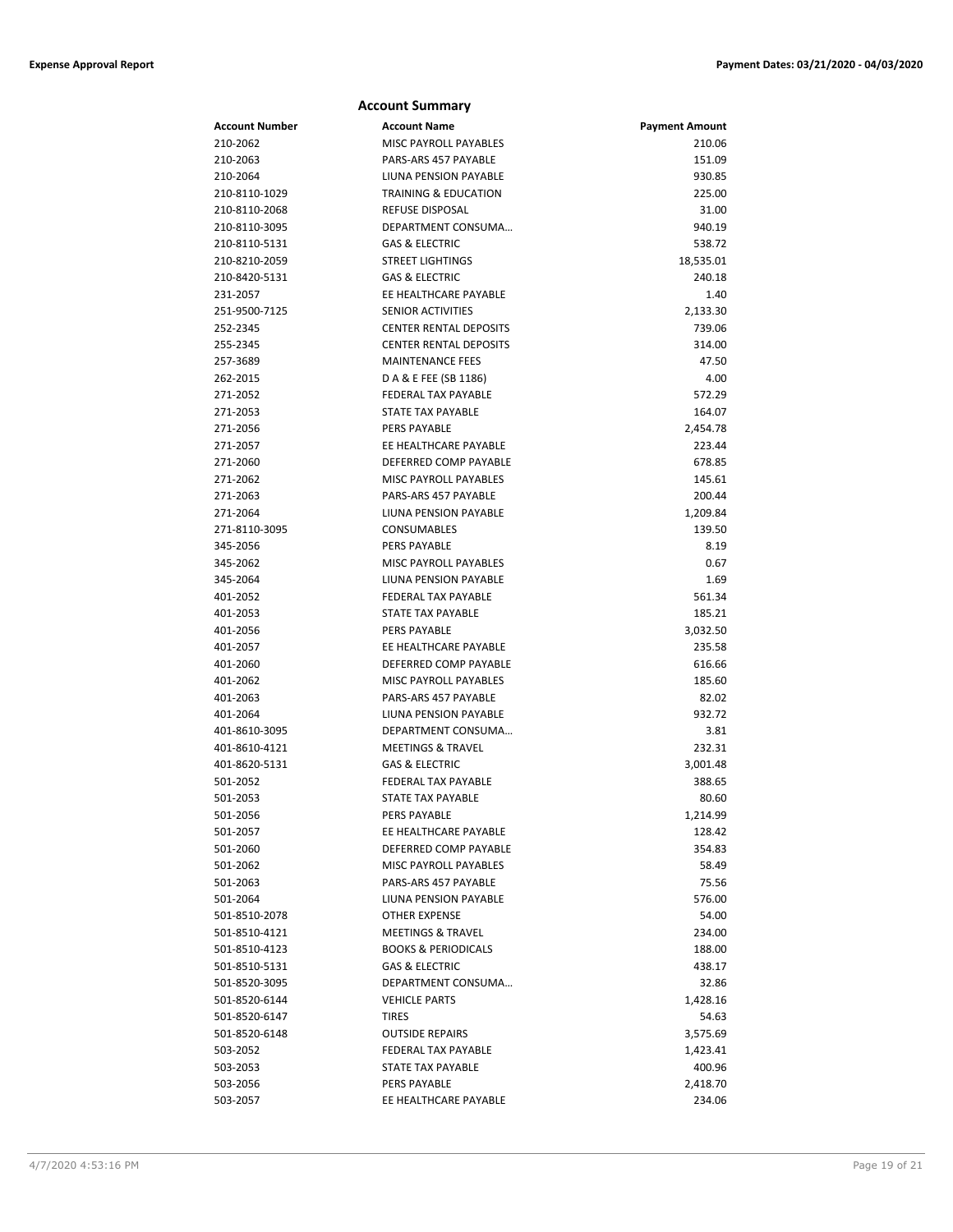|                | <b>Account Summary</b>           |                       |
|----------------|----------------------------------|-----------------------|
| Account Number | <b>Account Name</b>              | <b>Payment Amount</b> |
| 503-2060       | DEFERRED COMP PAYABLE            | 1,361.56              |
| 503-2062       | MISC PAYROLL PAYABLES            | 85.00                 |
| 503-2063       | PARS-ARS 457 PAYABLE             | 750.02                |
| 503-4010-1030  | CONSULTANT                       | 2,000.00              |
| 503-4010-3102  | COMPUTER SUPPLIES/SO             | 8,456.36              |
| 503-4010-5135  | MOBILE COMMUNICATIO              | 28.39                 |
| 503-4010-8182  | <b>COMPUTER EQUIPMENT</b>        | 677.07                |
| 601-2106       | <b>MAYOR'S YOUTH PROGR</b>       | 3,000.00              |
| 601-2155       | <b>RECREATION LIABILITY PR</b>   | 207.00                |
| 601-2214       | <b>BAKEWELL - CAMPUS TO</b>      | 53,957.55             |
| 670-2120-1030  | CONSULTANT                       | 2,900.00              |
| 670-2130-1030  | <b>CONSULTING COSTS</b>          | 6,600.50              |
| 951-2052       | <b>FEDERAL TAX PAYABLE</b>       | 705.66                |
| 951-2053       | <b>STATE TAX PAYABLE</b>         | 266.32                |
| 951-2056       | <b>PERS PAYABLE</b>              | 3,354.33              |
| 951-2057       | EE HEALTHCARE PAYABLE            | 251.52                |
| 951-2060       | DEFERRED COMP PAYABLE            | 554.55                |
| 951-2062       | MISC PAYROLL PAYABLES            | 181.25                |
| 951-2063       | PARS-ARS 457 PAYABLE             | 174.40                |
| 951-2064       | LIUNA PENSION PAYABLE            | 433.63                |
| 951-8810-1025  | <b>CITY AUDIT</b>                | 375.00                |
| 951-8820-1029  | TRAINING AND EDUCATI             | 490.00                |
| 951-8820-2068  | <b>REFUSE DISPOSAL</b>           | 306.00                |
| 951-8820-2073  | SUBCONTRACTED WORK               | 1,463.47              |
| 951-8820-3095  | DEPARTMENT CONSUMA               | 374.09                |
| 951-8820-4121  | MEETINGS AND TRAVEL              | 200.00                |
| 951-8820-4122  | DUES AND MEMBERSHIPS             | 287.76                |
| 953-2052       | <b>FEDERAL TAX PAYABLE</b>       | 40.68                 |
| 953-2053       | <b>STATE TAX PAYABLE</b>         | 17.30                 |
| 953-2056       | PERS PAYABLE                     | 179.00                |
| 953-2057       | EE HEALTHCARE PAYABLE            | 8.30                  |
| 953-2060       | DEFERRED COMP PAYABLE            | 10.26                 |
| 953-2062       | <b>MISC PAYROLL PAYABLES</b>     | 0.83                  |
| 953-2063       | PARS-ARS 457 PAYABLE             | 63.37                 |
| 953-8820-9204  | <b>LIFT STATION UPGRADES</b>     | 14,650.00             |
| 953-8820-9214  | DEL MONTE SWR MAIN R             | 6,005.00              |
| 953-8820-9218  | SEWER LINE REPLACEME             | 2,050.04              |
| 961-9610-1022  | <b>LEGAL SERVICES</b>            | 55.00                 |
| 971-2056       | PERS PAYABLE                     | 76.25                 |
| 971-9710-9599  | <b>RENTAL PROPERTY EXP &amp;</b> | 19.12                 |
|                | <b>Grand Total:</b>              | 702,253.32            |

# **Project Account Summary**

| <b>Project Account Key</b> | <b>Payment Amount</b> |
|----------------------------|-----------------------|
| **None**                   | 665,144.68            |
| 271EMP                     | 139.50                |
| 5005006 AA                 | 11,400.00             |
| 5005009 AA                 | 1,200.00              |
| 5005010 AA                 | 22.13                 |
| 5005011 AA                 | 335.22                |
| 5005012 AA                 | 258.59                |
| 5005014 AA                 | 228.72                |
| 5005015 AA                 | 208.50                |
| 5005054 AA                 | 550.00                |
| 5005060 AA                 | 2,110.98              |
| 951VENDOR                  | 6,005.00              |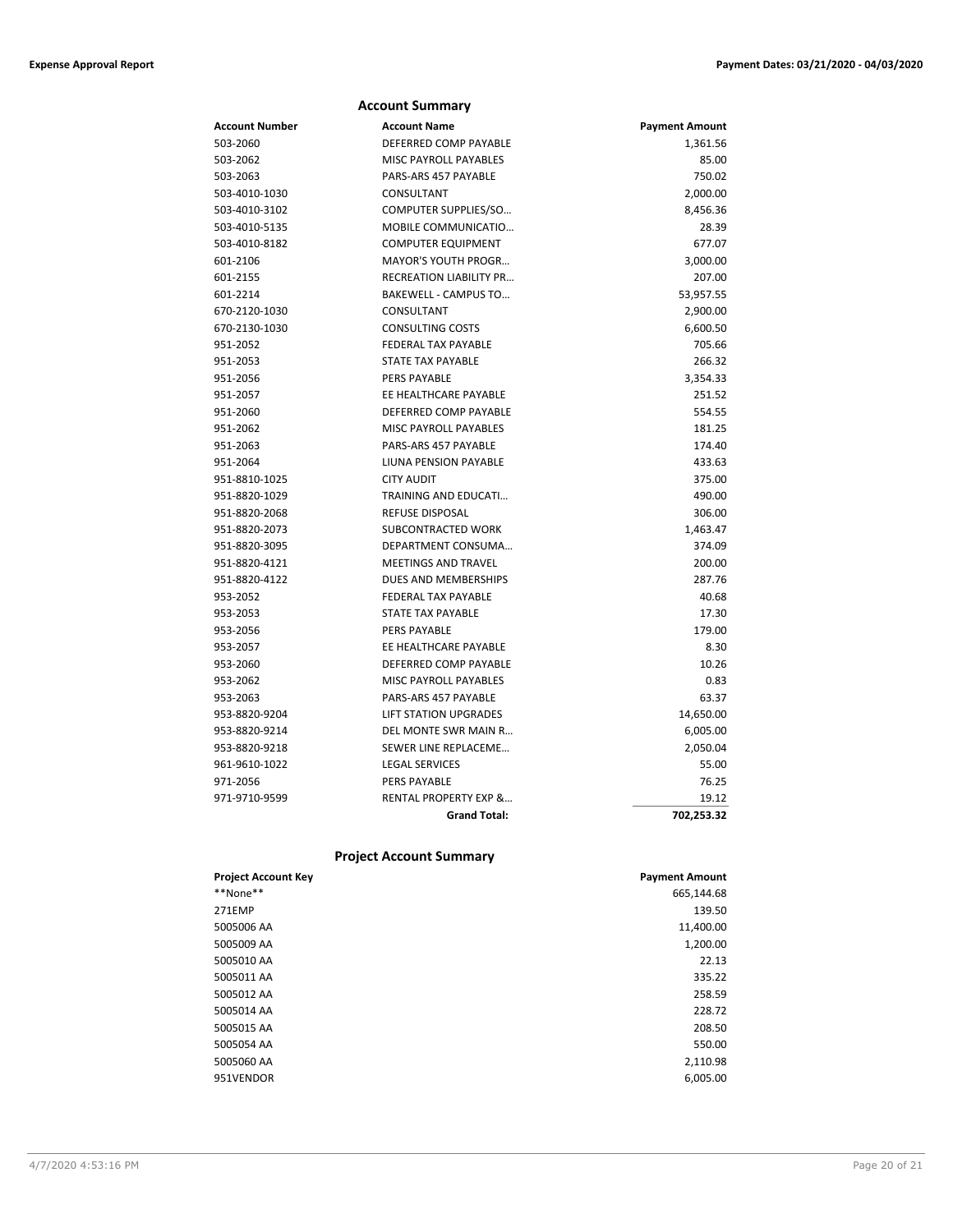# **Project Account Summary**

**Grand Total:** 

**Project Account Key Payment Amount**<br>
953VENDORS 14,650.00 953VENDORS 14,650.00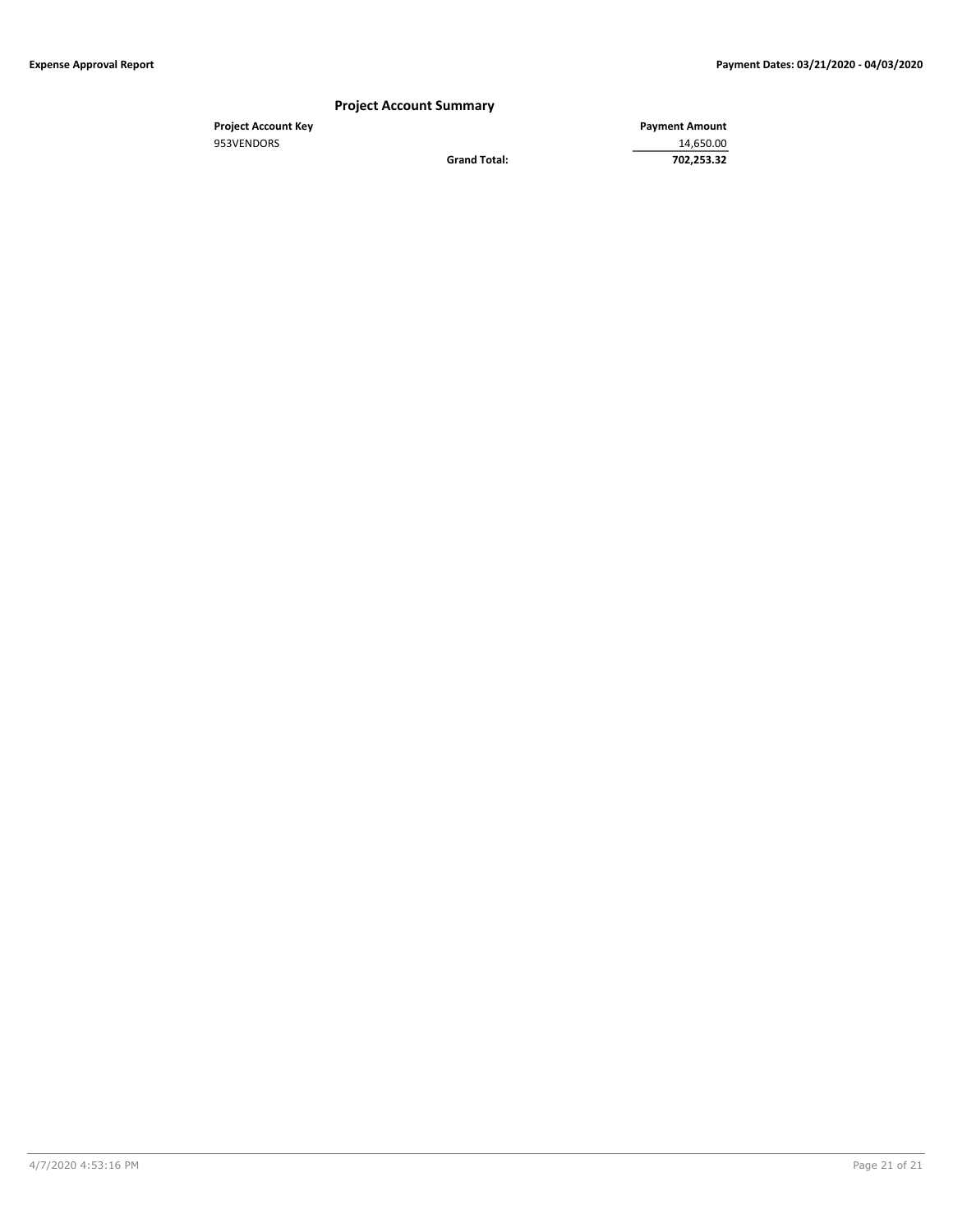

# **Distribution Report**

Seaside, CA Payroll Set: 01 Expense Range - Payment Range 03/21/2020-04/03/2020

**Amount**

| <b>Fund: 100 - GENERAL FUND</b> |                                    |                       |
|---------------------------------|------------------------------------|-----------------------|
| 100-1010-0001                   | SALARIES                           | 912.25                |
| 100-1010-0020                   | PART-TIME HOURLY WAGES             | 1,700.41              |
| 100-2010-0001                   | SALARIES                           | 9,838.93              |
| 100-2010-0018                   | <b>AUTO ALLOWANCE</b>              | 200.00                |
| 100-2010-0020                   | PART-TIME HOURLY WAGES             | 2,287.67              |
| 100-2021-0001                   | SALARIES                           | 7,712.35              |
| 100-2031-0001                   | SALARIES                           | 12,663.84             |
| 100-2042-0020                   | PART-TIME HOURLY WAGES             | 3,725.39              |
| 100-2042-1029                   | <b>TRAINING</b>                    | 0.00                  |
| 100-3010-0001                   | SALARIES                           | 7,606.16              |
| 100-5110-0001                   | SALARIES                           | 21,076.76             |
| 100-5110-0041                   | <b>MEDICAL INSURANCE</b>           | 46.15                 |
| 100-6110-0001                   | SALARIES                           | 42,597.05             |
| 100-6110-0002                   | <b>OVERTIME</b>                    | 63.09                 |
| 100-6110-0004                   | UNIFORM ALLOWANCE                  | 323.98                |
| 100-6110-0020                   | PART-TIME HOURLY WAGES             | 2,557.91              |
| 100-6110-1033                   | <b>FITNESS PROGRAM</b>             | 135.00                |
| 100-6120-0001                   | SALARIES                           | 124,716.40            |
| 100-6120-0002                   | <b>OVERTIME</b>                    | 18,271.35             |
| 100-6120-0004                   | UNIFORM ALLOWANCE                  | 751.74                |
| 100-6120-0020                   | PART-TIME HOURLY WAGES             | 2,647.31              |
| 100-6120-1033                   | <b>FITNESS PROGRAM</b>             | $-45.00$              |
| 100-6130-0001                   | SALARIES                           | 34,686.96             |
| 100-6130-0002                   | <b>OVERTIME</b>                    | 3,718.52              |
| 100-6130-0004                   | UNIFORM ALLOWANCE                  | 224.28                |
| 100-6150-0001                   | SALARIES                           | 3,663.68              |
| 100-6150-0004                   | UNIFORM ALLOWANCE                  | 36.00                 |
| 100-6160-0001                   | SALARIES                           | 2,798.06              |
| 100-6160-0004                   | UNIFORM ALLOWANCE                  | 36.00                 |
| 100-6160-0041                   | <b>MEDICAL INSURANCE</b>           | 46.15                 |
| 100-6170-0020                   | PART-TIME HOURLY WAGES             | 1,549.29              |
| 100-6610-0001                   | <b>SALARIES</b>                    | 8,504.48              |
| 100-6610-0004                   | UNIFORM ALLOWANCE                  | 34.62                 |
| 100-6640-0001                   | SALARIES                           | 114,544.69            |
| 100-6640-0002                   | <b>OVERTIME</b>                    | 9,934.57              |
| 100-6640-0004                   | UNIFORM ALLOWANCE                  | 2,203.86              |
| 100-6640-0008                   | OPER COMP DIV CHIEFS ST TIME       | 966.42                |
| 100-6640-1033                   | <b>FITNESS PROGRAM</b>             | 89.98                 |
| 100-7110-0001                   | SALARIES                           | 2,394.60              |
| 100-7110-0020                   | PART-TIME HOURLY WAGES             |                       |
| 100-7210-0001                   | SALARIES                           | 1,581.60              |
| 100-7220-0001                   | SALARIES                           | 7,883.53<br>3,132.32  |
| 100-7220-0002                   | OVERTIME                           |                       |
|                                 |                                    | 323.02                |
| 100-7310-0001                   | SALARIES<br>PART-TIME HOURLY WAGES | 7,930.39              |
| 100-7310-0020<br>100-7410-0001  |                                    | 2,345.95              |
|                                 | SALARIES                           | 11,980.60<br>1,829.08 |
| 100-7410-0020                   | PART-TIME HOURLY                   |                       |
| 100-7410-0041                   | <b>MEDICAL INSURANCE</b>           | 46.15                 |
| 100-8310-0001                   | SALARIES                           | 5,387.24              |
| 100-8310-0002                   | <b>OVERTIME</b>                    | 714.09                |
| 100-8310-0097                   | UNALLOCATED PAGER                  | 2,041.56              |
| 100-8410-0001                   | SALARIES                           | 1,535.18              |
| 100-8420-0001                   | SALARIES                           | 17,214.65             |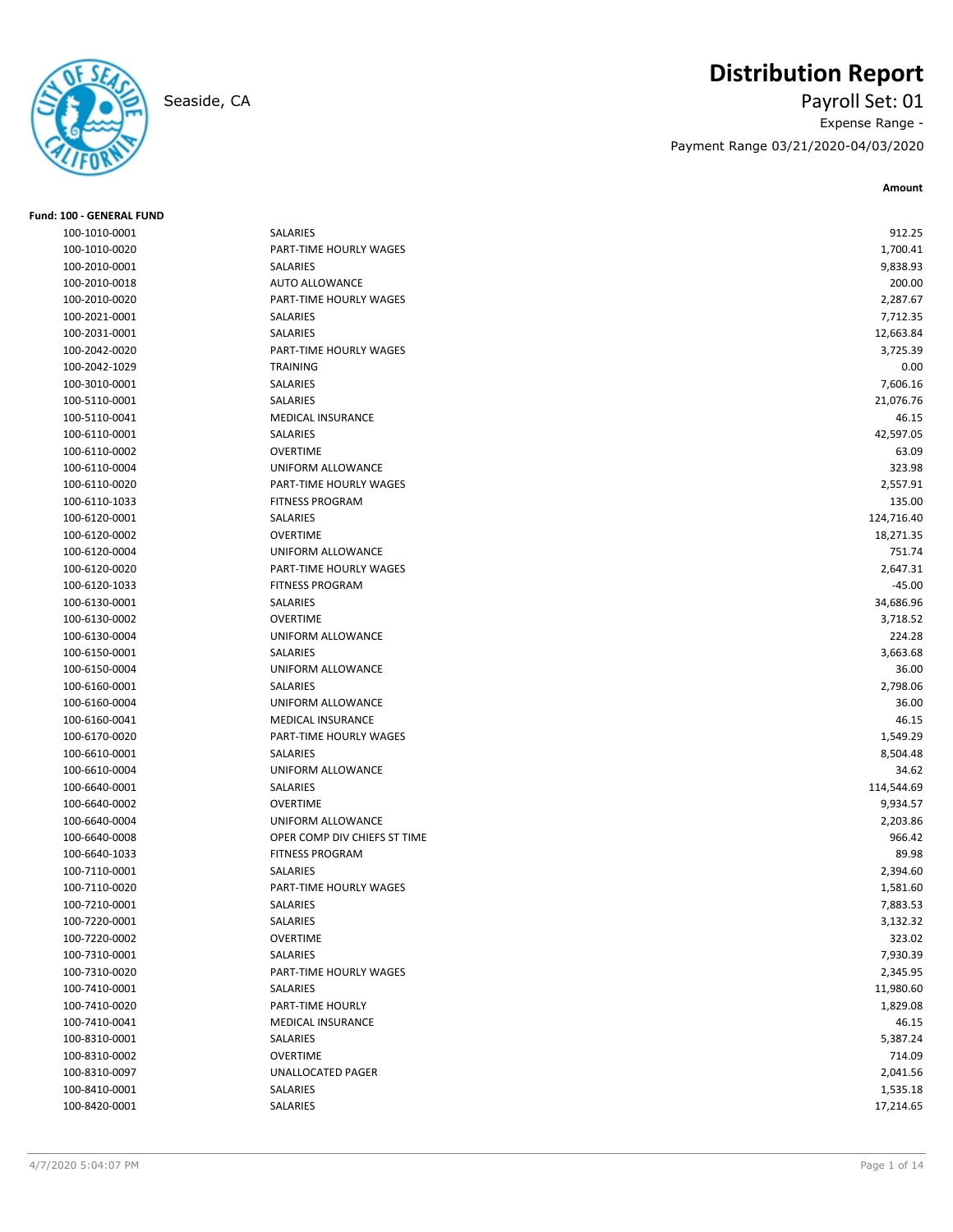|               |                                |                                          | Amount     |
|---------------|--------------------------------|------------------------------------------|------------|
| 100-8420-0002 | <b>OVERTIME</b>                |                                          | 1,267.70   |
| 100-8420-0020 | PART-TIME HOURLY WAGES         |                                          | 695.87     |
| 100-8430-0001 | <b>SALARIES</b>                |                                          | 818.43     |
| 100-8440-0001 | SALARIES                       |                                          | 2,000.31   |
| 100-8450-0001 | SALARIES                       |                                          | 187.53     |
| 100-8450-0002 | <b>OVERTIME</b>                |                                          | 436.12     |
| 100-8910-0001 | <b>SALARIES</b>                |                                          | 16,049.61  |
| 100-9100-0001 | <b>SALARIES</b>                |                                          | 5,969.12   |
| 100-9100-0020 | <b>PART-TIME HOURLY WAGES</b>  |                                          | 3,659.72   |
| 100-9105-0001 | <b>SALARIES</b>                |                                          | 2,253.37   |
| 100-9105-0002 | <b>OVERTIME</b>                |                                          | 104.76     |
| 100-9105-0020 | PART-TIME HOURLY WAGES         |                                          | 7,569.39   |
| 100-9200-0020 | PART-TIME HOURLY WAGES         |                                          | 3,810.42   |
| 100-9310-0001 | <b>SALARIES</b>                |                                          | 5,854.64   |
| 100-9310-0020 | PART-TIME HOURLY WAGES         |                                          | 3,265.45   |
| 100-9320-0002 | <b>OVERTIME</b>                |                                          | 121.68     |
| 100-9320-0020 | PART-TIME HOURLY WAGES         |                                          | 3,093.73   |
| 100-9330-0020 | PART-TIME HOURLY WAGES         |                                          | 4,671.69   |
| 100-9340-0002 | <b>OVERTIME</b>                |                                          | 235.76     |
| 100-9340-0020 | PART-TIME HOURLY WAGES         |                                          | 4,139.71   |
| 100-9350-0020 | PART-TIME HOURLY WAGES         |                                          | 2,358.85   |
| 100-9400-0010 | <b>MANAGEMENT LEAVE PAYOFF</b> |                                          | 1,381.96   |
| 100-9400-0012 | VACATION\COMP TIME PAYOFF      |                                          | 1,811.06   |
| 100-9400-0020 | PART-TIME HOURLY WAGES         |                                          | 8,209.97   |
| 100-9500-0020 | PART-TIME HOURLY WAGES         |                                          | 1,673.36   |
|               |                                | Fund 100 - GENERAL FUND Total: 13,631.04 | 590,806.47 |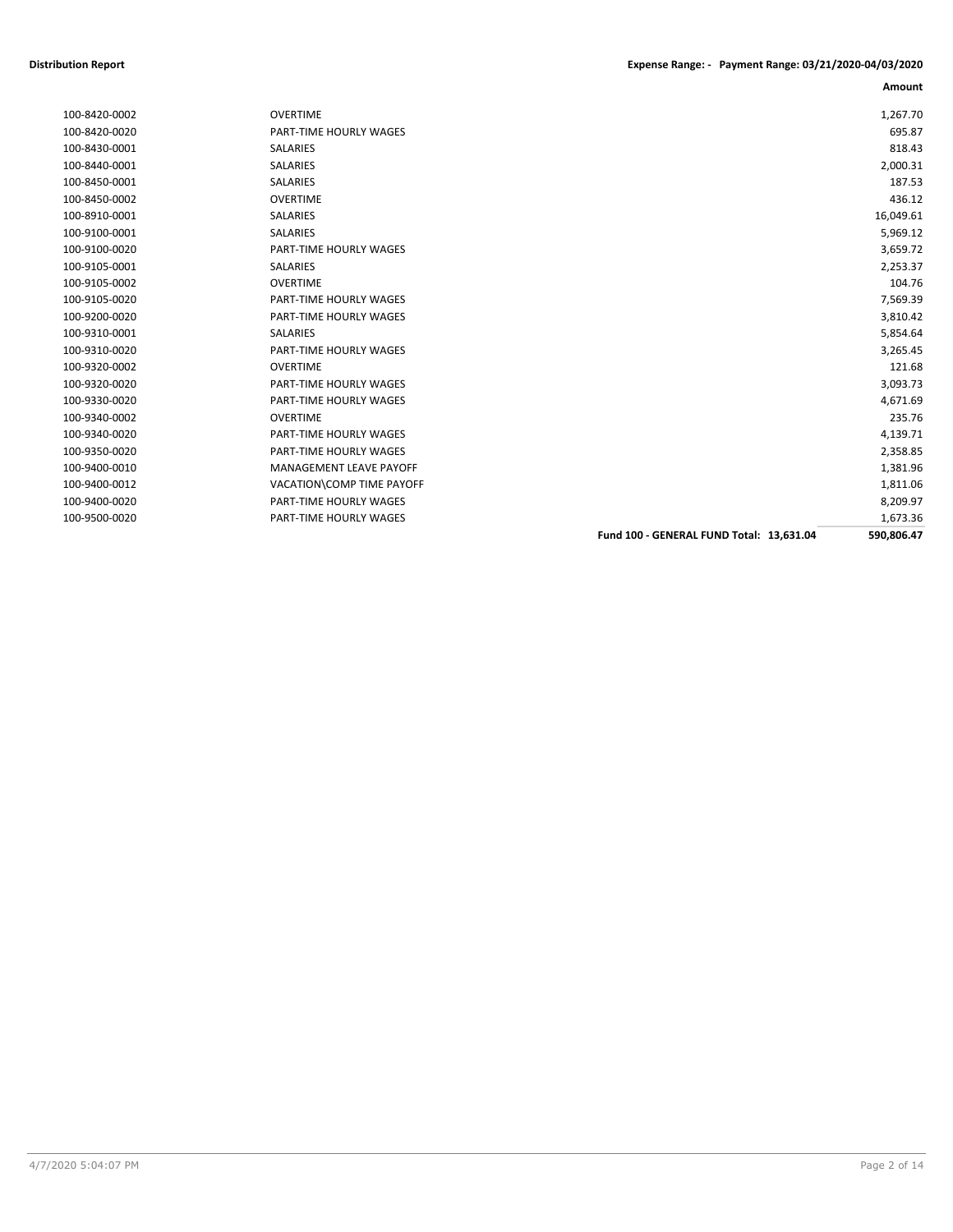**Fund: 103 - LAGUNA GRANDE PKG FUND**

103-8710-0001 SALARIES 932.72

**Fund 103 - LAGUNA GRANDE PKG FUND Total: 22.95 932.72**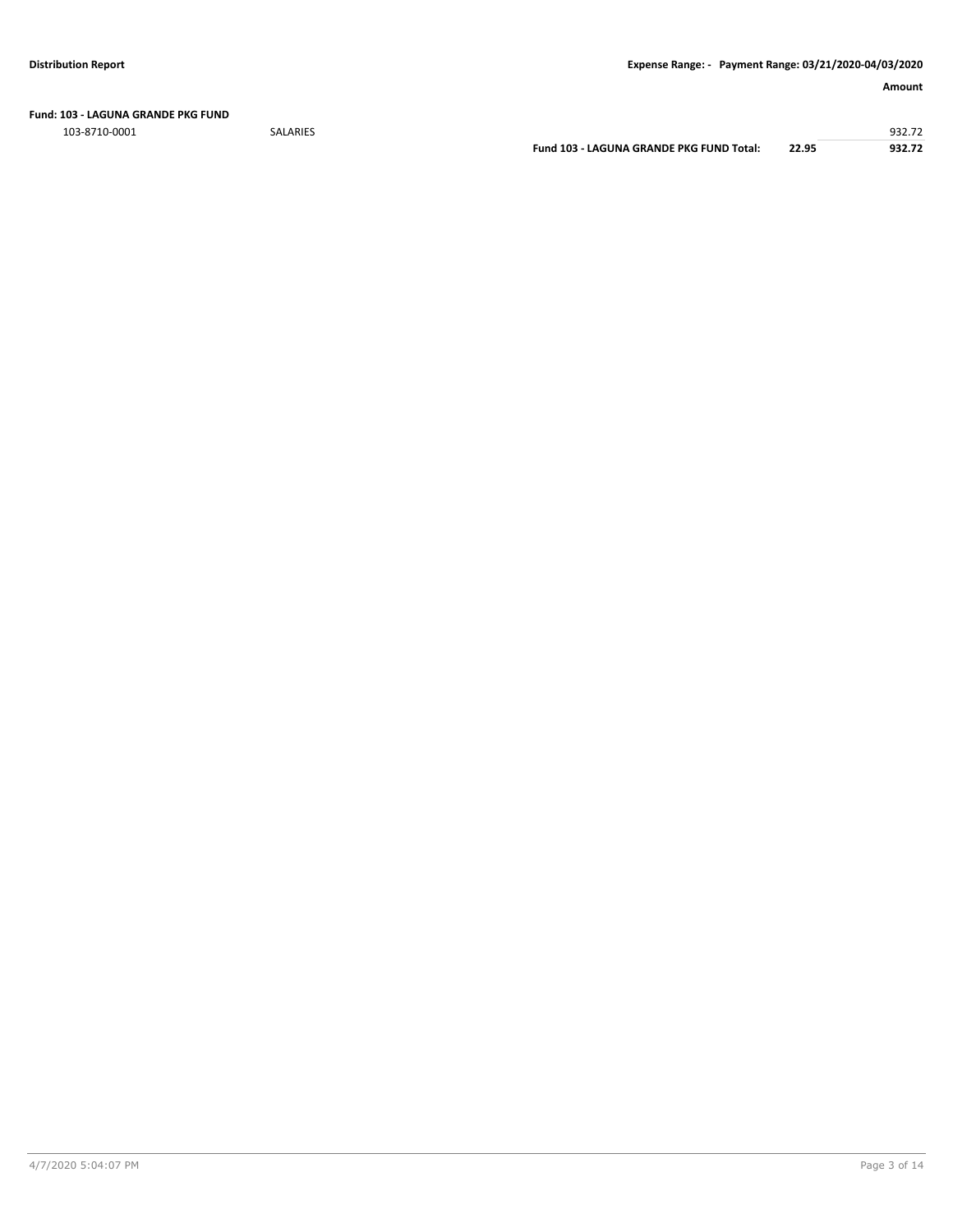**Fund: 113 - POMA & DMDC FUND**

## **Amount**

| L13 - POMA & DMDC FUND |                          |                                    |        |           |
|------------------------|--------------------------|------------------------------------|--------|-----------|
| 113-8730-0001          | SALARIES                 |                                    |        | 11,475.01 |
| 113-8730-0002          | <b>OVERTIME</b>          |                                    |        | 697.68    |
| 113-8730-0020          | PART-TIME HOURLY WAGES   |                                    |        | 921.14    |
| 113-8730-0041          | <b>MEDICAL INSURANCE</b> |                                    |        | 46.15     |
|                        |                          | Fund 113 - POMA & DMDC FUND Total: | 359.00 | 13,139.98 |
|                        |                          |                                    |        |           |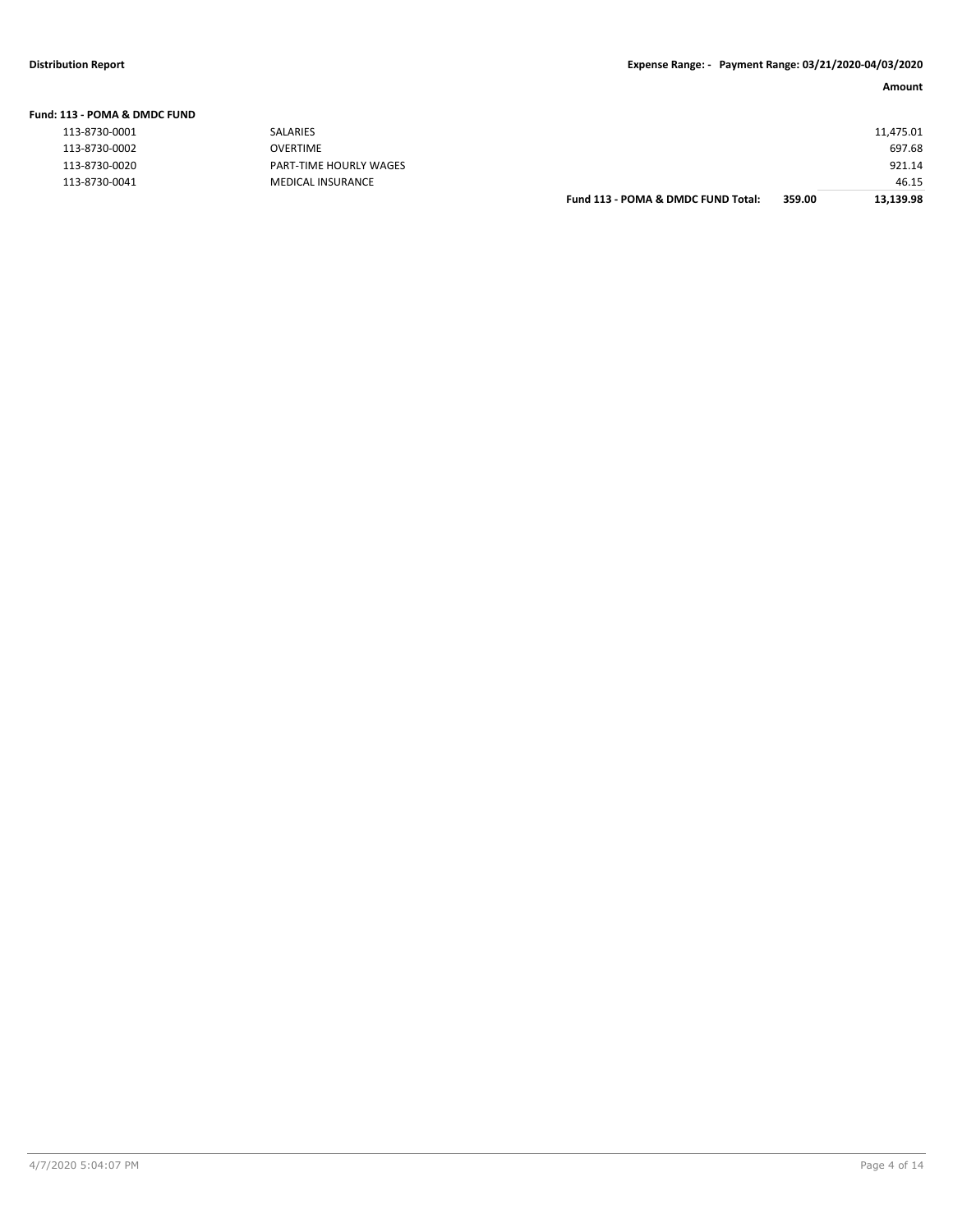**Fund: 200 - CDBG FUND** 200-5410-0001 SALARIES 1,805.01

**Fund 200 - CDBG FUND Total: 39.20 1,805.01**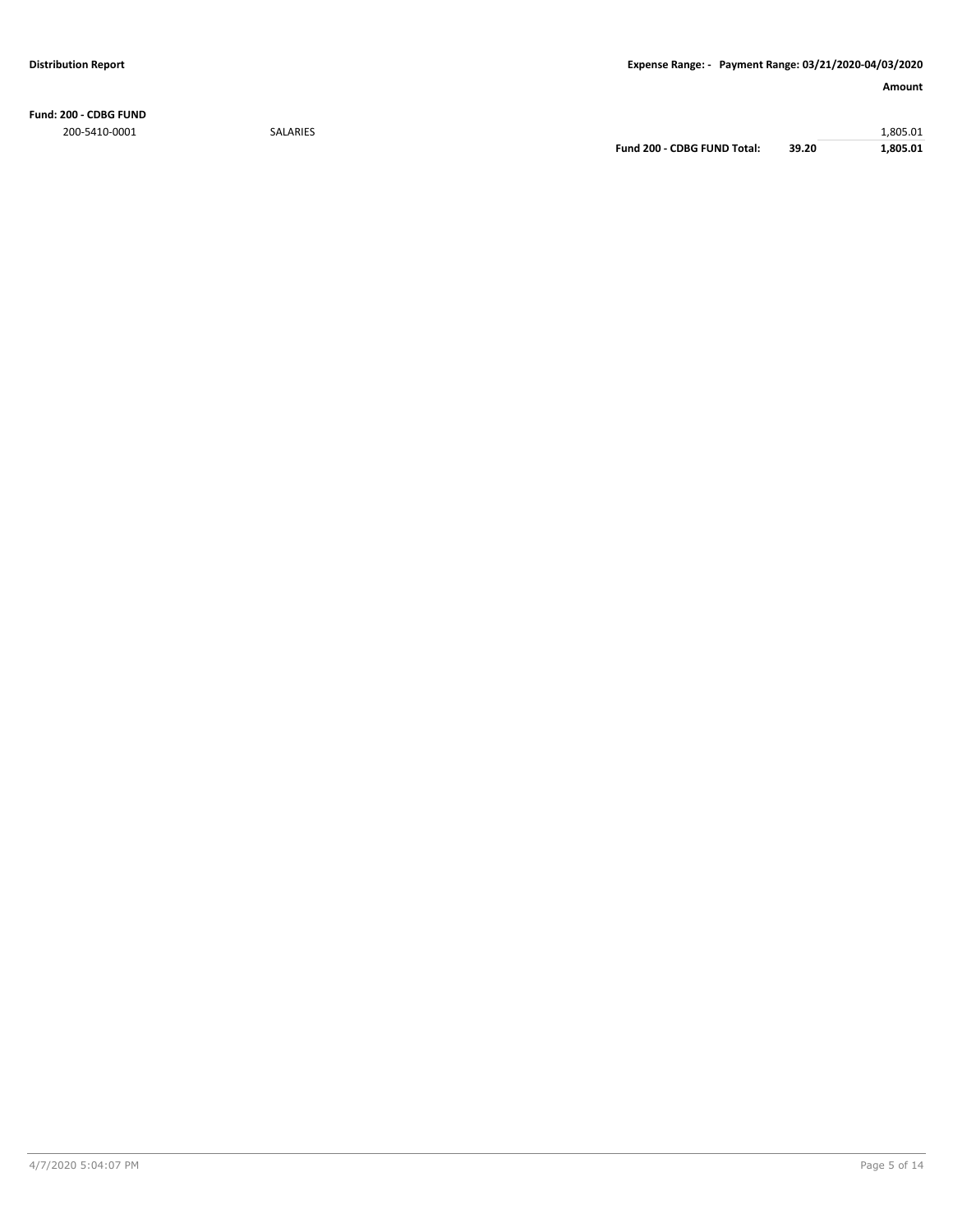# **Fund: 210 - STREETS FUND**

|               |                 | <b>Fund 210 - STREETS FUND Total:</b> | 338.76 | 11,260.31 |
|---------------|-----------------|---------------------------------------|--------|-----------|
| 210-8420-0001 | <b>SALARIES</b> |                                       |        | 701.20    |
| 210-8110-0002 | <b>OVERTIME</b> |                                       |        | 109.75    |
| 210-8110-0001 | <b>SALARIES</b> |                                       |        | 10,449.36 |
|               |                 |                                       |        |           |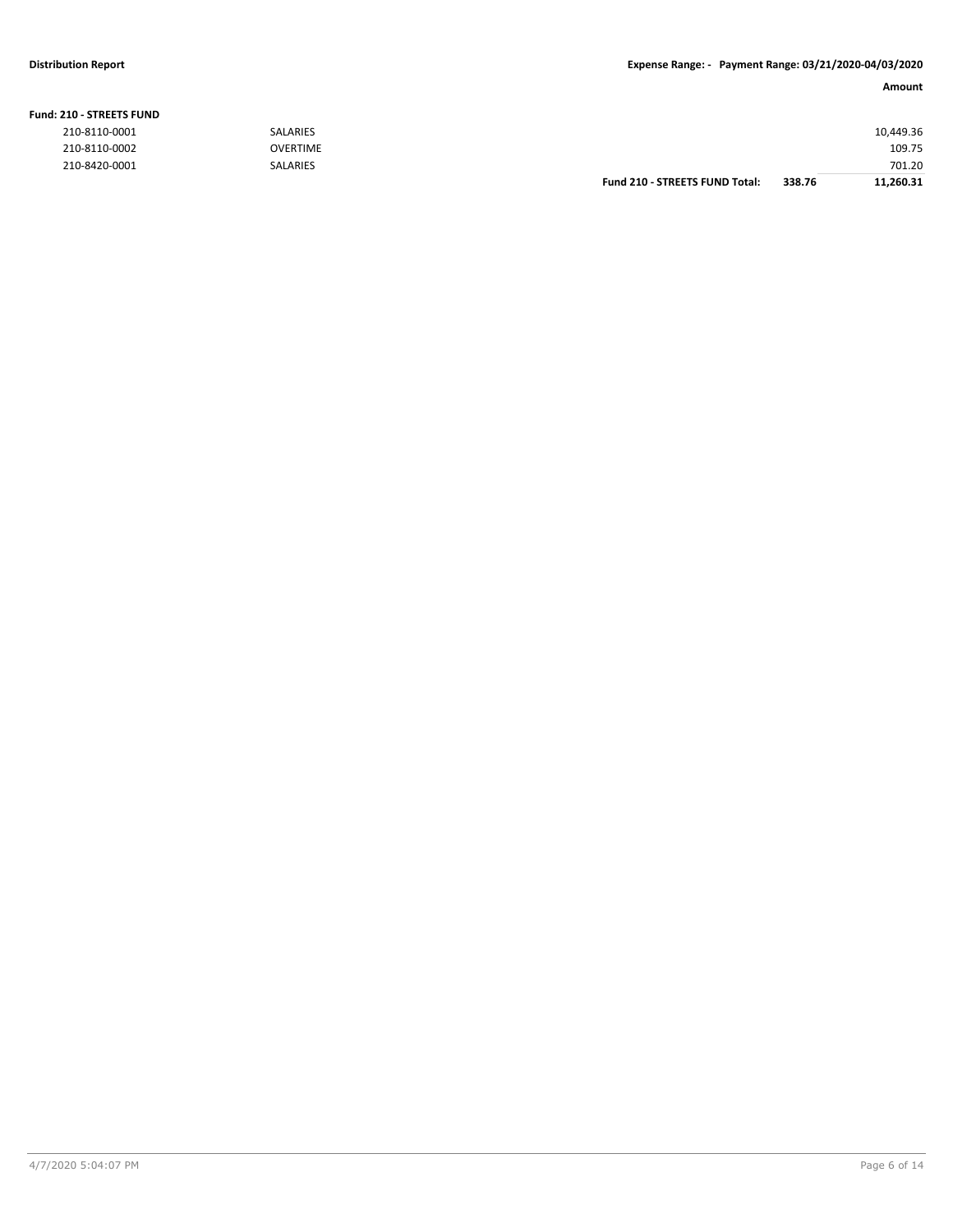**Fund: 231 - SAFER - FEMA GRANT** 231-6660-0020 PART-TIME HOURLY WAGES 48.00

**Fund 231 - SAFER - FEMA GRANT Total: 48.00**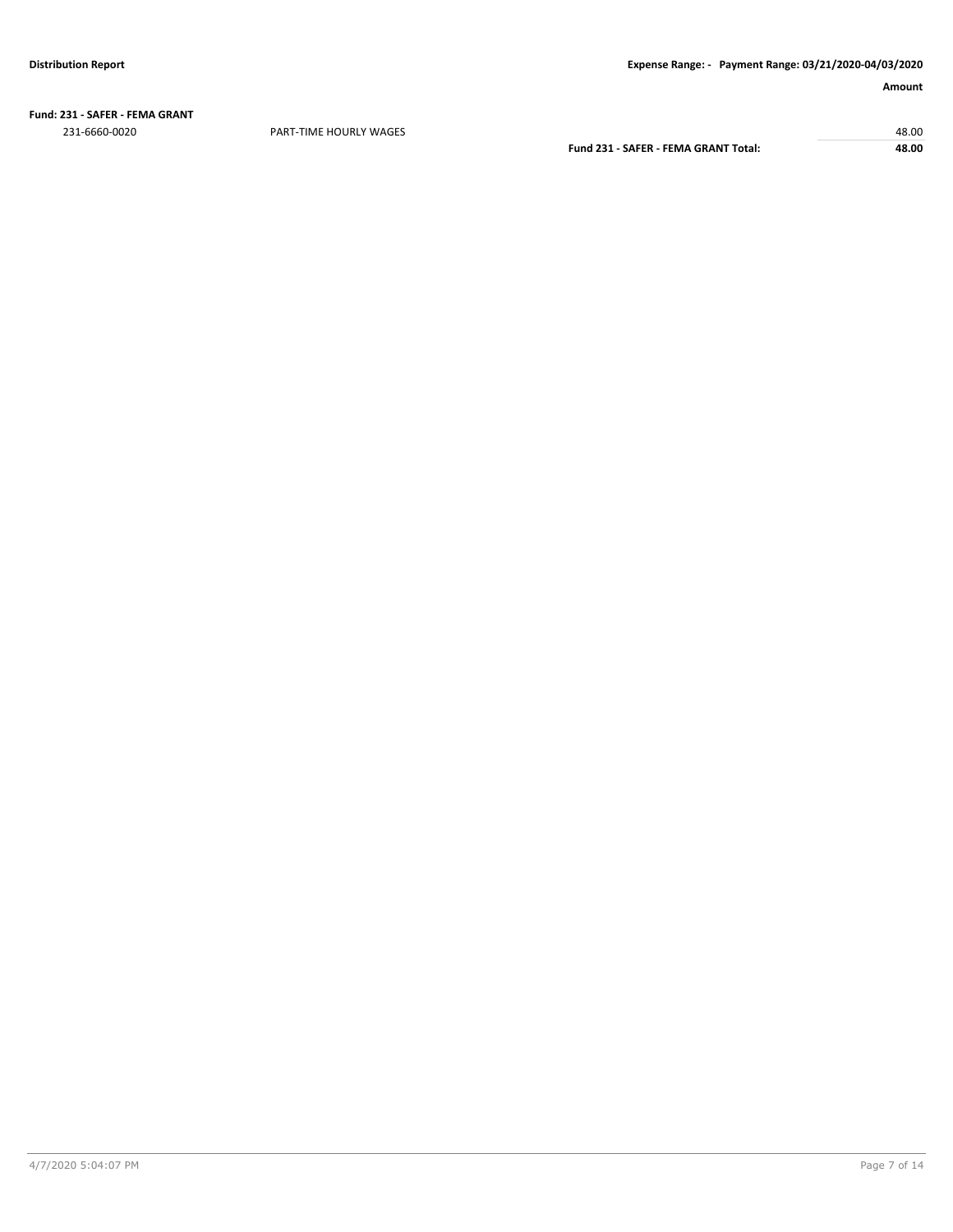| <b>Fund: 271 - STORMWATER FUND</b> |  |
|------------------------------------|--|
|------------------------------------|--|

| 271-8110-0001 | <b>SALARIES</b>        |                                          |        | 8,216.17 |
|---------------|------------------------|------------------------------------------|--------|----------|
| 271-8110-0002 | <b>OVERTIME</b>        |                                          |        | 30.51    |
| 271-8110-0020 | PART-TIME HOURLY WAGES |                                          |        | 587.14   |
|               |                        | <b>Fund 271 - STORMWATER FUND Total:</b> | 249.11 | 8,833.82 |
|               |                        |                                          |        |          |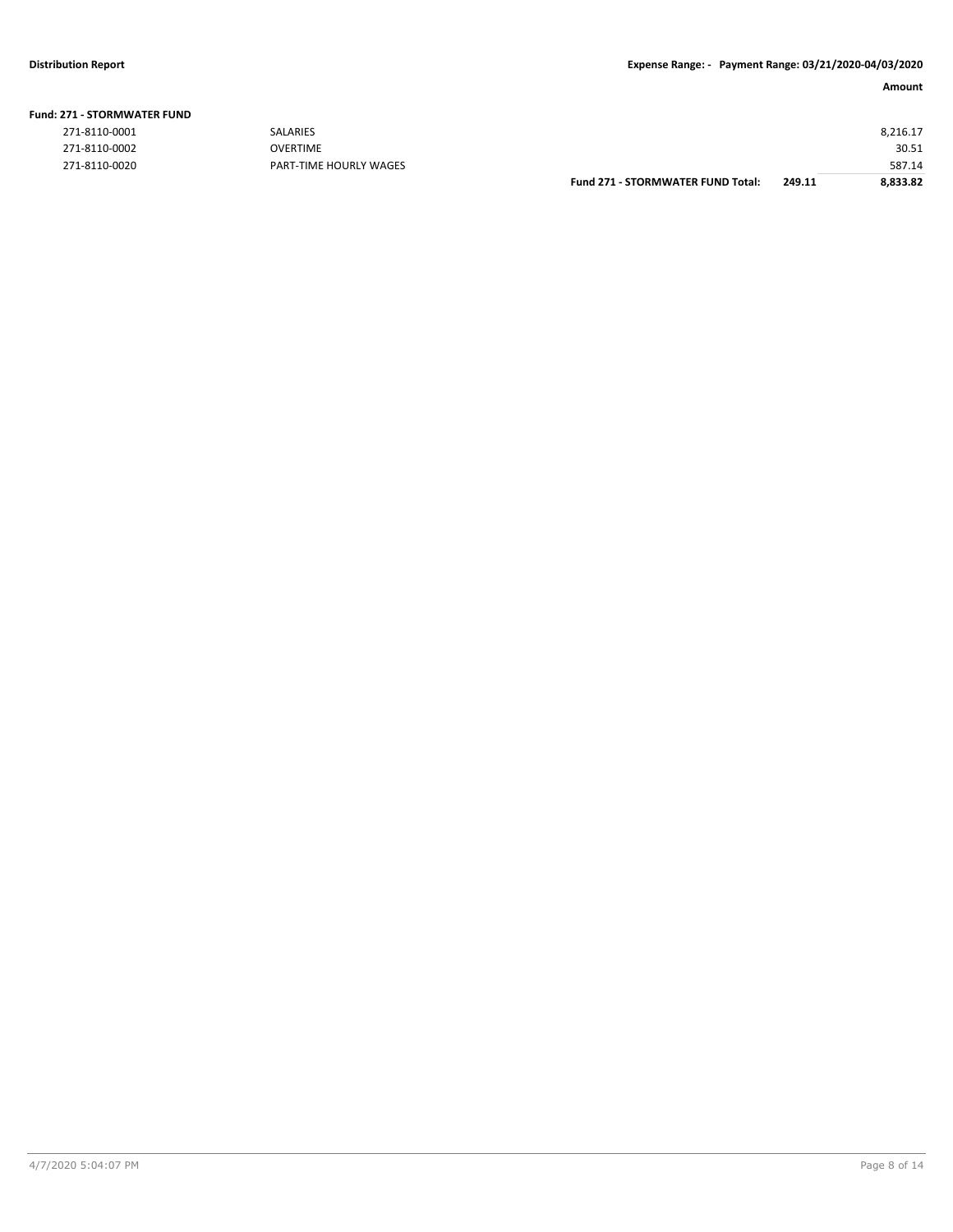## **Fund: 401 - WATER FUND**

**Amount**

| 401-8610-0001 | <b>SALARIES</b> |                              |        | 264.64   |
|---------------|-----------------|------------------------------|--------|----------|
| 401-8620-0001 | SALARIES        |                              |        | 8,077.70 |
| 401-8620-0002 | <b>OVERTIME</b> |                              |        | 526.49   |
|               |                 | Fund 401 - WATER FUND Total: | 234.08 | 8,868.83 |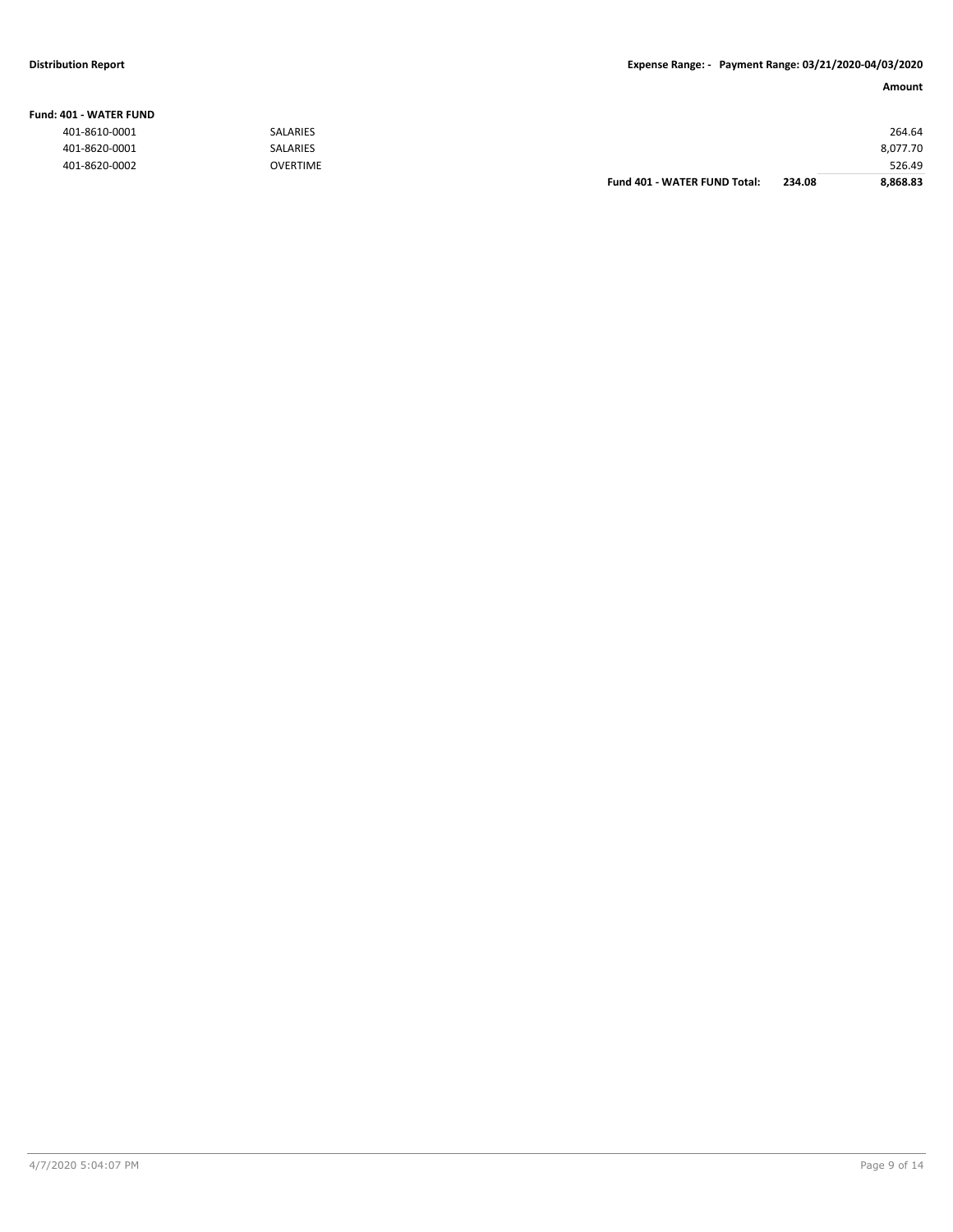| Fund: 501 - EQUIPMT MAINT FUND |  |
|--------------------------------|--|
|--------------------------------|--|

501-8510-0001 SALARIES 529.28

| 501-8520-0001 | SALARIES |                                             |        | 22222<br>-9.08 |
|---------------|----------|---------------------------------------------|--------|----------------|
|               |          | <b>Fund 501 - EQUIPMT MAINT FUND Total:</b> | 128.00 | .758.96        |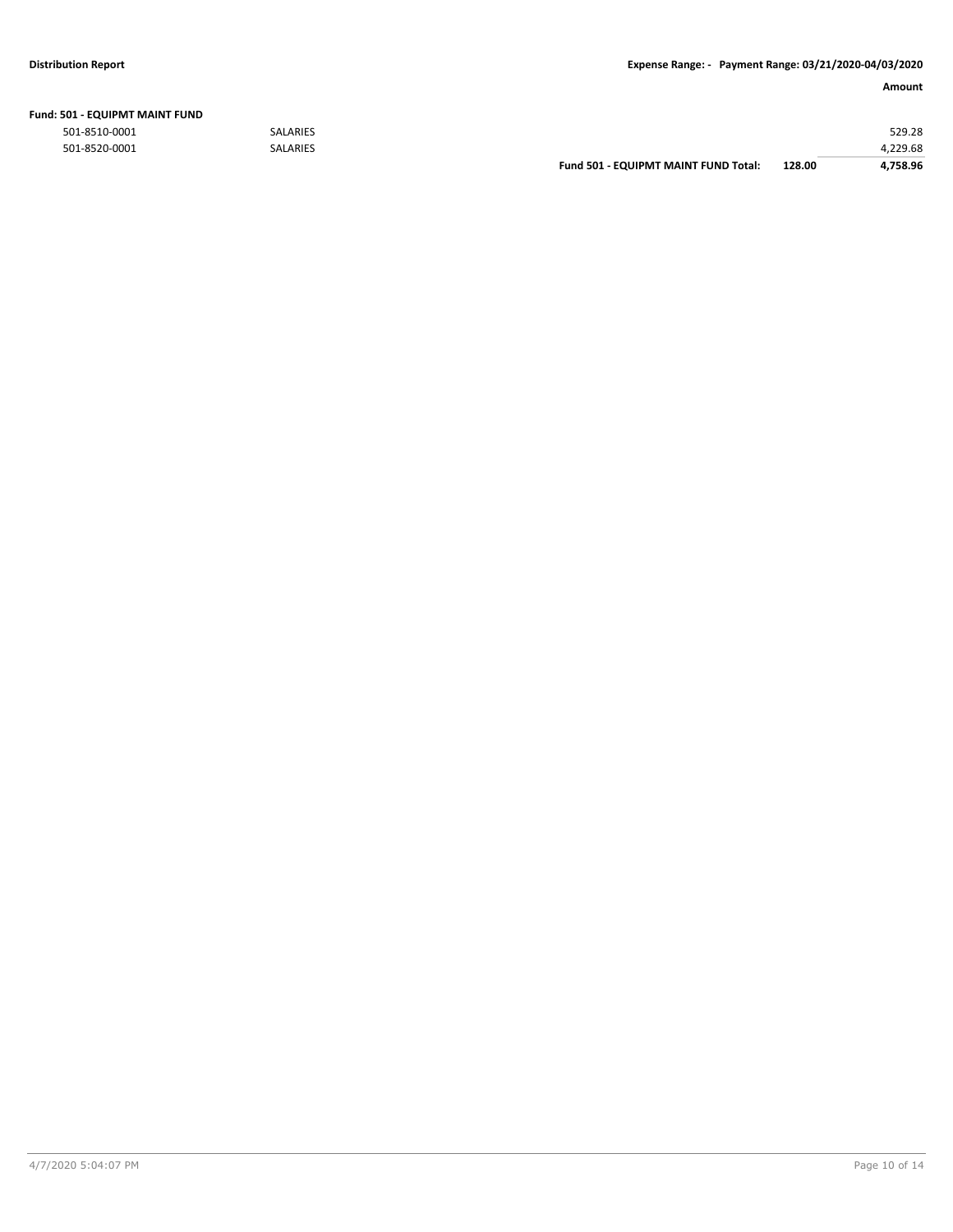**Fund: 503 - MIS FUND** 503-4010-0001 SALARIES 8,450.66

**Fund 503 - MIS FUND Total: 160.00 8,450.66**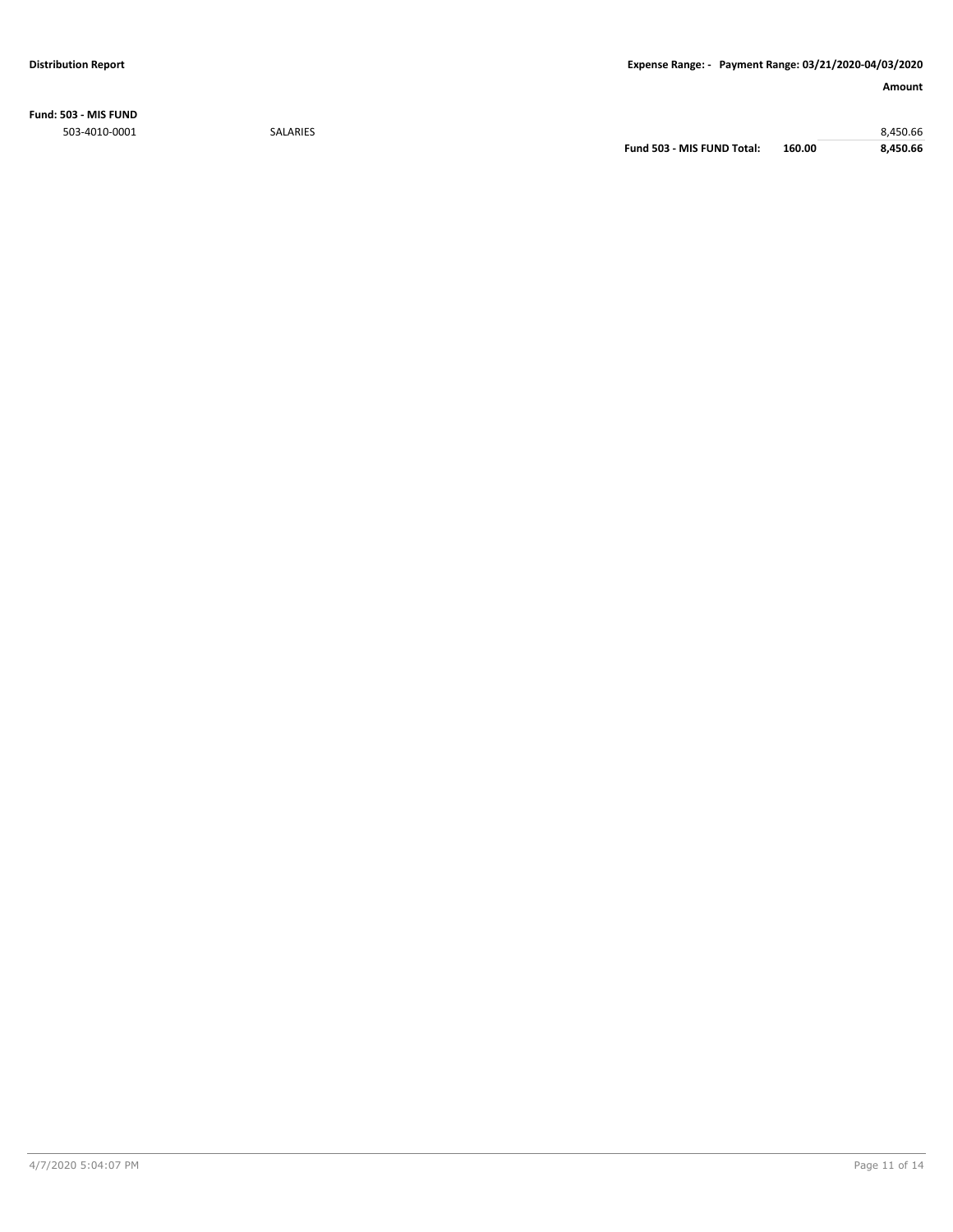| Fund: 951 - SAN. DISTRICT GEN. FUND |                    |                                           |        |          |
|-------------------------------------|--------------------|-------------------------------------------|--------|----------|
| 951-8810-0001                       | SALARIES           |                                           |        | 861.00   |
| 951-8820-0001                       | SALARIES           |                                           |        | 8,401.46 |
| 951-8820-0002                       | OVERTIME           |                                           |        | 244.57   |
| 951-8820-2073                       | SUBCONTRACTED WORK |                                           |        | 250.00   |
|                                     |                    | Fund 951 - SAN, DISTRICT GEN, FUND Total: | 258.78 | 9.757.03 |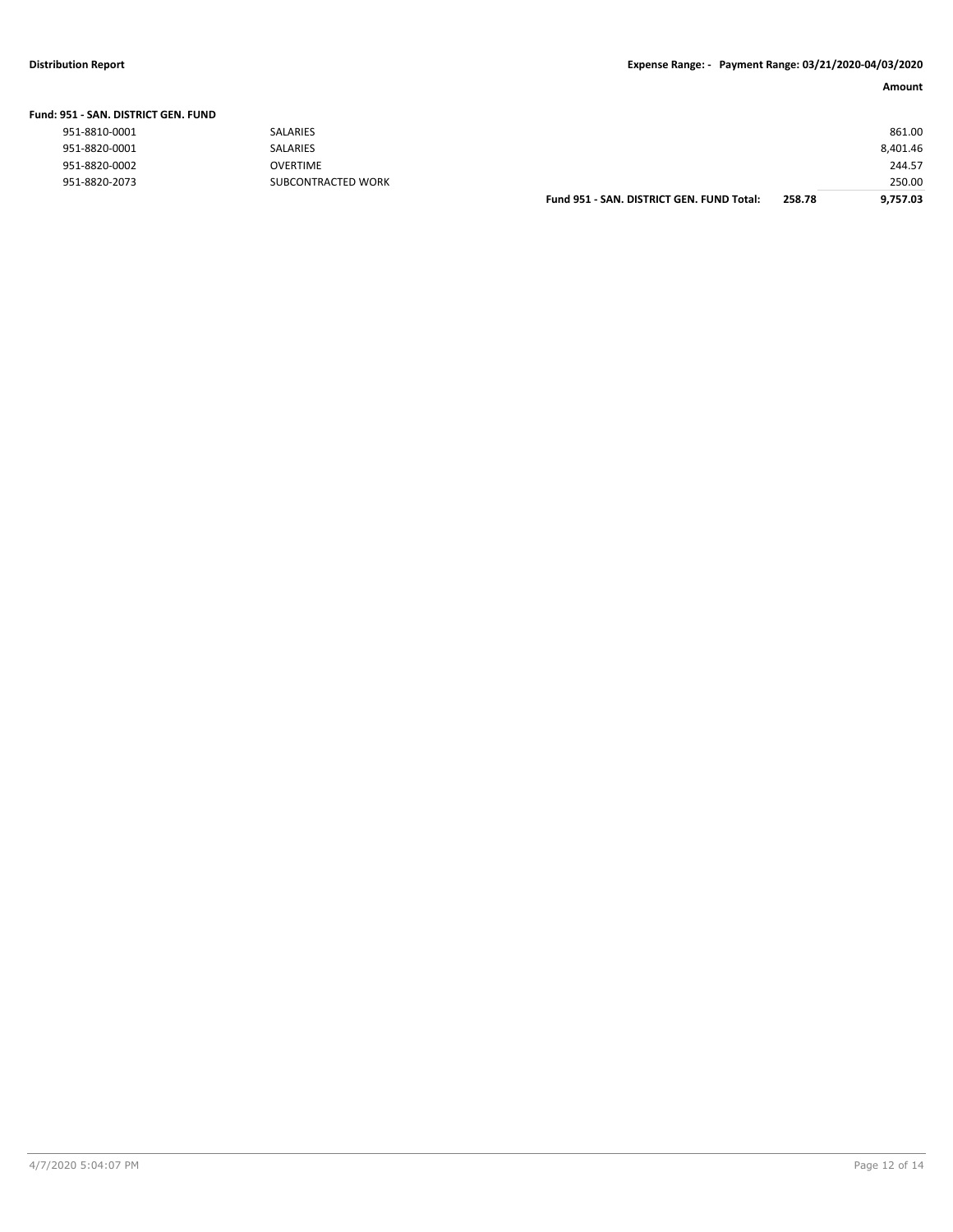# **Fund: 953 - SAN. DISTRICT CAP. IMPROV**

CANYON DEL REY SEWER LINE REPLACEMENT 953-8820-9214 DEL MONTE SWR MAIN REPLACEMENT

|                                             |      | 178.01 |
|---------------------------------------------|------|--------|
| Fund 953 - SAN, DISTRICT CAP, IMPROV Total: | 5.00 | 296.68 |